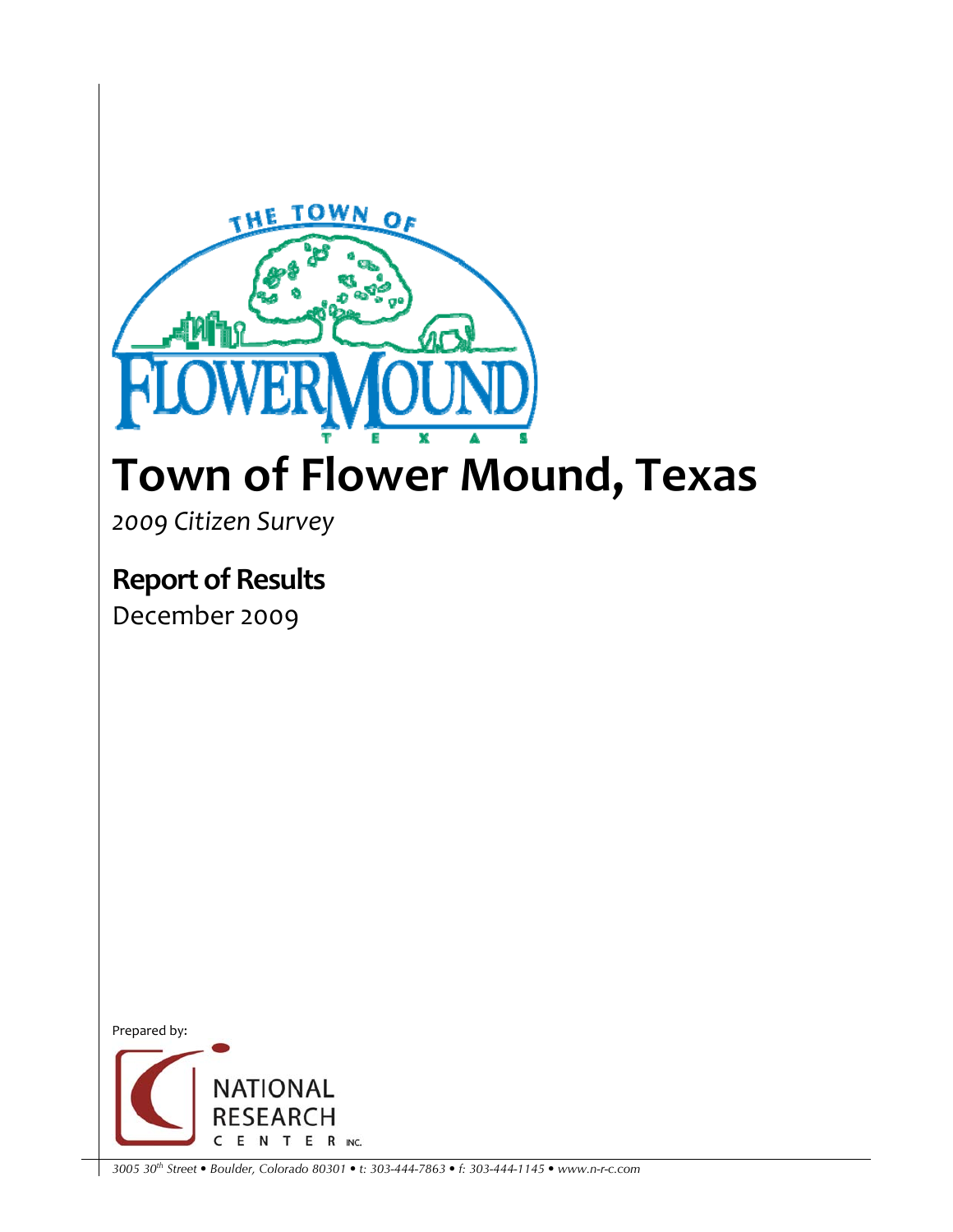## **Table of Contents**

| Appendix D: Responses to Selected Survey Questions by Respondent Characteristics 49 |
|-------------------------------------------------------------------------------------|
|                                                                                     |
|                                                                                     |
|                                                                                     |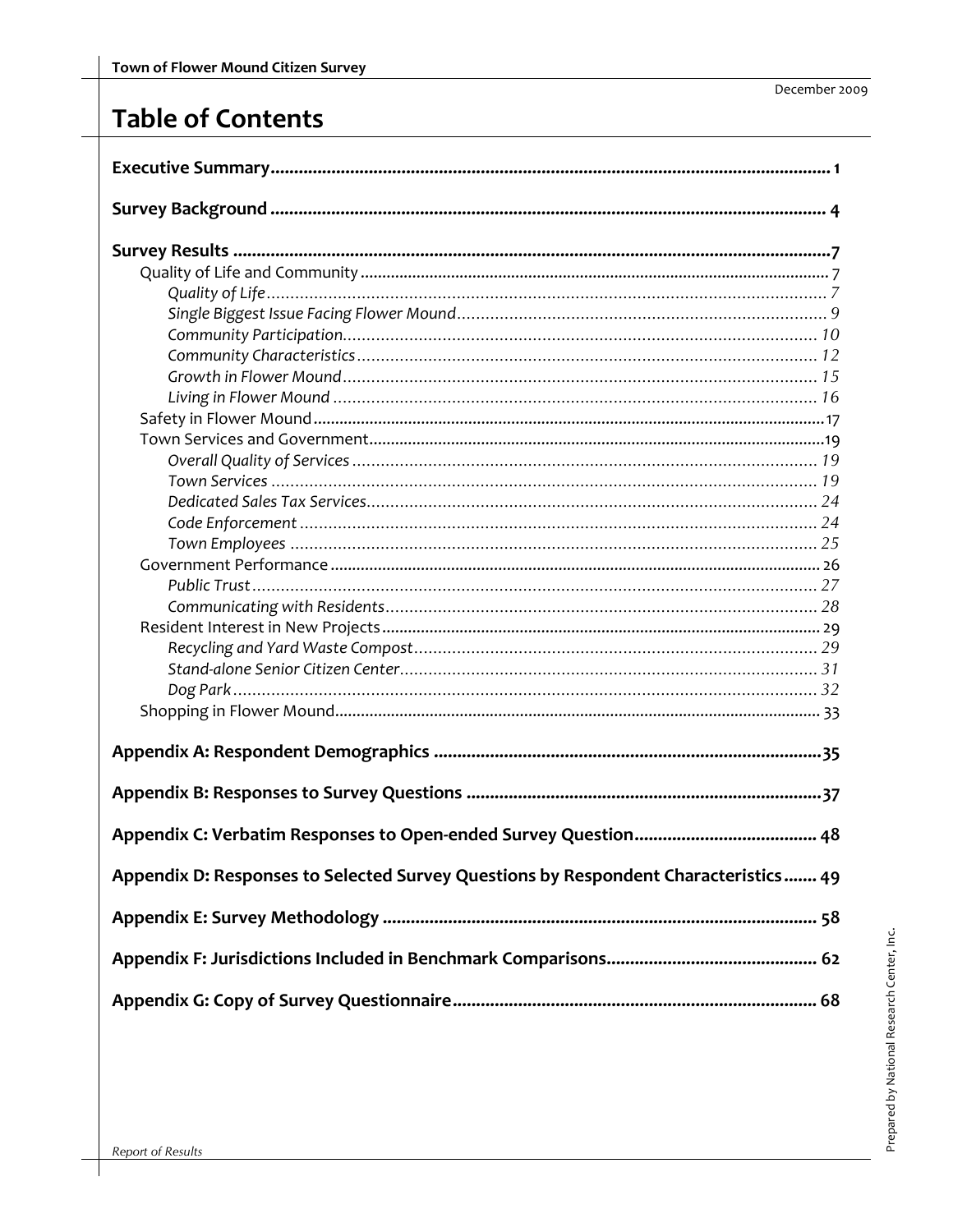## **Table of Figures**

December 2009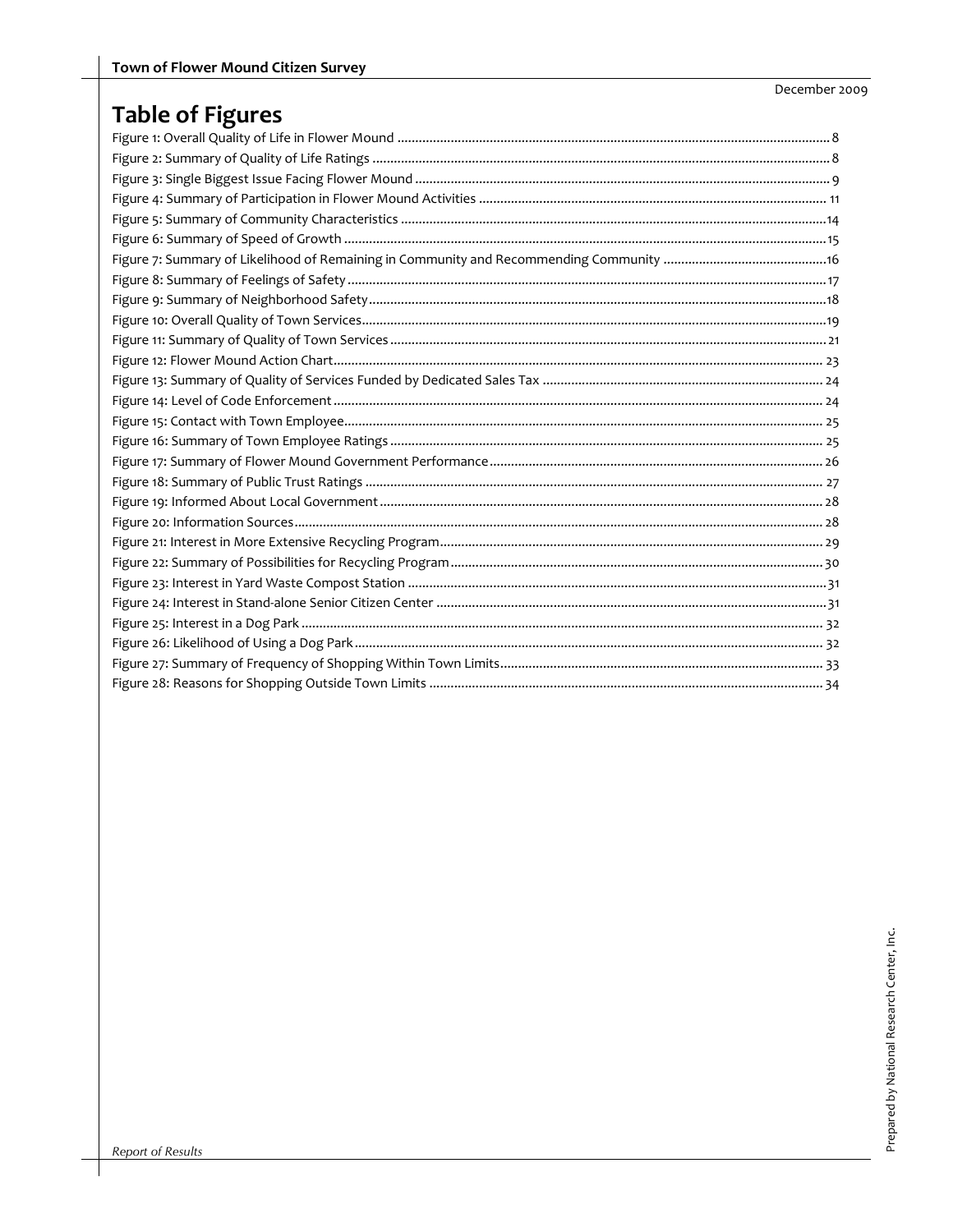## **Table of Tables**

| Table 16: Interest in More Extensive Recycling Program by Support for or Opposition to Service Level and Fee Changes  30 |  |
|--------------------------------------------------------------------------------------------------------------------------|--|
|                                                                                                                          |  |
|                                                                                                                          |  |

December 2009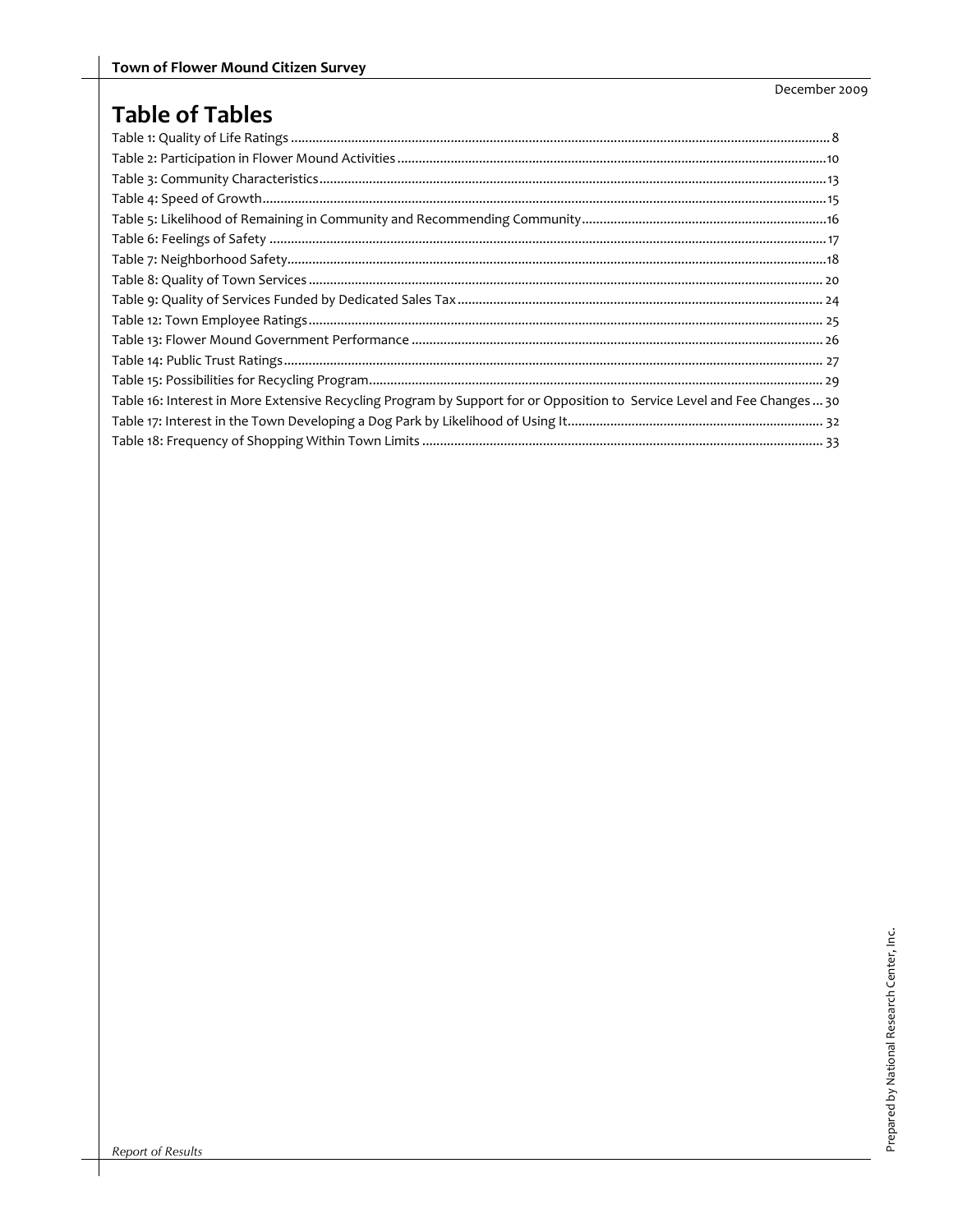## **Executive Summary**

## **Survey Background and Methods**

The 2009 Town of Flower Mound Citizen Survey provided residents the opportunity to rate the quality of life in the Town, as well as the service delivery and overall workings of local government. The survey also permitted residents to provide feedback to government on what is working well and what is not and share their priorities for community planning and resource allocation. This is the first survey of Flower Mound residents.

A randomly selected sample of 3,000 residential addresses within Flower Mound was mailed the 2009 Citizen Survey. Of these, 2,947 were assumed to be delivered to occupied households. A total of 1,134 completed surveys were received, for a response rate of 39%. The margin of error is plus or minus three percentage points around any given percentage point reported for the entire sample.

Survey results were weighted so that respondent age, gender and housing tenure were represented in the proportions reflective of the entire Town.

## **Survey Findings**

Overall, the quality of life, quality of services, community characteristics and Town employees were rated favorably by Flower Mound residents, with ratings that were typically above average when compared to national benchmarks and benchmarks for jurisdictions with a similar population to Flower Mound. Residents generally feel safe in their neighborhoods and from various types of crimes occurring in Flower Mound. Most residents said they would be likely to recommend living in Flower Mound to someone who asked and that they plan to remain in Flower Mound over the next five years.

Almost all respondents rated their overall quality of life in Flower Mound, the Town as a place to raise children and their neighborhood as a place to live as "good" or "excellent." While ratings were lower for Flower Mound as a place to work and retire, about 6 in 10 gave "good" or "excellent" ratings to each.

When asked what they thought the single biggest issue facing the Town of Flower Mound will be over the next several years, traffic and growth topped the list. Another question assessed residents' opinions about the rate of various types of growth in Flower Mound. Half of residents thought there was the "right amount" of population growth in the Town and nearly half thought the rate was "too fast." A majority of survey respondents felt that jobs growth in the Town was "too slow."

Reported community participation in recycling, visiting parks, visiting the Town's Web site, use of recreation programs and services and attending public meetings was similar to or higher than in other jurisdictions across the country and in jurisdictions with a population of 45,000 to 85,000.

All but three characteristics (opportunities to attend cultural activities, traffic flow on major streets and employment opportunities) of the 16 that were rated by Flower Mound residents were considered "good" or "excellent" by more than half of respondents. The overall image or reputation of Flower Mound and the Town's overall appearance were the highest rated characteristics. Nine of the 15 characteristics that could be compared to NRC's benchmark database were rated higher than the national benchmark, two were rated similarly and four were below the national average. Seven were rated higher than the population size benchmark, three were similar and five were rated lower than the population size benchmark.

Ratings for Town services were generally positive. All services were rated as "good" or "excellent" by at least half of respondents and all but seven services were rated as "good" or better by at least 70% of respondents. Nearly all respondents gave "good" or better ratings to fire and ambulance/emergency medical services, with at least half giving an "excellent" rating to each. Street repair received the least favorable ratings, though 51% gave "good" or "excellent" ratings. While this was the lowest rated service,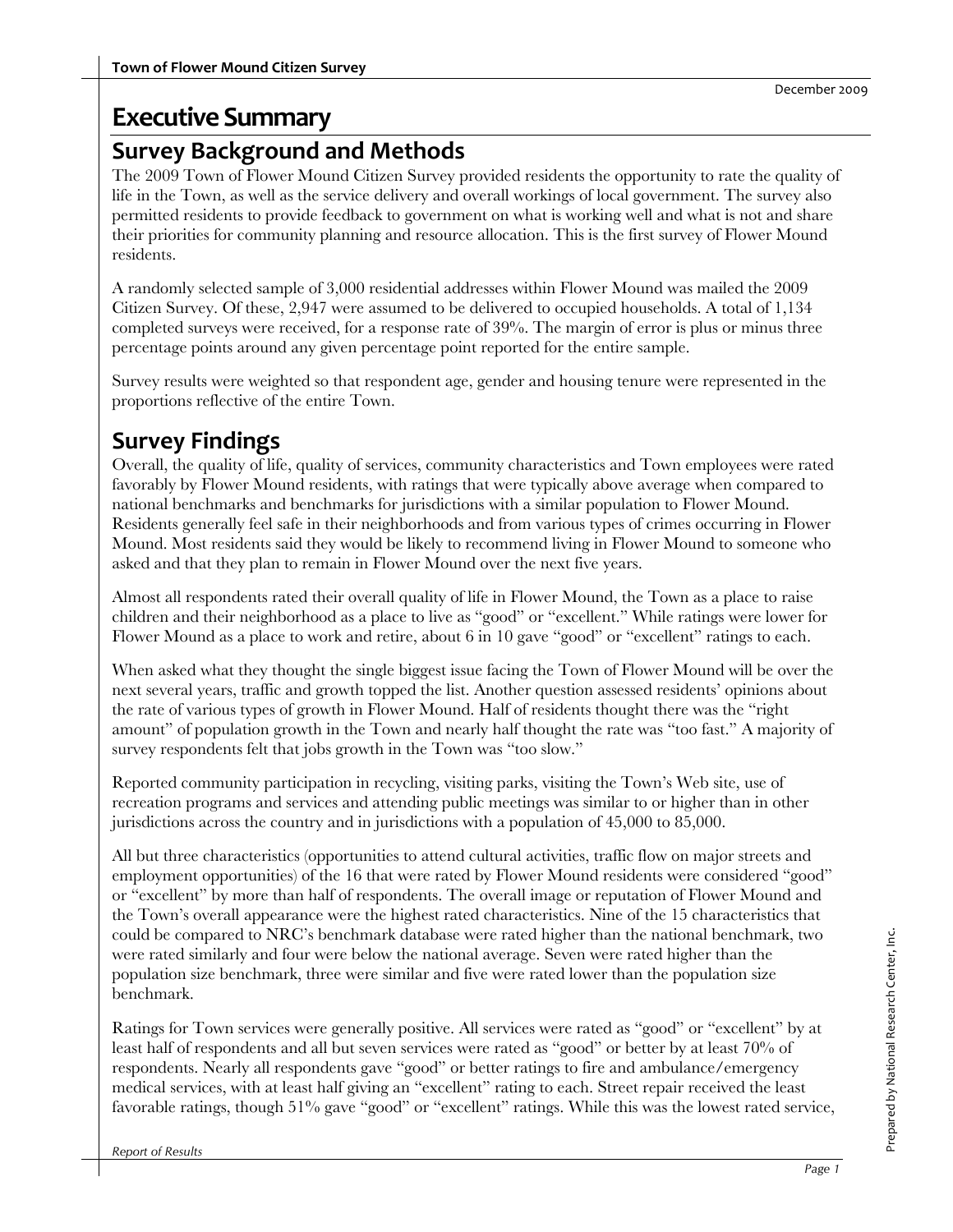ratings were still above the national and population size benchmarks. Eighteen services were rated above the national average and 17 were above the population size benchmark. Three were similar to the nation and jurisdictions with a similar population size and two were below the national and population size average ratings.

A Key Driver Analysis (KDA) was conducted for the Town of Flower Mound by examining the relationships between ratings of each service and ratings of the Town of Flower Mound's overall services. Those key driver services that correlated most highly with residents' perceptions about overall Town service quality were: Town parks, traffic enforcement, public library and preservation of open space. Two drivers were above the national benchmark (Town parks and traffic enforcement) and two were similar to the national average (public library and preservation of open space). By targeting improvements in key services, the Town of Flower Mound can focus on the services that have the greatest likelihood of influencing residents' opinions about overall service quality. Jurisdictions typically will want to think about improvements to any key driver services that are not at least similar to the benchmark. Since all drivers were at least similar to the national benchmark, it is recommended to first focus on the public library and preservation of open space since these two services were similar to the benchmark.

Survey respondents also were asked to rate the quality of services and programs that currently are being funded by the four dedicated sales taxes, approved by voters in 2007. While at least half of respondents rated each as "good" or "excellent," street maintenance received less favorable ratings than the Fire Control, Prevention and Emergency Medical Services District, the Crime Control and Prevention District and parks and recreation improvements. The lower rating for street maintenance aligns with the lower ratings given by residents when asked to rate the quality of street repair.

When asked to rate their impression of the employee in their most recent contact, between 85% and 89% of respondents rated each aspect of the employee interaction positively and with ratings that were above the national and population size averages.

Ratings for the value of services for taxes paid to Flower Mound and the overall direction that the Town is taking also were positive with 7 in 10 respondents rating each as "good" or "excellent." These ratings also were higher than ratings given in other jurisdictions across the country as well as ratings given in jurisdictions with a population of 45,000 to 85,000.

Relative to other ratings given by respondents, public trust evaluations were generally lower, though still above average when compared to the national and population size benchmarks. About two-thirds of respondents "somewhat" or "strongly" agreed that Flower Mound Town government welcomes citizen involvement. A similar portion of respondents agreed that the Town's local government is run for the benefit of all people. When asked if they agreed or disagreed that local tax dollars are being spent wisely, just over half agreed with this statement. Fifty percent of respondents agreed that they would recommend Flower Mound's Town government as an example of how to provide local government services and nearly two in five respondents neither agreed nor disagreed with this statement.

Several questions on the survey asked residents to indicate their level of interest in a variety of potential projects in Flower Mound. A strong majority reported that they were at least "somewhat" interested in a more extensive recycling program, though fewer (half or less) were supportive of expanding the program if it meant increasing their monthly utility bill. When asked about their level of interest in the Town pursuing options for a yard waste compost station to divert yard waste from going to the landfill, a majority of respondents were at least "somewhat" interested with about a third reporting that they were "very" interested in this idea. Fewer respondents were interested in the Town building a stand-alone Senior Citizen Center or developing a dog park in Flower Mound.

Flower Mound survey respondents were asked to estimate how frequently or infrequently they make purchases within the Town limits as well as why they shop outside of Flower Mound. A strong majority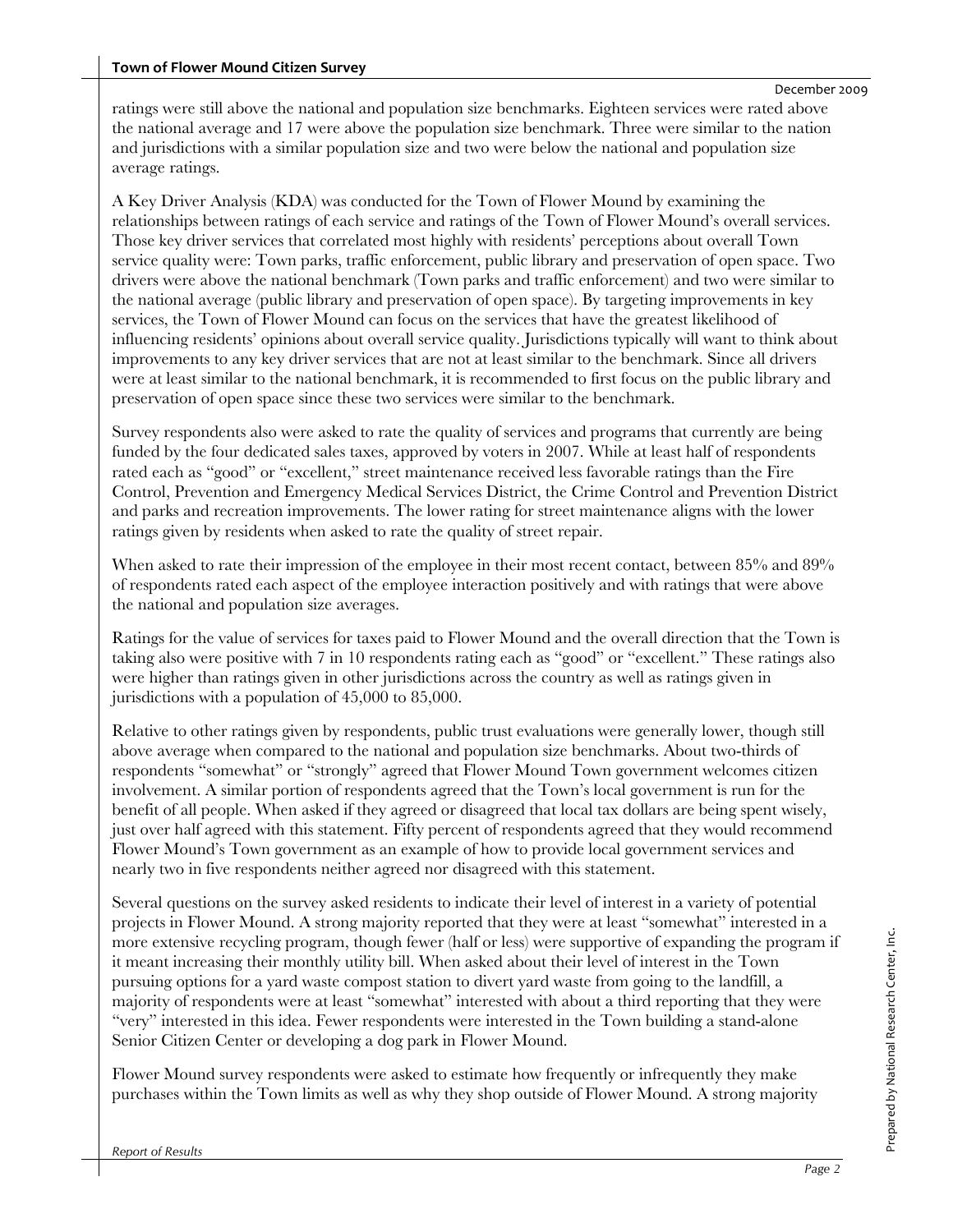#### **Town of Flower Mound Citizen Survey**

reported that the "almost always" or "rather frequently" purchase groceries within the Town limits, but a higher proportion of respondents reported infrequent purchases for computers or electronics in Flower Mound than did those who reported frequently purchasing these items within the Town limits. Nearly two-thirds of respondents reported that their reason for shopping outside of Town limits was because the desired item was not available in Flower Mound. Fifty-four percent said that they visited a mall or other major retailers outside the Town limits.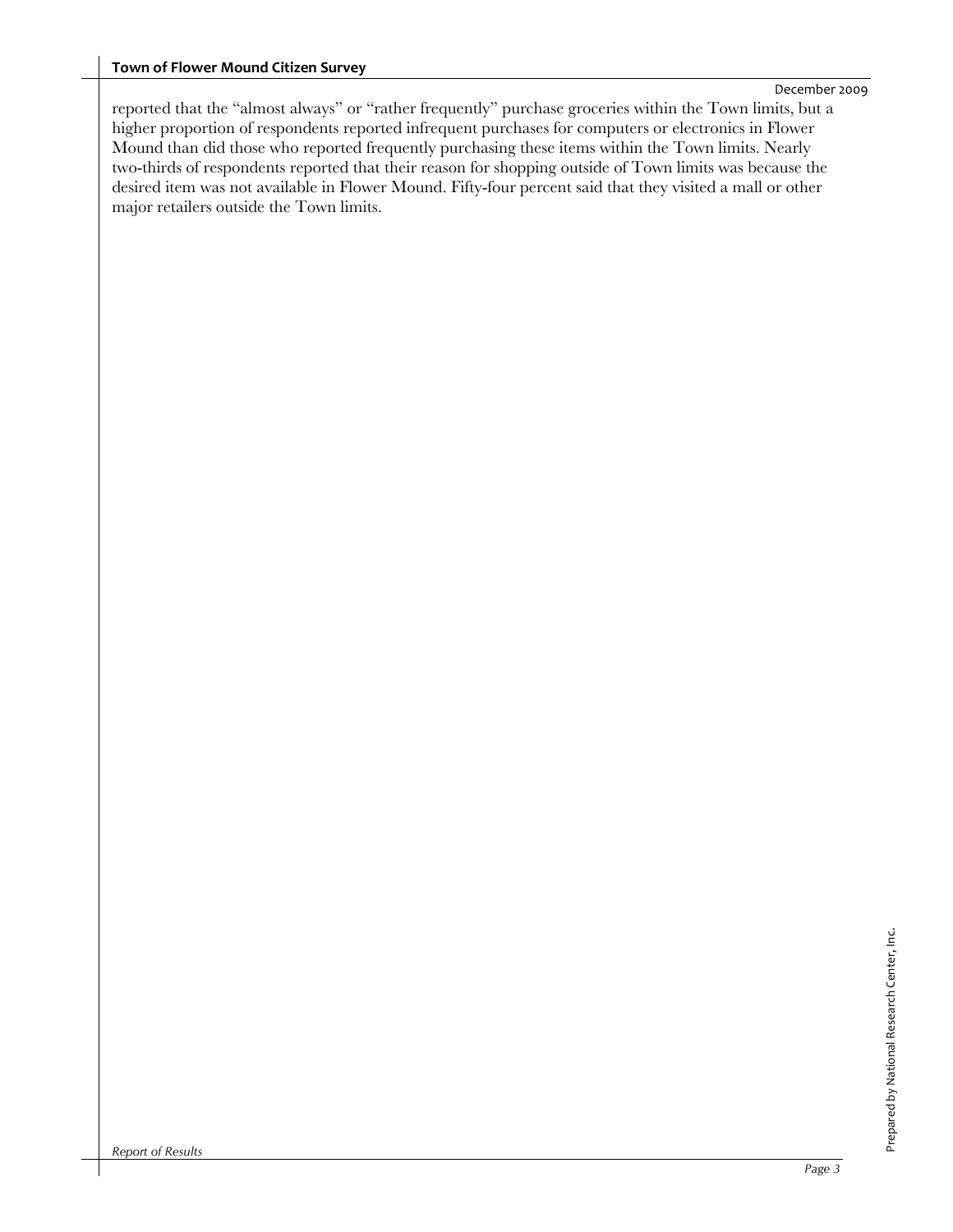## **Survey Background**

## **Survey Purpose**

The Town of Flower Mound contracted with National Research Center, Inc. (NRC) to conduct a community-wide citizen survey. The Flower Mound Citizen Survey serves as a consumer report card for the Town by providing residents the opportunity to rate the quality of life in the Town, as well as the community's amenities, service delivery and their satisfaction with local government. The survey also permits residents to provide feedback to government on what is working well and what is not, and to communicate their priorities for community planning and resource allocation. This is the first Town-wide survey of Flower Mound residents.

The focus on the quality of service delivery and the importance of services helps council, staff and the public to set priorities for budget decisions and lays the groundwork for tracking community opinions about the core responsibilities of Town government, helping to assure maximum service quality over time.

This type of survey gets at the key services that local government controls to create a quality community. It is akin to private sector customer surveys that are used regularly by many corporations to monitor where there are weaknesses in product or service delivery before customers defect to competition or before other problems from dissatisfied customers arise.

## **Survey Methods**

A randomly selected sample of 3,000 residential addresses within Flower Mound was mailed the 2009 Citizen Survey. Of these, 2,947 were delivered to occupied households. A total of 1,134 completed surveys were received, for a response rate of 39%.

Survey results were weighted so that respondent age, gender and housing tenure were represented in the proportions reflective of the entire Town. The margin of error is plus or minus three percentage points around any given percentage point. More information about the survey methodology can be found in *Appendix E: Survey Methodology*.

## **How the Results Are Reported**

For the most part, frequency distributions (the percent of respondents giving each possible response to a particular question) are presented in the body of the report. In addition, the "percent positive" also is reported for some questions in the report body tables and charts. The percent positive is the combination of the top two most positive response options (i.e., "excellent" and "good," "strongly agree" and "somewhat agree," "very safe" and "somewhat safe"). A complete set of frequencies for each survey question is presented in *Appendix B: Responses to Survey Questions*.

On many of the questions in the survey, respondents gave an answer of "don't know." The proportion of respondents giving this reply is shown in the full set of responses included in *Appendix B: Responses to Survey Questions* and is discussed in the body of this report if it is 20% or greater. However, these responses have been removed from the analyses presented in the body of the report, unless otherwise indicated. In other words, the majority of the tables and graphs in the body of the report display the responses from respondents who had an opinion about a specific item.

For some questions, respondents were permitted to select multiple responses. When the total exceeds 100% in a table for a multiple response question, it is because some respondents are counted in multiple categories. When a table for a question that only permitted a single response does not total to exactly 100%, it is due to the practice of rounding percentages to the nearest whole number.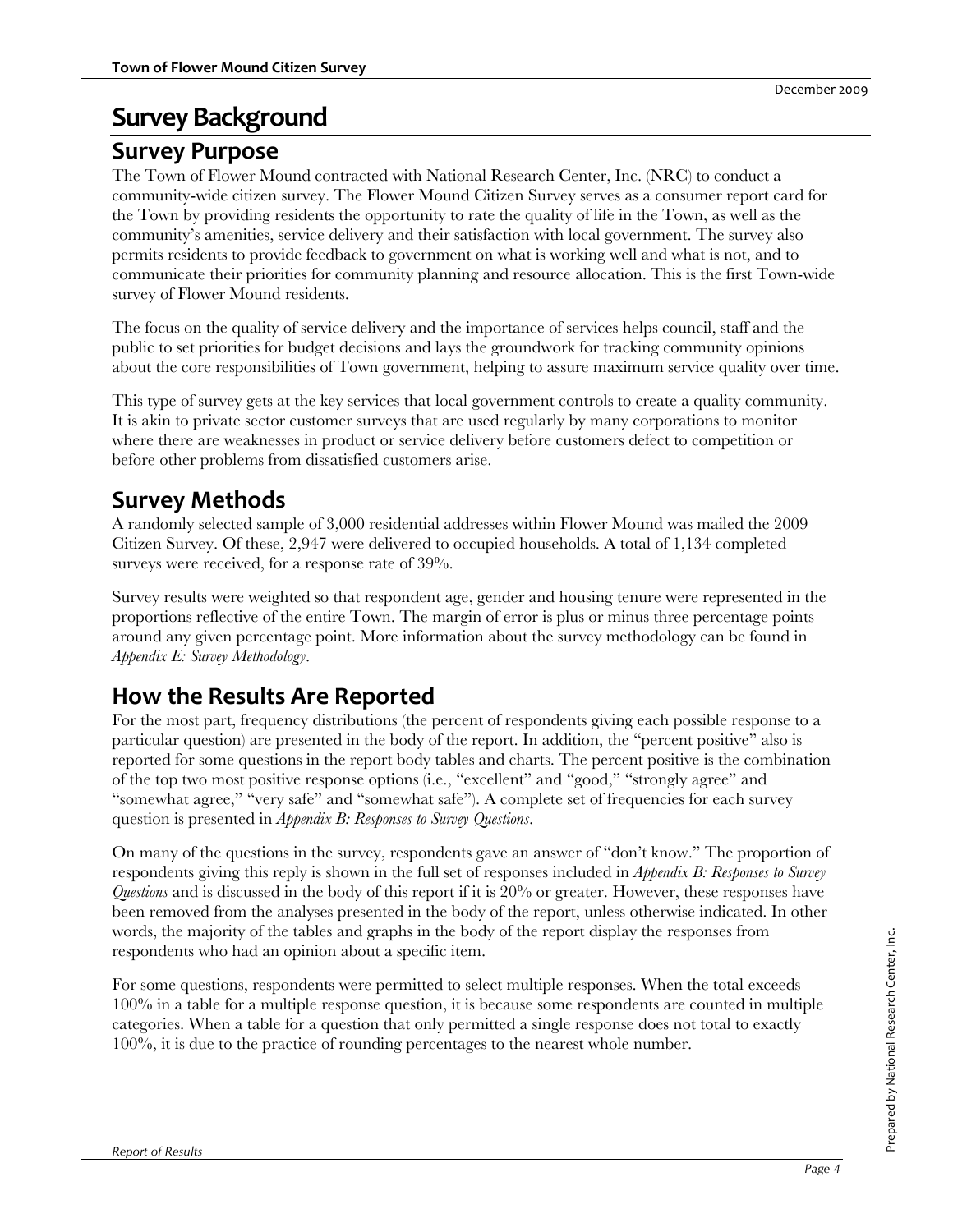It is customary to describe the precision of estimates made from surveys by a "level of confidence" (or margin of error). The 95 percent confidence level for this survey is generally no greater than plus or minus three percentage points around any given percent reported for the entire sample (1,134). For comparisons among subgroups, the margin of error rises to approximately plus or minus 4% for sample sizes of 400 to plus or minus 10% for sample sizes of 100.

## **Comparing Survey Results**

## *Comparing Survey Results by Respondent Demographic Characteristics*

Selected survey results were compared by certain demographic characteristics of survey respondents and are presented as *Appendix D: Responses to Selected Survey Questions by Respondent Characteristics*.

## *Comparing Survey Results to Other Jurisdictions*

Jurisdictions use the comparative information provided by benchmarks to help interpret their own citizen survey results, to create or revise community plans, to evaluate the success of policy or budget decisions, and to measure local government performance. We do not know what is small or large without comparing. Taking the pulse of the community has little meaning without knowing what pulse rate is too high and what is too low. When surveys of service satisfaction turn up "good" citizen evaluations, we need to know how others rate their services to understand if "good" is good enough. Furthermore, in the absence of national or peer community comparisons, a jurisdiction is left with comparing its fire protection rating to its street maintenance rating. That comparison is unfair. Streets always lose to fire. More important and harder questions need to be asked. For example, how residents' ratings of fire service compare to opinions about fire service in other communities is the real question.

A police department that provides the fastest and most efficient service – one that closes most of its cases, solves most of its crimes, and keeps the crime rate  $low$  – still has a problem to fix if the residents in the city it intends to protect believe services are not very good compared to ratings given by residents in other cities to their own objectively "worse" departments.

Benchmark data can help that police department – or any city department – to understand how well citizens think it is doing. Without the comparative data, it would be like bowling in a tournament without knowing what the other teams are scoring. Citizen opinion should be used in conjunction with other sources of data about budget, personnel, and politics to help managers know how to respond to comparative results.

NRC's database of comparative resident opinion is comprised of resident perspectives gathered in citizen surveys from approximately 500 jurisdictions whose residents evaluated local government services. Conducted with typically no fewer than 400 residents in each jurisdiction, opinions are intended to represent over 30 million Americans. NRC has innovated a method for quantitatively integrating the results of surveys that we have conducted with those that others have conducted. These integration methods have been described thoroughly in *Public Administration Review*, *Journal of Policy Analysis and Management,* and in NRC's first book on conducting and using citizen surveys, *Citizen Surveys: how to do them, how to use them, what they mean*, published by the International City/County Management Association (ICMA). Scholars who specialize in the analysis of citizen surveys regularly have relied on our work [e.g., Kelly, J. & Swindell, D. (2002). Service quality variation across urban space: First steps towards a model of citizen satisfaction, *Journal of Urban Affairs*, 24, 271-288.; Van Ryzin, G., Muzzio, D., Immerwahr, S., Gulick, L. & Martinez, E. (2004). Drivers and consequences of citizen satisfaction: An application of the American Customer Satisfaction Index Model to New York City, *Public Administration Review*, 64, 331-341]. The method described in those publications is refined regularly and statistically tested on a growing number of citizen surveys in our proprietary databases.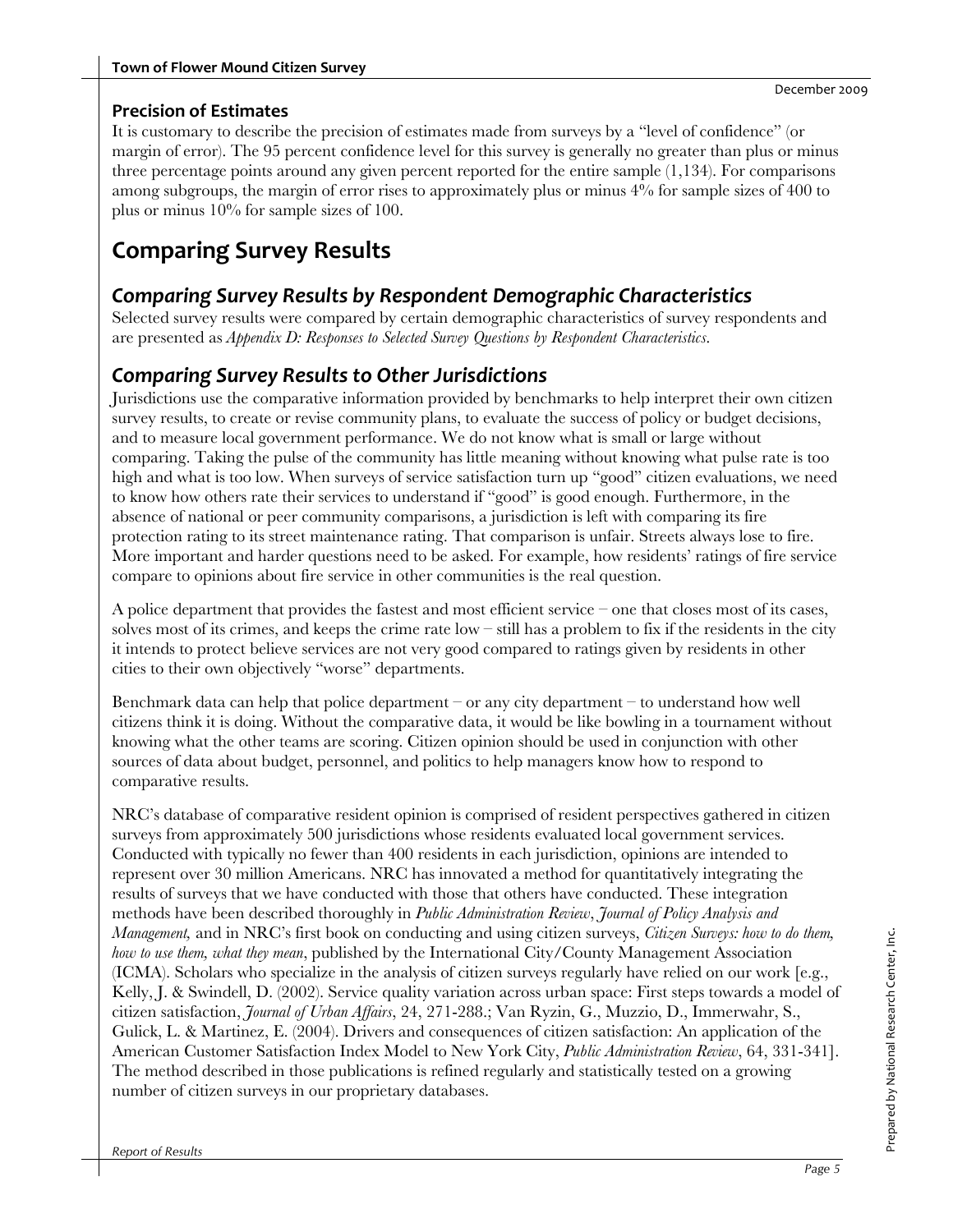Jurisdictions in NRC's benchmark database are distributed geographically across the country and range from small to large in population size. Comparisons may be made to subsets of jurisdictions (within a given region or population category). Most commonly (including in this report), comparisons are made to all jurisdictions. Despite the differences in jurisdiction characteristics, all are in the business of providing local government services to residents. Though individual jurisdiction circumstances, resources, and practices vary, the objective in every community is to provide services that are so timely, tailored, and effective that residents conclude the services are of the highest quality. High ratings in any jurisdiction, like SAT scores in any teen household, bring pride, and a sense of accomplishment.

#### **Comparison of Flower Mound to the Benchmarking Database**

National and custom benchmark comparisons have been included in the report when available. Jurisdictions to which Flower Mound was compared nationally and to jurisdictions of similar population size to Flower Mound can be found in *Appendix F: Jurisdictions Included in Benchmark Comparisons*. Benchmark comparisons have been provided when similar questions on the Flower Mound survey are included in NRC's database and there are at least five jurisdictions in which the question was asked, though most questions are compared to more than five other cities across the country or in jurisdictions of similar population size. Where comparisons are available, Flower Mound results are noted as being "above" the benchmark or "more" than the benchmark, "below" the benchmark or "less" than the benchmark or "similar" to the benchmarks. This evaluation of "above/more," "below/less" or "similar" comes from a statistical comparison of Flower Mound's rating to the benchmark.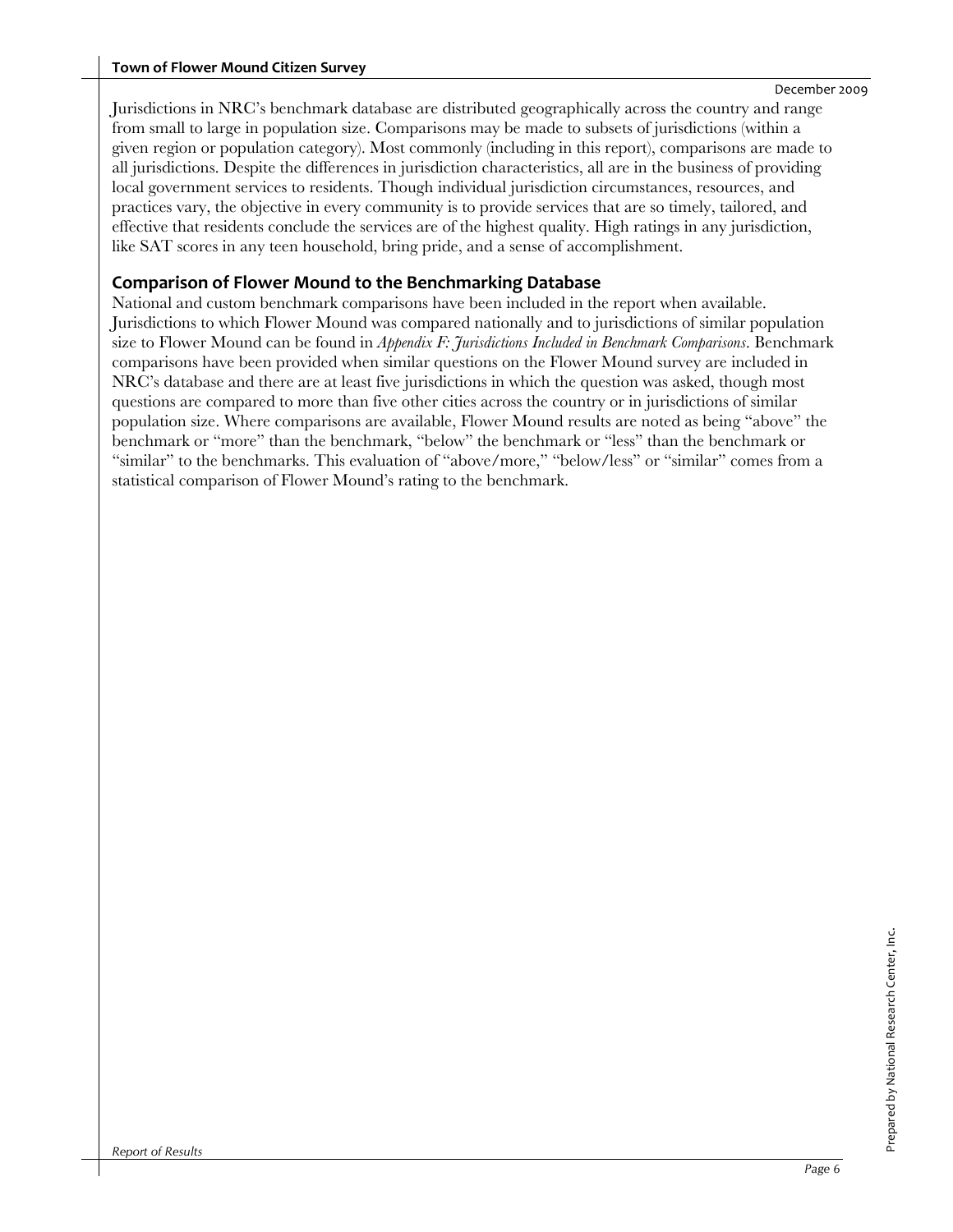## **Quality of Life and Community**

Residents were asked to rate the quality of life in Flower Mound in six different areas and to assess the quality of 16 different characteristics of the community. Survey respondents also were asked what they think the single biggest issue facing the Town of Flower Mound will be over the next several years. Other survey questions evaluated the rates of different types of growth in Flower Mound, residents' likelihood of recommending living in Flower Mound and remaining in the Town themselves and the frequency with which they participated in a variety of activities and programs in Flower Mound.

## *Quality of Life*

When asked to evaluate a variety of aspects of quality of life in Flower Mound, almost all respondents (94%) rated the overall quality of life in Flower Mound as "good" or "excellent," with 46% of residents giving an "excellent" rating (see *Figure 1: Overall Quality of Life in Flower Mound* on the next page). Five percent gave a "fair" rating and no one rated the overall quality of life in the Town as "poor." These ratings were above ratings given in other jurisdictions across the nation and in jurisdictions of similar population size to Flower Mound (45,000 to 85,000). A list of jurisdictions included in these comparisons can be found in *Appendix F: Jurisdictions Included in Benchmark Comparisons*.

Almost all respondents gave "good" or "excellent" ratings to Flower Mound as a place to live and as a place to raise children and about 9 in 10 rated their neighborhood as a place to live as "good" or better, with at least half giving an "excellent" rating. When asked to evaluate Flower Mound as a place to retire and as a place to work, fewer respondents (63% and 62%, respectively) gave "good" or "excellent" ratings; about 10% gave "poor" ratings for the Town as a place to retire and work.

Please note that more than 20% of respondents selected "don't know" when rating Flower Mound as a place to work and as a place to retire. The ratings shown in the report are for those respondents who had an opinion. (A complete set of responses to each question, including don't know, can be found in *Appendix B: Responses to Survey Questions*.)

When compared to jurisdictions across the nation and of similar population size, each aspect of Flower Mound's quality of life was given above average scores by Town respondents. (See a summary of results on the following page.)

Respondents who reported their ethnicity or race to be Hispanic and/or a race other than White were more likely than their counterparts to give positive ratings to Flower Mound as a place to retire, but gave slightly lower ratings for the overall quality of life in Flower Mound. (See *Appendix D: Responses to Selected Survey Questions by Respondent Characteristics*.)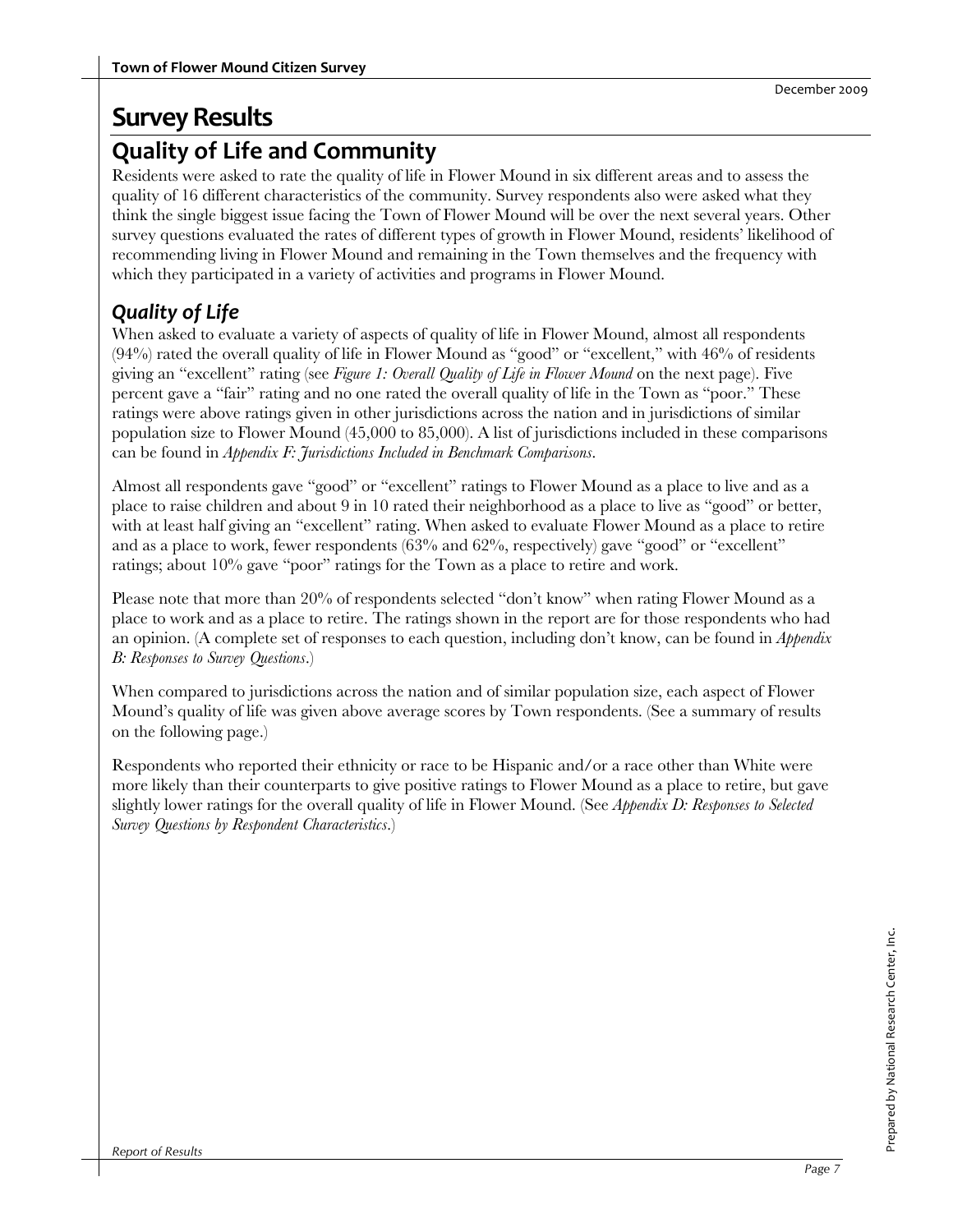

#### **Table 1: Quality of Life Ratings Please rate each of the following aspects of quality of life in Flower Mound: Excellent Good Fair Poor Total National comparison Population 45,000 to 85,000 comparison** Flower Mound as a place to live 61% 36% 3% 0% 100% Above Above Flower Mound as a place to raise children 66% 29% 4% 1% 100% Above Above Your neighborhood as a place to live 52% 40% 7% 1% 100% Above Above Flower Mound as a place to retire 29% 35% 27% 10% 100% Above Above Flower Mound as a place to work 26% 36% 24% 13% 100% Above Above



**Figure 2: Summary of Quality of Life Ratings**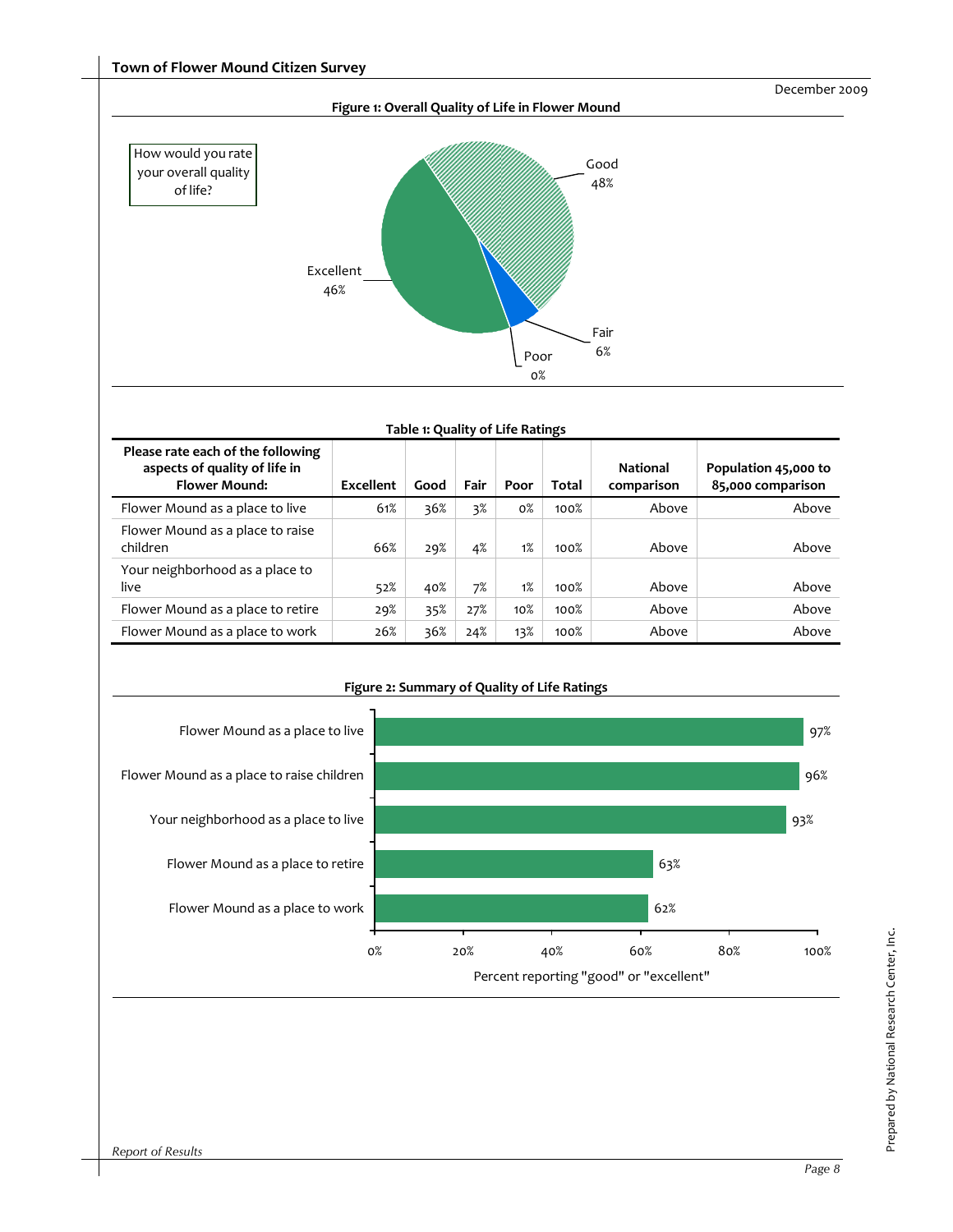## *Single Biggest Issue Facing Flower Mound*

Respondents were asked to select from a list what they thought the single biggest issue facing the Town of Flower Mound will be over the next several years. Traffic was overwhelmingly at the top of the list with 44% selecting this issue as the single biggest issue facing the Town in the next several years, followed by 26% reporting that growth would be the number one issue for the Town. An option to write in an issue not already provided in the list also was available for respondents. Other topics listed were selected by fewer than 10% of respondents and 3% opted to write in their own thoughts, which can be read verbatim in *Appendix C: Verbatim Responses to Open-ended Survey Question*.



#### **Figure 3: Single Biggest Issue Facing Flower Mound**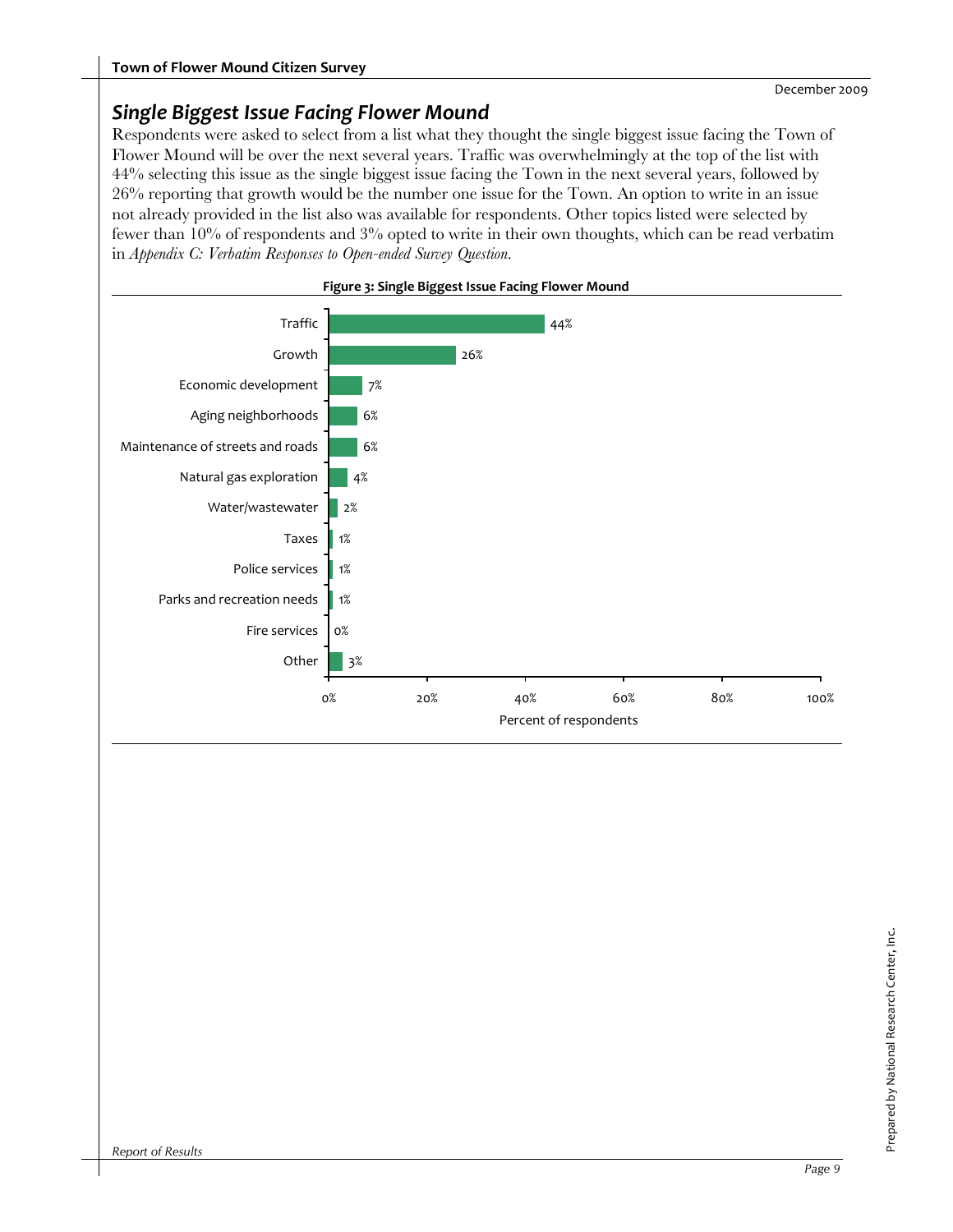## *Community Participation*

A question was asked on the survey to gauge resident participation in a variety of community activities and events. Three-quarters or more of respondents reported recycling, visiting neighborhood or Town parks, visiting the Town's Web site and using Flower Mound's public libraries at least once in the last 12 months. Seventy percent of respondents reported recycling used paper, cans or bottles from their home at least every two weeks, on average. Residents reported lower rates of participation in watching and attending public meetings of local elected officials or other local public meetings. At least two-thirds reported "never" doing each of these in the past 12 months.

Residents' reported recycling behaviors, use of the Flower Mound library and its services and use of the Town's Web site were higher than in other jurisdictions across the country and in jurisdictions of similar size (see *Table 2: Participation in Flower Mound Activities*). Park use in Flower Mound was similar to park use in other jurisdictions nationally and in jurisdictions of similar population size. While participation levels in a recreation program or activity and for attending a meeting of local elected officials or other local public meeting were similar to participation levels reported in jurisdictions across the nation, Flower Mound residents reported a higher level of participation in these activities than did those in jurisdictions included in the similar population size comparisons. Fewer Flower Mound respondents reported use of the Community Activity Center and watching a public meeting of local elected officials or other local public meeting on cable television than did those living in other jurisdictions across the nation and in jurisdictions of similar size.

| In the last 12 months,<br>about how many times, if<br>ever, have you or other<br>household members<br>participated in the<br>following activities in<br><b>Flower Mound?</b> | <b>Never</b> | Once<br>or<br>twice | 3 to<br>12<br>times | 13 to<br>26<br>times | More<br>than<br>26<br>times | <b>Total</b> | <b>National</b><br>comparison | Population<br>45,000 to<br>85,000<br>comparison |
|------------------------------------------------------------------------------------------------------------------------------------------------------------------------------|--------------|---------------------|---------------------|----------------------|-----------------------------|--------------|-------------------------------|-------------------------------------------------|
| Recycled used paper, cans<br>or bottles from your<br>home                                                                                                                    | 10%          | 5%                  | 7%                  | 8%                   | 69%                         | 100%         | More                          | More                                            |
| Visited a neighborhood<br>park or Town park                                                                                                                                  | 14%          | 23%                 | 34%                 | 16%                  | 15%                         | 100%         | Similar                       | Similar                                         |
| Visited the Town's Web<br>site                                                                                                                                               | 15%          | 26%                 | 42%                 | 14%                  | 4%                          | 100%         | More                          | More                                            |
| Used Flower Mound<br>public libraries or their<br>services                                                                                                                   | 23%          | 27%                 | 30%                 | 11%                  | 8%                          | 100%         | More                          | More                                            |
| Participated in a<br>recreation program or<br>activity                                                                                                                       | 51%          | 26%                 | 13%                 | 5%                   | 4%                          | 100%         | Similar                       | More                                            |
| Used the Flower Mound<br><b>Community Activity</b><br>Center                                                                                                                 | 55%          | 16%                 | 15%                 | 6%                   | 8%                          | 100%         | Less                          | Less                                            |
| Watched a public meeting<br>of local elected officials or<br>other local public meeting<br>on cable television                                                               | 68%          | 21%                 | $9\%$               | 2%                   | $0\%$                       | 100%         | Less                          | Less                                            |
| Attended a meeting of<br>local elected officials or<br>other local public meeting                                                                                            | 73%          | 21%                 | 6%                  | 1%                   | $0\%$                       | 100%         | Similar                       | More                                            |

| Table 2: Participation in Flower Mound Activities |  |
|---------------------------------------------------|--|
|---------------------------------------------------|--|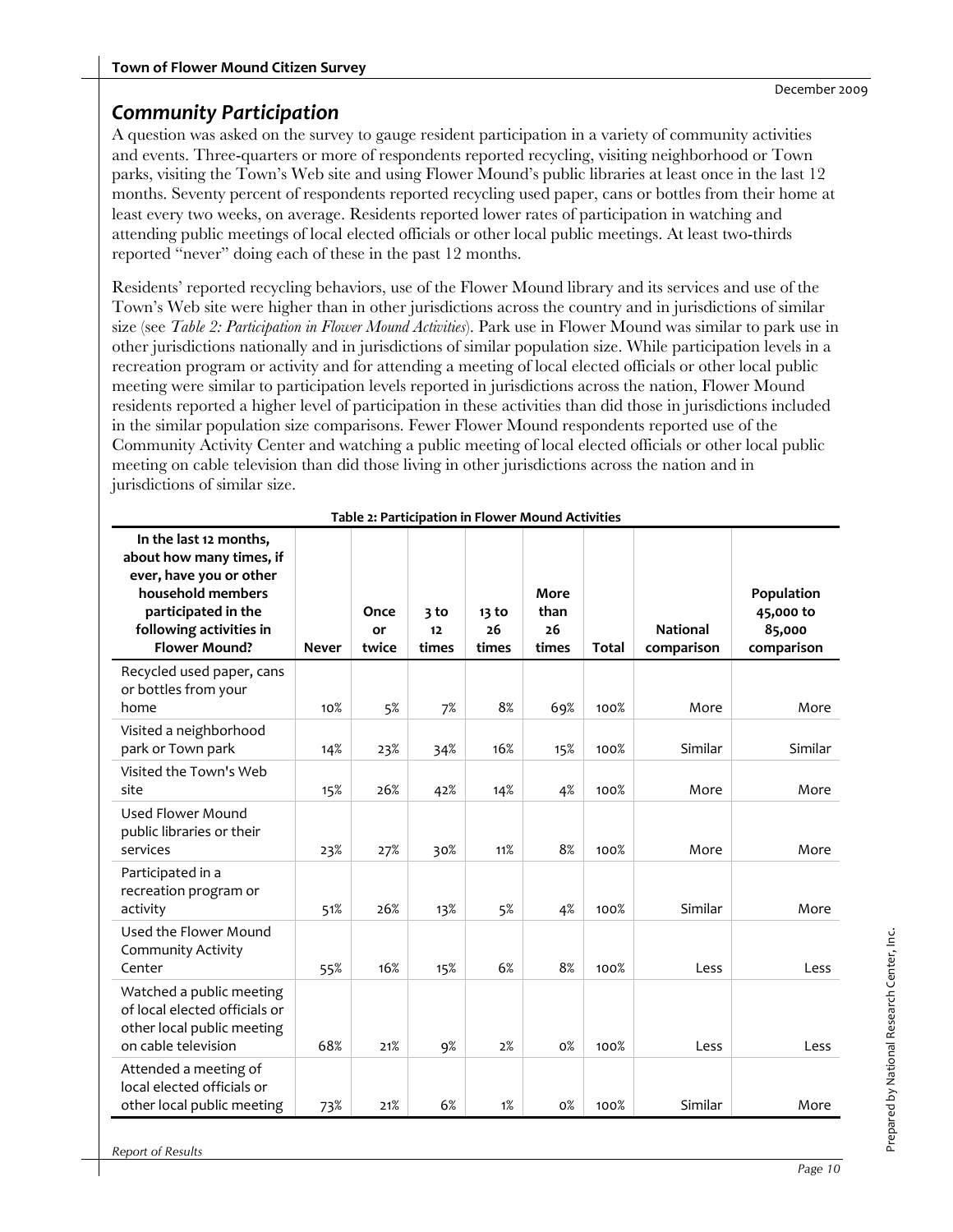

#### **Figure 4: Summary of Participation in Flower Mound Activities**

December 2009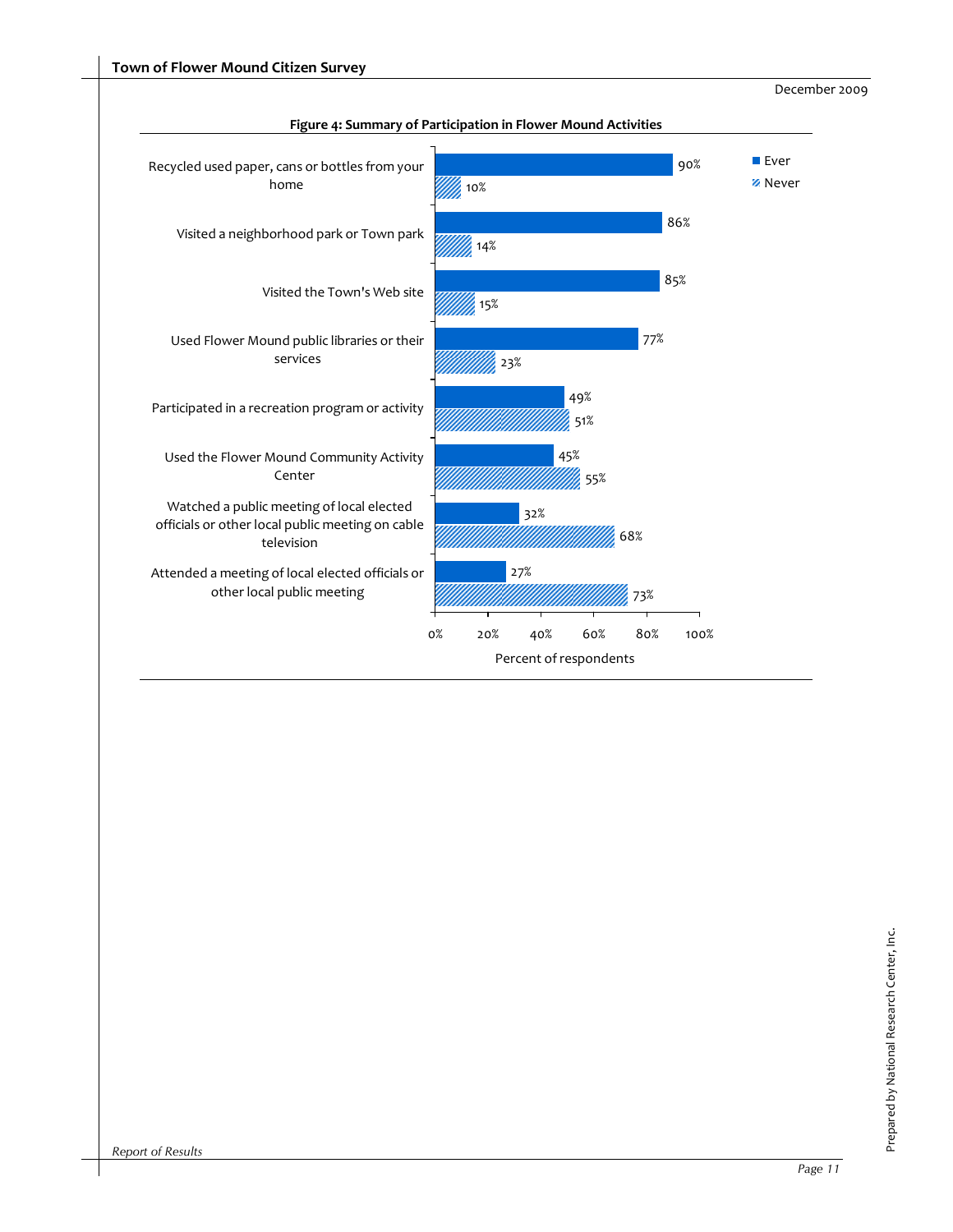## *Community Characteristics*

Residents were provided a list of different characteristics of the community and asked to rate the quality of each. All but three characteristics (opportunities to attend cultural activities, traffic flow on major streets and employment opportunities) were rated as "good" or better by more than half of respondents. The overall image or reputation and the overall appearance of Flower Mound were thought to be "good" or "excellent" by about 9 in 10 respondents with at least a third giving an "excellent" rating to each.

Opportunities to attend cultural activities and traffic flow on major streets were considered "good" or "excellent" by about 3 in 10 respondents and employment opportunities were thought to be "good" or better by about 2 in 10 respondents. At least 2 in 10 gave each of these with a "poor" rating.

More than 20% of respondents selected "don't know" when asked to rate employment opportunities and opportunities to volunteer. The ratings shown in the report are for those respondents who had an opinion. (A complete set of responses to each question, including don't know, can be found in *Appendix B: Responses to Survey Questions*.)

Of the 16 characteristics, 15 were compared to ratings given in jurisdictions across the country and to jurisdictions of similar population size to Flower Mound. Nine were rated higher than the national benchmark, two were rated similarly and four (opportunities to volunteer, opportunities to attend cultural activities, traffic flow on major streets and employment opportunities) were below the national average. Seven were rated higher than the population size benchmark, three were similar and five (opportunities to volunteer, opportunities to participate in social events and activities, opportunities to attend cultural activities, traffic flow on major streets and employment opportunities) were rated lower than the population size benchmark.

Survey participants reporting a longer length of residency gave lower ratings for Flower Mound's sense of community than did those who reported living in the Town for five years or less. Respondents with a lower annual household income tended to give higher ratings for the following characteristics than those who reported higher annual incomes: overall quality of business and service establishments in Flower Mound, shopping opportunities, opportunities to attend cultural activities, employment opportunities and availability of paths and walking trails. For many community characteristics, older adults (age 55+), male respondents and those reporting their race or ethnicity to be a category other than White were less likely to give favorable ratings than their counterparts. (See *Appendix D: Responses to Selected Survey Questions by Respondent Characteristics*.)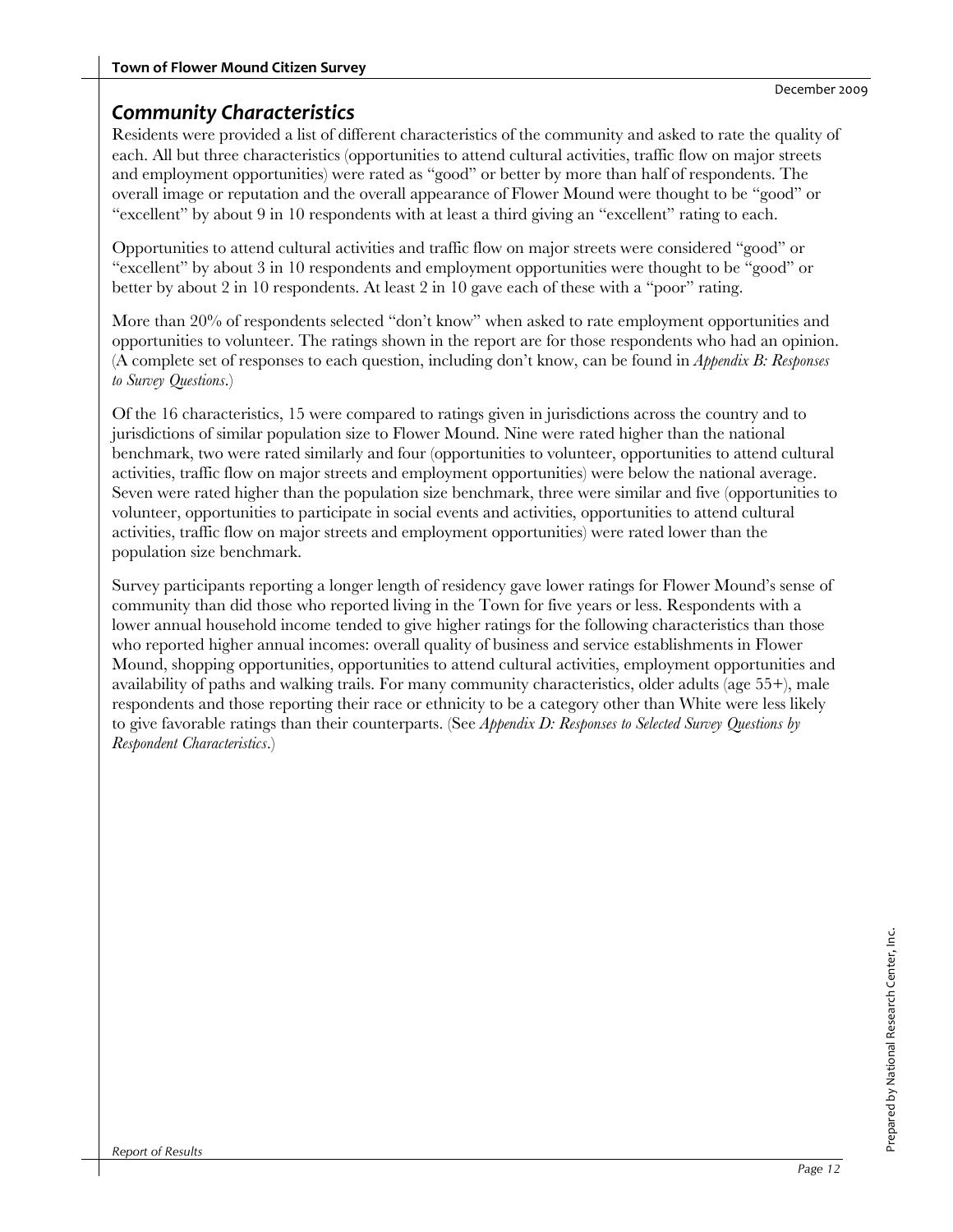| Table 3: Community Characteristics                                                                  |                  |      |      |      |              |                               |                                              |  |  |  |  |
|-----------------------------------------------------------------------------------------------------|------------------|------|------|------|--------------|-------------------------------|----------------------------------------------|--|--|--|--|
| Please rate each of the following<br>characteristics as they related to<br>Flower Mound as a whole: | <b>Excellent</b> | Good | Fair | Poor | <b>Total</b> | <b>National</b><br>comparison | Population 45,000<br>to 85,000<br>comparison |  |  |  |  |
| Overall image or reputation of<br>Flower Mound                                                      | 37%              | 54%  | 7%   | 1%   | 100%         | Above                         | Above                                        |  |  |  |  |
| Overall appearance of Flower<br>Mound                                                               | 33%              | 56%  | 10%  | 1%   | 100%         | Above                         | Above                                        |  |  |  |  |
| Sense of community                                                                                  | 24%              | 57%  | 17%  | 2%   | 100%         | Above                         | Above                                        |  |  |  |  |
| Overall quality of new development<br>in Flower Mound                                               | 25%              | 54%  | 18%  | 4%   | 100%         | Above                         | Above                                        |  |  |  |  |
| Quality of overall natural<br>environment in Flower Mound                                           | 21%              | 56%  | 21%  | 2%   | 100%         | Above                         | Above                                        |  |  |  |  |
| Availability of paths and walking<br>trails                                                         | 29%              | 42%  | 21%  | 8%   | 100%         | Above                         | Above                                        |  |  |  |  |
| Availability of affordable dining                                                                   | 17%              | 52%  | 26%  | 5%   | 100%         | <b>NA</b>                     | <b>NA</b>                                    |  |  |  |  |
| Overall quality of business and<br>service establishments in Flower<br>Mound                        | 18%              | 49%  | 27%  | 6%   | 100%         | Above                         | Above                                        |  |  |  |  |
| Recreational opportunities                                                                          | 18%              | 47%  | 28%  | 6%   | 100%         | Above                         | Similar                                      |  |  |  |  |
| Opportunities to volunteer                                                                          | 15%              | 48%  | 32%  | 5%   | 100%         | Below                         | Below                                        |  |  |  |  |
| Opportunities to participate in<br>community matters                                                | 14%              | 48%  | 32%  | 6%   | 100%         | Similar                       | Similar                                      |  |  |  |  |
| Shopping opportunities                                                                              | 20%              | 39%  | 32%  | 9%   | 100%         | Above                         | Similar                                      |  |  |  |  |
| Opportunities to participate in<br>social events and activities                                     | 12%              | 44%  | 38%  | 5%   | 100%         | Similar                       | Below                                        |  |  |  |  |
| Opportunities to attend cultural<br>activities                                                      | 7%               | 25%  | 46%  | 21%  | 100%         | Below                         | Below                                        |  |  |  |  |
| Traffic flow on major streets                                                                       | 3%               | 26%  | 40%  | 30%  | 100%         | Below                         | Below                                        |  |  |  |  |
| Employment opportunities                                                                            | 4%               | 18%  | 46%  | 32%  | 100%         | Below                         | Below                                        |  |  |  |  |

December 2009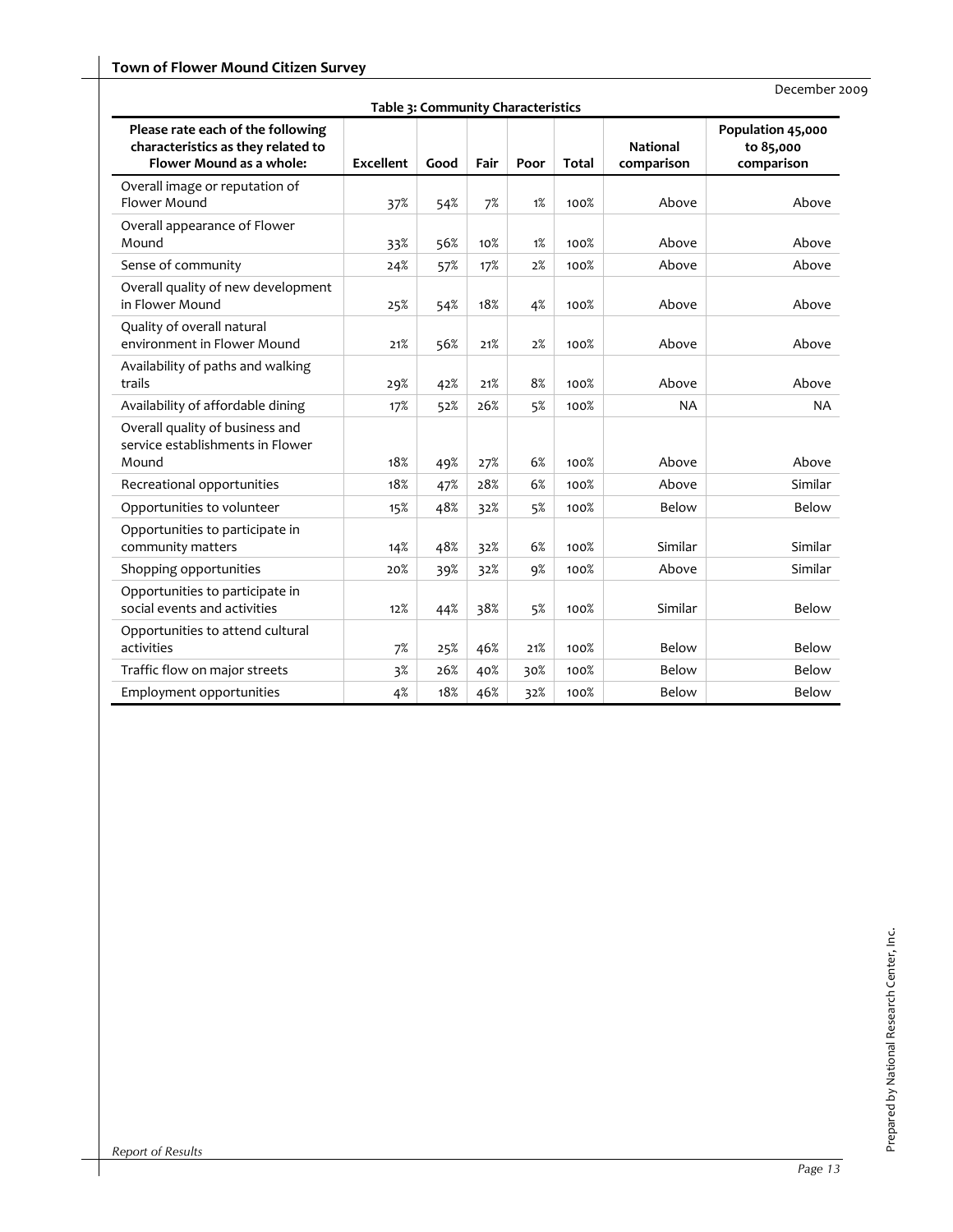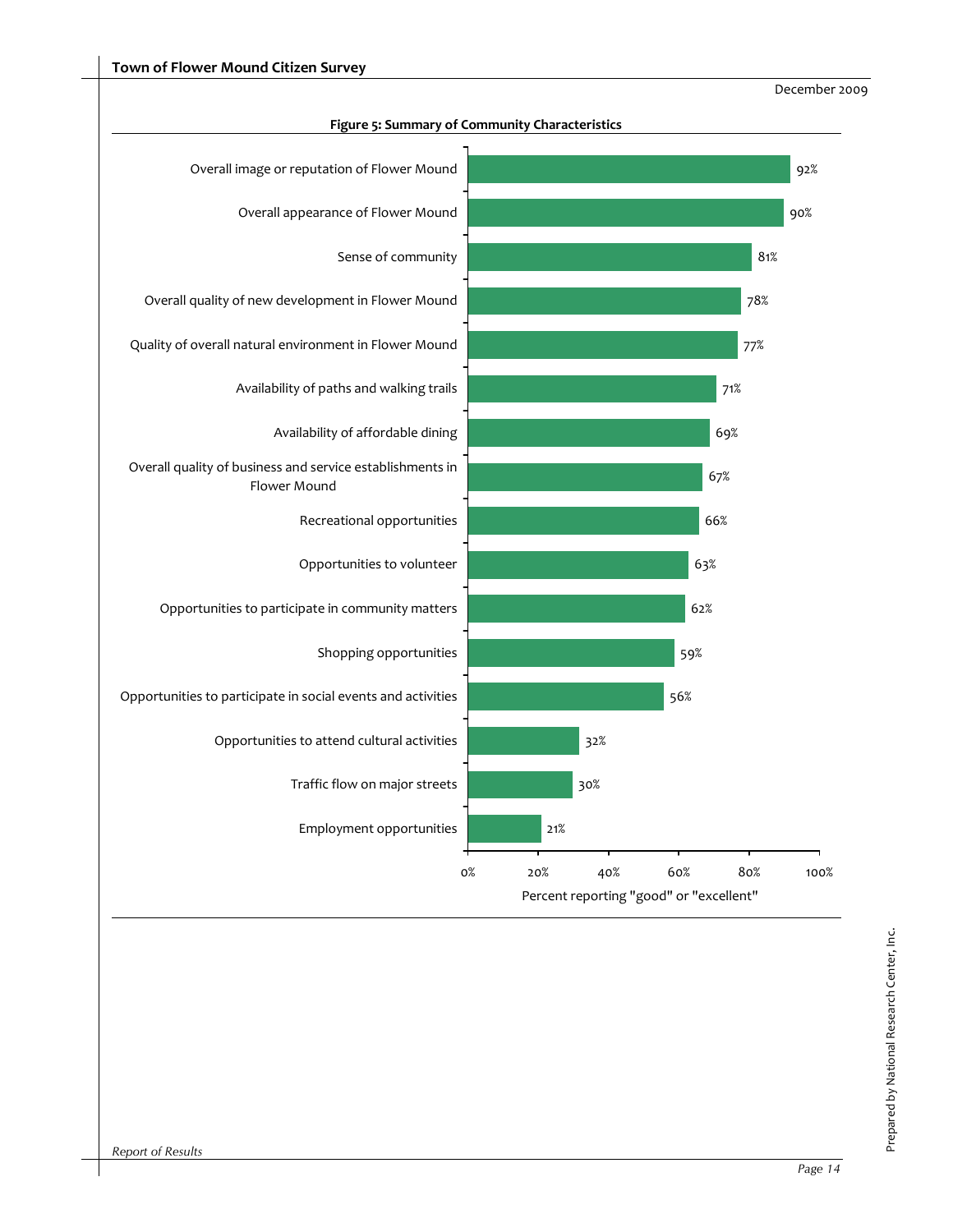## *Growth in Flower Mound*

The survey included a question asking respondents to rate the speed of population, retail and jobs growth as it related to Flower Mound over the past two years. Half of residents thought that the rate of population growth was the "right amount" and 46% thought population growth in Flower Mound was "too fast." A similar proportion (46%) thought there was the "right amount" of retail growth in Flower Mound with nearly equal proportions thinking it was "too fast" (24%) or "too slow" (30%). A majority of survey respondents (74%) felt that jobs growth in the Town was "too slow" and 24% thought Flower Mound had the "right amount" of jobs growth.

About two in five respondents said "don't know" when rating the speed of jobs growth in Flower Mound. (A complete set of responses to each question, including don't know, can be found in *Appendix B: Responses to Survey Questions*.)

Assessments for the rate of growth in each of the three areas were available for comparison ratings given by residents in other jurisdictions in the nation and in jurisdictions with a population of 45,000 to 85,000. A similar proportion of Flower Mound residents rated population growth as "too fast" when compared to the national benchmark. Fewer Flower Mound residents though population growth was "too fast" than did residents in other jurisdictions of similar size. More respondents in Flower Mound assessed job growth as "too slow" than did other respondents in the nation and of similar population size while fewer Town residents thought retail growth was "too slow" when compared with assessments given in other jurisdictions across the nation. Flower Mound residents' assessments of retail growth were similar to those given in jurisdictions with a population of 45,000 to 85,000.

|                                                                                                                                | Table 4: Speed of Growth |                      |                 |                      |                     |              |                               |                                                 |  |  |  |  |
|--------------------------------------------------------------------------------------------------------------------------------|--------------------------|----------------------|-----------------|----------------------|---------------------|--------------|-------------------------------|-------------------------------------------------|--|--|--|--|
| Please rate the<br>speed of<br>growth in the<br>following<br>categories in<br><b>Flower Mound</b><br>over the past 2<br>years: | Much<br>too<br>slow      | Somewhat<br>too slow | Right<br>amount | Somewhat<br>too fast | Much<br>too<br>fast | <b>Total</b> | <b>National</b><br>comparison | Population<br>45,000 to<br>85,000<br>comparison |  |  |  |  |
|                                                                                                                                |                          |                      |                 |                      |                     |              |                               |                                                 |  |  |  |  |
| Population                                                                                                                     |                          |                      |                 |                      |                     |              |                               |                                                 |  |  |  |  |
| growth                                                                                                                         | $0\%$                    | 1%                   | 52%             | 36%                  | 11%                 | 100%         | Similar                       | Less                                            |  |  |  |  |
| Retail growth                                                                                                                  | 5%                       | 25%                  | 46%             | 17%                  | 7%                  | 100%         | Less                          | Similar                                         |  |  |  |  |

The benchmark for population growth compares to the percent reporting "too fast" and the benchmarks for retail growth and *jobs growth compares to the percent reporting "too slow."*



Prepared by National Research Center, Inc.

Prepared by National Research Center, Inc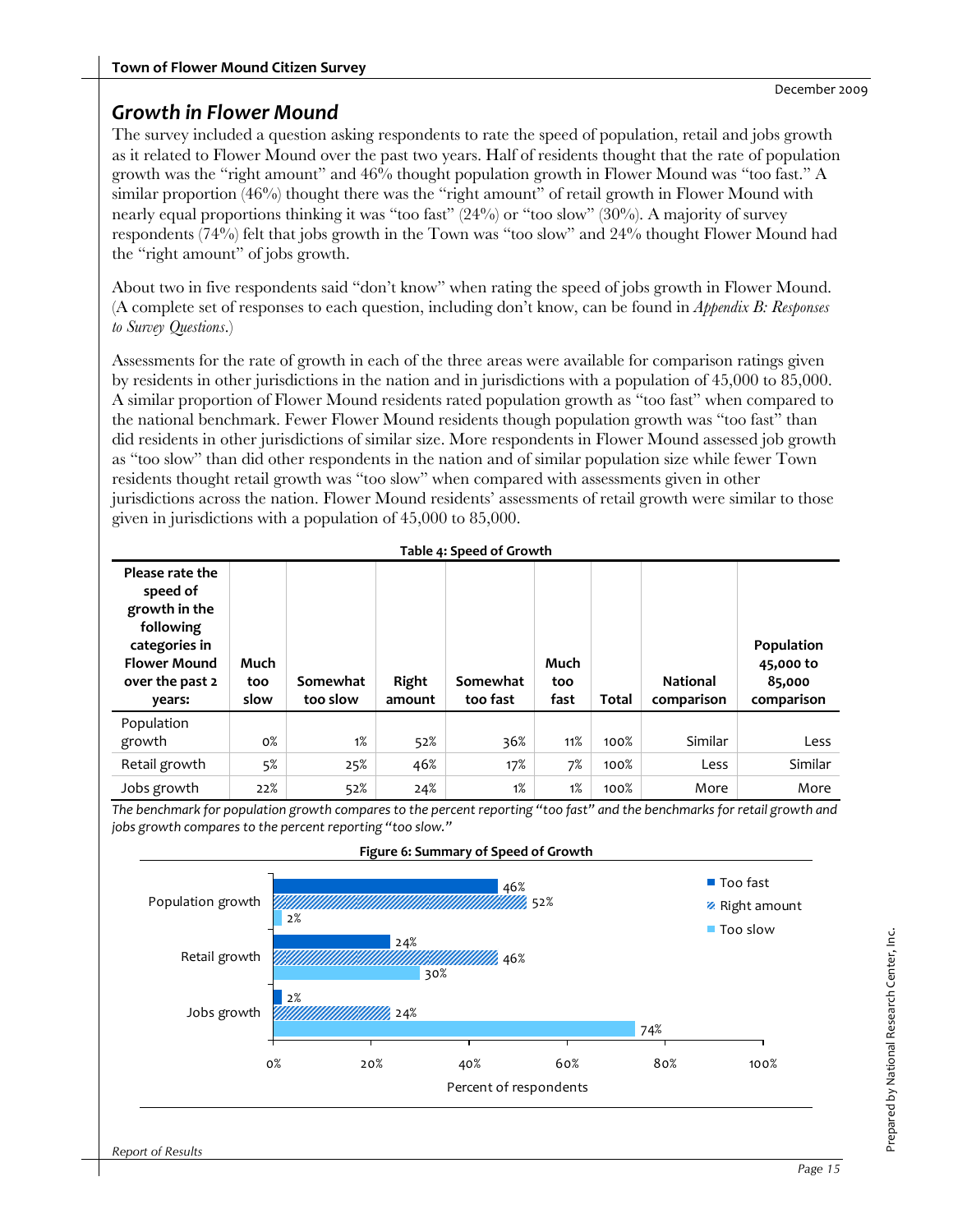## *Living in Flower Mound*

Residents were asked how likely or unlikely they would be to recommend living in Flower Mound to someone who asked and their likelihood of remaining in Flower Mound over the next five years. At least 9 in 10 residents reported that they would be "somewhat" or "very likely" to recommend living in Flower Mound to someone who asks and that they would remain in Flower Mound for the next five years, with about two-thirds stating they would be "very likely" to do each. These ratings were above the national and population size benchmark comparisons.

|                                                                                      | Table 5: Likelihood of Remaining in Community and Recommending Community |                    |                      |                  |       |                               |                                              |  |  |  |  |
|--------------------------------------------------------------------------------------|--------------------------------------------------------------------------|--------------------|----------------------|------------------|-------|-------------------------------|----------------------------------------------|--|--|--|--|
| Please indicate how<br>likely or unlikely you<br>are to do each of the<br>following: | Very<br>likely                                                           | Somewhat<br>likely | Somewhat<br>unlikely | Very<br>unlikely | Total | <b>National</b><br>comparison | Population<br>45,000 to 85,000<br>comparison |  |  |  |  |
| Recommend living in<br>Flower Mound to<br>someone who asks                           | 68%                                                                      | 27%                | 4%                   | 2%               | 100%  | Above                         | Above                                        |  |  |  |  |
| Remain in Flower<br>Mound for the next<br>five years                                 | 66%                                                                      | 24%                | 5%                   | 5%               | 100%  | Above                         | Above                                        |  |  |  |  |

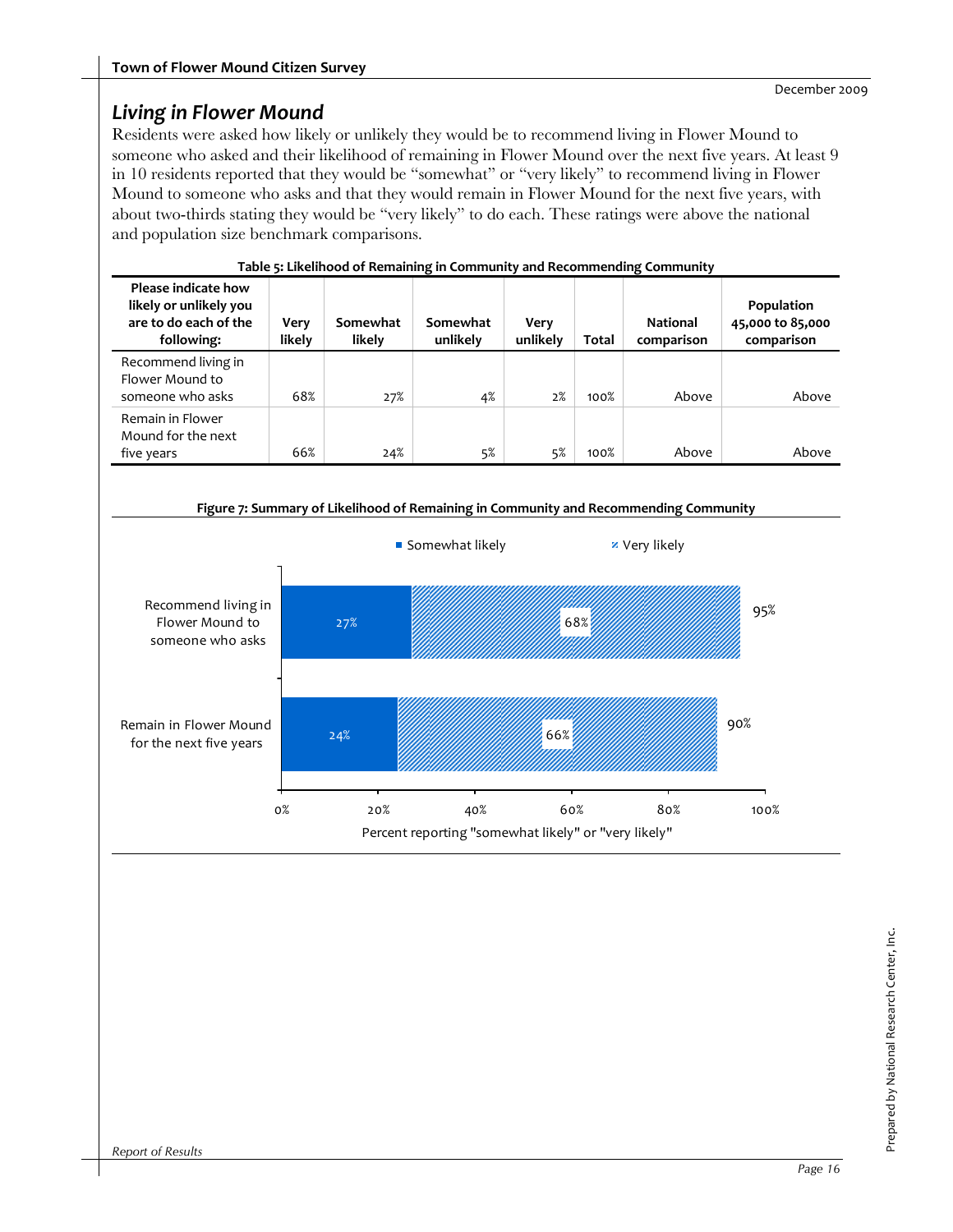## **Safety in Flower Mound**

Questions assessing respondents' feelings of safety in Flower Mound were included on the survey. Ninetythree percent of residents reported feeling "somewhat" or "very" safe from violent crime in the Town, with three in five reporting that they felt "very" safe from violent crime in Flower Mound. Eighty-four percent said that they felt at least "somewhat" safe from property crimes, though fewer (32%) reported feeling "very" safe from this type of crime. Ratings of safety were more positive than in jurisdictions across the nation and of similar population size.

| <b>Table 6: Feelings of Safety</b>                                                                        |              |                  |                                      |                    |                |       |                               |                                                 |  |  |  |
|-----------------------------------------------------------------------------------------------------------|--------------|------------------|--------------------------------------|--------------------|----------------|-------|-------------------------------|-------------------------------------------------|--|--|--|
| Please rate how<br>safe or unsafe<br>you feel from<br>each of the<br>following in<br><b>Flower Mound:</b> | Very<br>safe | Somewhat<br>safe | <b>Neither</b><br>safe nor<br>unsafe | Somewhat<br>unsafe | Verv<br>unsafe | Total | <b>National</b><br>comparison | Population<br>45,000 to<br>85,000<br>comparison |  |  |  |
| Violent crime                                                                                             | 63%          | 30%              | 4%                                   | 2%                 | 1%             | 100%  | Above                         | Above                                           |  |  |  |
| Property crimes                                                                                           | 32%          | 52%              | 9%                                   | 7%                 | 1%             | 100%  | Above                         | Above                                           |  |  |  |

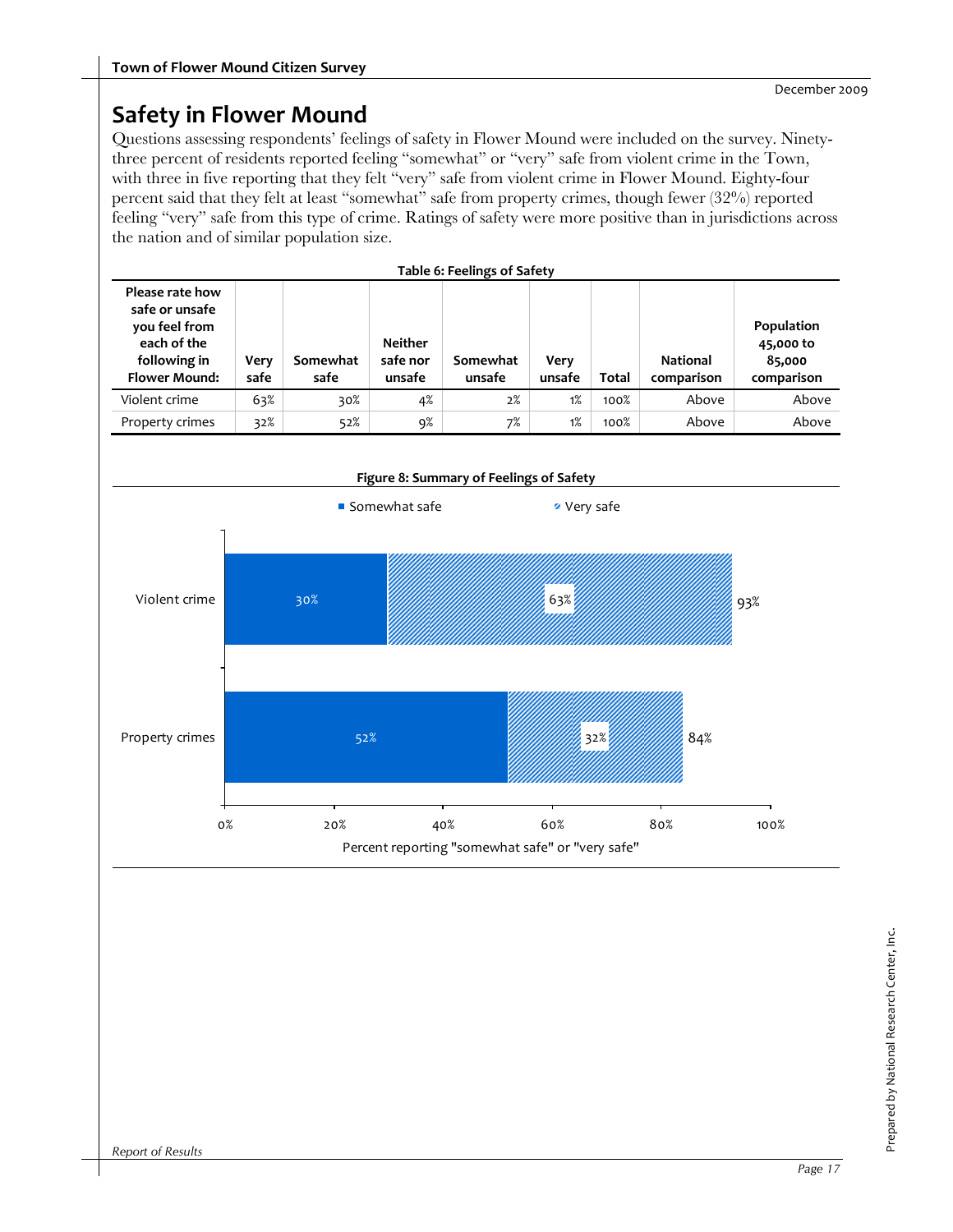#### **Town of Flower Mound Citizen Survey**

#### December 2009

Flower Mound residents also were asked to rate how safe or unsafe they felt in their neighborhood during the day and at night. Nearly all respondents (97%) reported feeling "somewhat" or "very" safe in their neighborhood during the day, with 77% reporting that they felt "very" safe in their neighborhood during the day. Nine in 10 said they felt at least "somewhat" safe in their neighborhood at night, though fewer (48%) reported they felt "very" safe in their neighborhood at night. These ratings of safety were higher than the national and population size benchmarks.

| Table 7: Neighbornood Safety                     |              |                  |                                      |                    |                |              |                               |                                                 |  |  |  |
|--------------------------------------------------|--------------|------------------|--------------------------------------|--------------------|----------------|--------------|-------------------------------|-------------------------------------------------|--|--|--|
| Please rate how<br>safe or unsafe<br>you feel:   | Very<br>safe | Somewhat<br>safe | <b>Neither</b><br>safe nor<br>unsafe | Somewhat<br>unsafe | Very<br>unsafe | <b>Total</b> | <b>National</b><br>comparison | Population<br>45,000 to<br>85,000<br>comparison |  |  |  |
| Safety in your<br>neighborhood<br>during the day | 77%          | 20%              | 2%                                   | 1%                 | 1%             | 100%         | Above                         | Above                                           |  |  |  |
| Safety in your<br>neighborhood<br>after dark     | 48%          | 42%              | 6%                                   | 3%                 | 1%             | 100%         | Above                         | Above                                           |  |  |  |



#### **Table 7: Neighborhood Safety**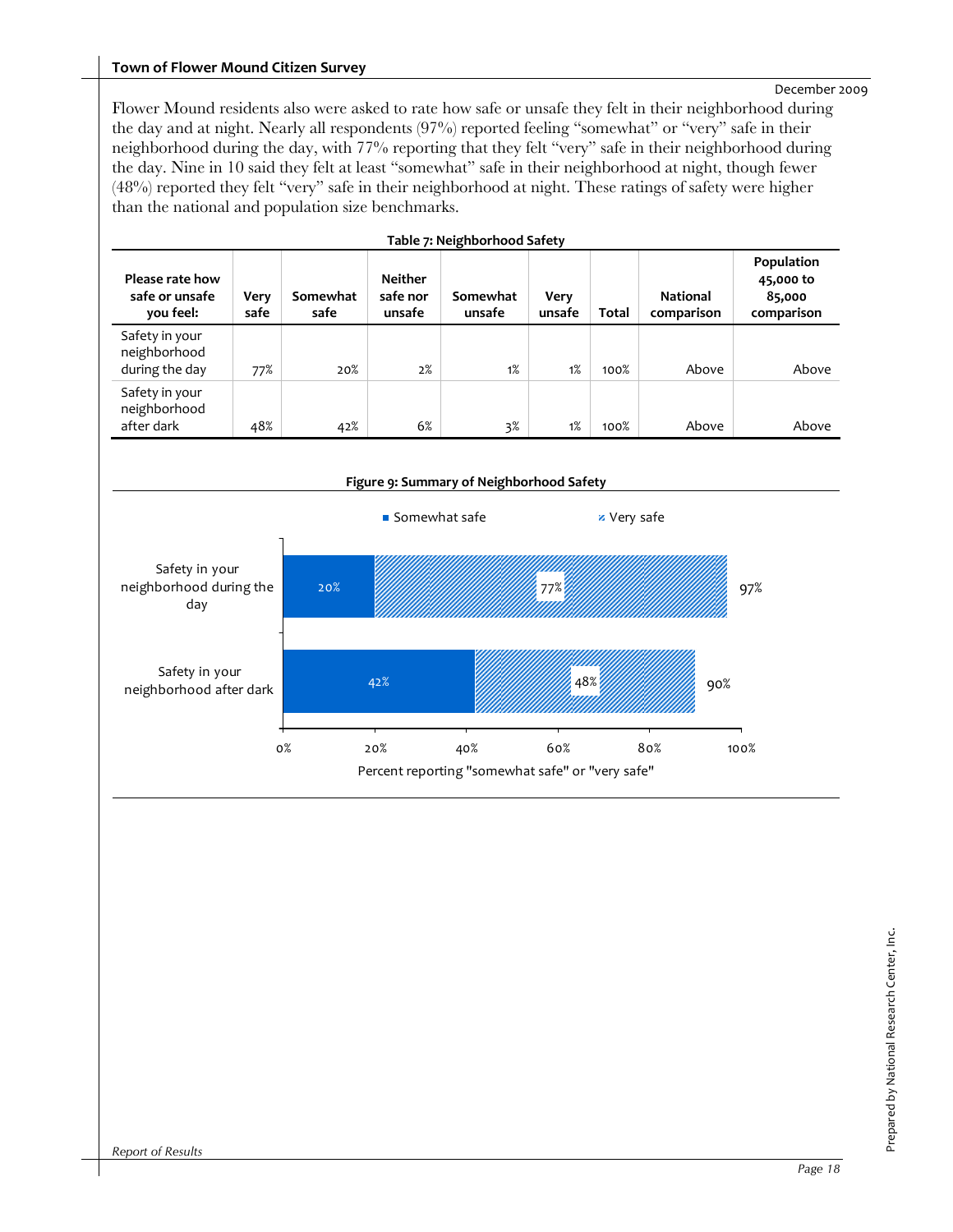## **Town Services and Government**

Residents were asked to rate the quality of a number of services provided by the Town, the overall quality of Town services and the quality of services and programs that currently are being funded by the four dedicated sales taxes (each are one-fourth percent), approved by voters in 2007. Survey participants also were asked to rate the current level of code enforcement and to evaluate their experience with contacting Town employees.

## *Overall Quality of Services*

When asked to rate the overall quality of services in the Town of Flower Mound, 9 in 10 respondents gave a "good" or "excellent" rating. One in 10 rated the overall quality of Town services as "fair" and one percent said "poor." When compared to jurisdictions across the nation and to a subset of jurisdictions with a population of 45,000 to 85,000, Flower Mound's ratings for overall quality of Town services were above average.



#### **Figure 10: Overall Quality of Town Services**

## *Town Services*

The survey listed 23 different services provided by the Town of Flower Mound and asked respondents to evaluate the quality of each. All services were rated as "good" or "excellent" by at least half of respondents and all but seven services were rated as "good" or better by at least 70% of respondents. Nearly all respondents gave "good" or higher ratings to fire and ambulance/emergency medical services (97% and 95%, respectively), with at least half giving an "excellent" rating to each.

Services to seniors; economic development; land use, planning and zoning; street lighting; preservation of open space; and street repair were considered "poor" by about 10% of respondents. Street repair received the least favorable ratings, though 51% gave "good" or "excellent" ratings. While this was the lowest rated service, ratings were still above the national and population size benchmarks.

Please note that more than 20% of survey respondents said "don't know" when asked to rate the following services: fire, ambulance or emergency medical services, municipal courts, recreation programs or classes, Community Activity Center or other recreation facilities, animal control, services to seniors, services to youth, emergency preparedness. (A complete set of responses to each question, including "don't know," can be found in *Appendix B: Responses to Survey Questions*.)

Comparisons to jurisdictions across the nation and of similar population size to Flower Mound were available for all 23 services. Eighteen services were rated above the national average and 17 were above the population size benchmark, three were similar to the nation and jurisdictions with a similar population size (public library, garbage collection and preservation of open space) and two were below the national and population size average ratings (services to seniors and street lighting). When compared to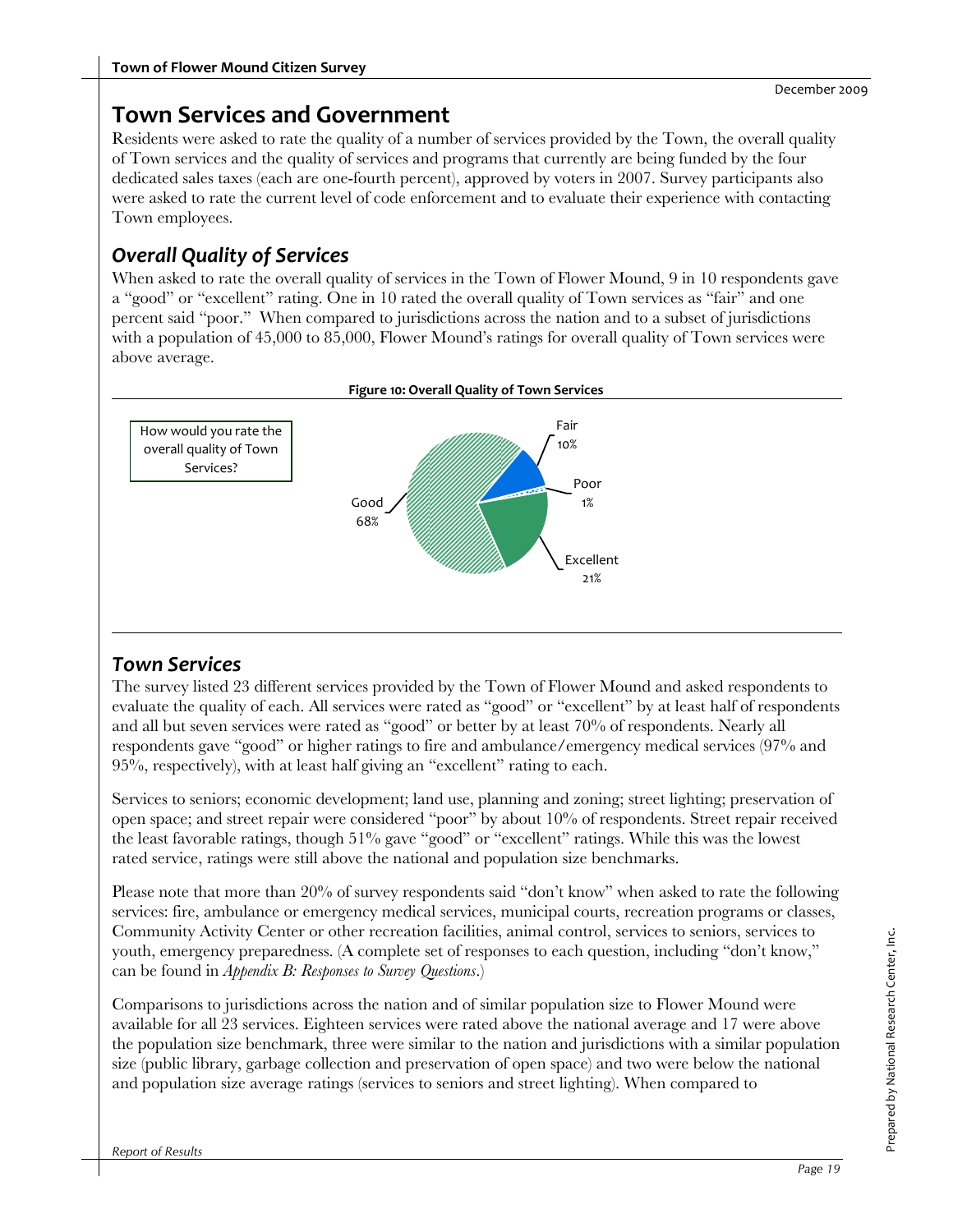jurisdictions with a population of 45,000 to 85,000, Flower Mound residents gave similar ratings to recreation programs or classes.

Residents living in Flower Mound 11 years or more were less likely to give positive ratings than those reporting a shorter length of residency in the Town for the following services: traffic enforcement; street lighting; land use, planning and zoning; code enforcement; animal control; services to seniors; services to youth; and the public library. Residents reporting their ethnicity and race to be White tended to give more favorable ratings for the following services than did their counterparts: fire; street lighting; drinking water; Town parks; Community Activity Center or other recreation facilities; and services to youth. (See *Appendix D: Responses to Selected Survey Questions by Respondent Characteristics*.)

| Table 8: Quality of Town Services                                                |                  |      |      |       |              |                               |                                           |  |  |  |  |
|----------------------------------------------------------------------------------|------------------|------|------|-------|--------------|-------------------------------|-------------------------------------------|--|--|--|--|
| Please rate the quality of each of<br>the following services in Flower<br>Mound: | <b>Excellent</b> | Good | Fair | Poor  | <b>Total</b> | <b>National</b><br>comparison | Population 45,000 to<br>85,000 comparison |  |  |  |  |
| Fire                                                                             | 56%              | 41%  | 3%   | 0%    | 100%         | Above                         | Above                                     |  |  |  |  |
| Ambulance or emergency<br>medical services                                       | 51%              | 45%  | 4%   | 0%    | 100%         | Above                         | Above                                     |  |  |  |  |
| Police                                                                           | 43%              | 44%  | 9%   | 4%    | 100%         | Above                         | Above                                     |  |  |  |  |
| Town parks                                                                       | 32%              | 54%  | 12%  | 1%    | 100%         | Above                         | Above                                     |  |  |  |  |
| Public library                                                                   | 33%              | 52%  | 12%  | 3%    | 100%         | Similar                       | Similar                                   |  |  |  |  |
| Community Activity Center or<br>other recreation facilities                      | 34%              | 50%  | 13%  | 2%    | 100%         | Above                         | Above                                     |  |  |  |  |
| Animal control                                                                   | 21%              | 60%  | 15%  | 4%    | 100%         | Above                         | Above                                     |  |  |  |  |
| Drinking water                                                                   | 27%              | 55%  | 15%  | $3\%$ | 100%         | Above                         | Above                                     |  |  |  |  |
| Recycling                                                                        | 27%              | 54%  | 15%  | 5%    | 100%         | Above                         | Above                                     |  |  |  |  |
| Municipal courts                                                                 | 24%              | 57%  | 15%  | 4%    | 100%         | Above                         | Above                                     |  |  |  |  |
| Garbage collection                                                               | 26%              | 54%  | 18%  | $3\%$ | 100%         | Similar                       | Similar                                   |  |  |  |  |
| Recreation programs or classes                                                   | 18%              | 61%  | 19%  | 2%    | 100%         | Above                         | Similar                                   |  |  |  |  |
| Emergency preparedness                                                           | 25%              | 52%  | 19%  | 4%    | 100%         | Above                         | Above                                     |  |  |  |  |
| Public information                                                               | 20%              | 56%  | 21%  | 3%    | 100%         | Above                         | Above                                     |  |  |  |  |
| Services to youth                                                                | 19%              | 56%  | 21%  | 4%    | 100%         | Above                         | Above                                     |  |  |  |  |
| Traffic enforcement                                                              | 21%              | 51%  | 21%  | 7%    | 100%         | Above                         | Above                                     |  |  |  |  |
| Code enforcement                                                                 | 15%              | 49%  | 28%  | 8%    | 100%         | Above                         | Above                                     |  |  |  |  |
| Services to seniors                                                              | 16%              | 43%  | 30%  | 12%   | 100%         | Below                         | Below                                     |  |  |  |  |
| Economic development                                                             | 11%              | 46%  | 32%  | 11%   | 100%         | Above                         | Above                                     |  |  |  |  |
| Land use, planning and zoning                                                    | 10 <sub>0</sub>  | 45%  | 32%  | 13%   | 100%         | Above                         | Above                                     |  |  |  |  |
| <b>Street lighting</b>                                                           | 10%              | 45%  | 31%  | 14%   | 100%         | Below                         | Below                                     |  |  |  |  |
| Preservation of open space                                                       | 13%              | 41%  | 32%  | 14%   | 100%         | Similar                       | Similar                                   |  |  |  |  |
| Street repair                                                                    | 8%               | 43%  | 37%  | 12%   | 100%         | Above                         | Above                                     |  |  |  |  |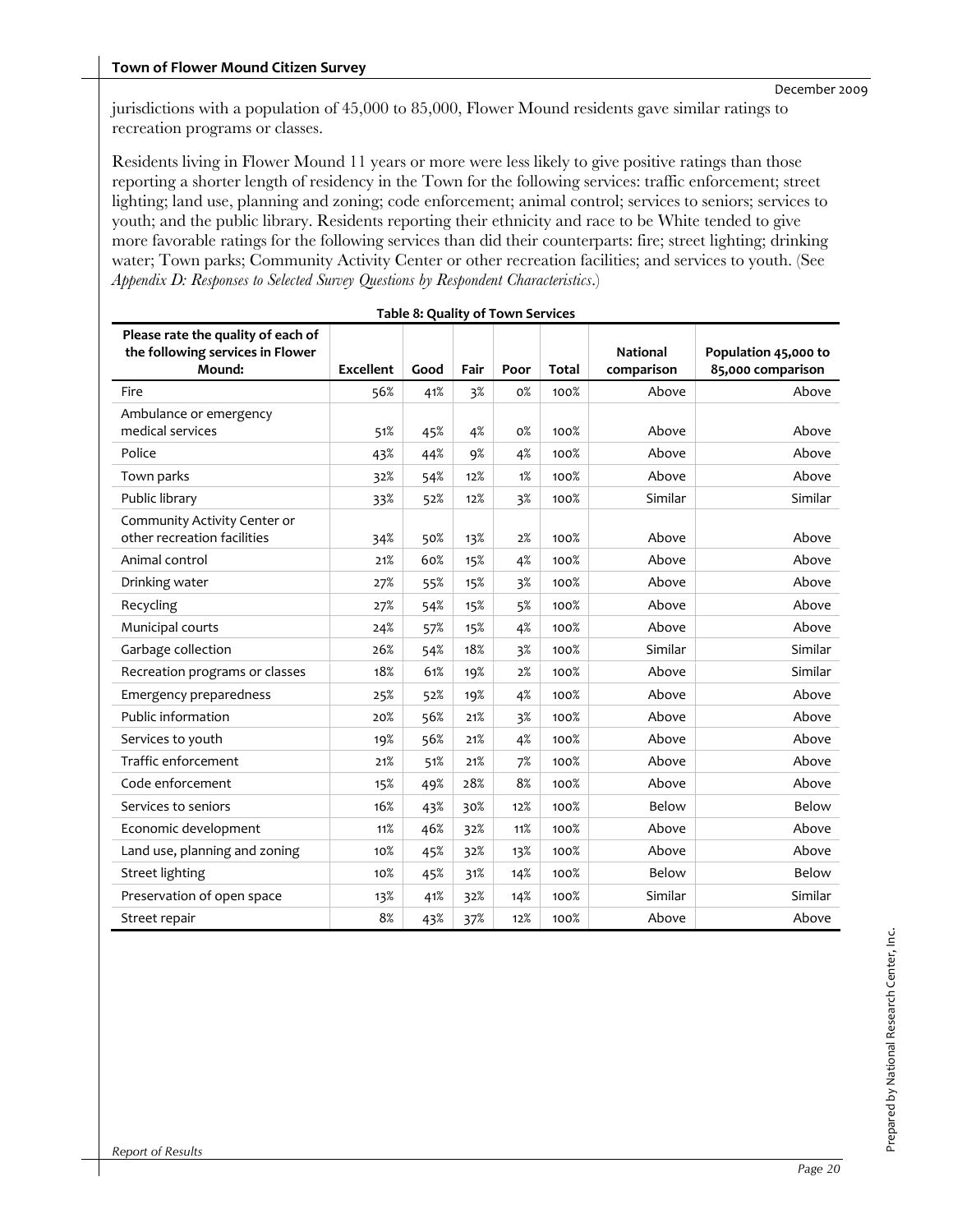

**Figure 11: Summary of Quality of Town Services**

Prepared by National Research Center, Inc.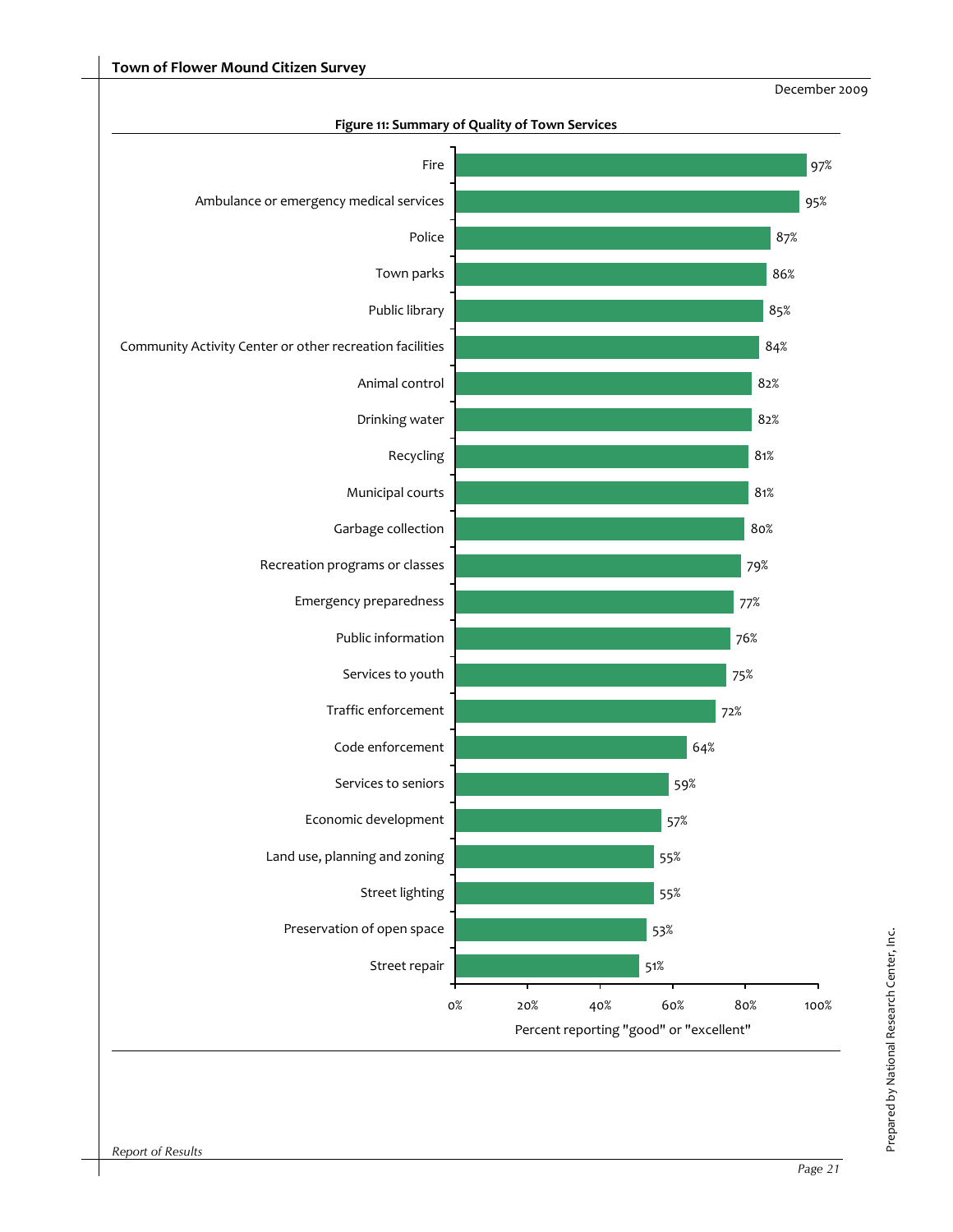#### **Key Driver Analysis**

Knowing where to focus limited resources to improve residents' opinions of local government requires information that targets the services that are most important to residents. However, when residents are asked what services are most important, they rarely stray beyond core services – those directed to save lives and improve safety.

In market research, identifying the most important characteristics of a transaction or product is called Key Driver Analysis. The key drivers that are identified from that analysis do not come from asking customers to self-report which service or product characteristic most influenced their decision to buy or return, but rather from statistical analyses of the predictors of their behavior. When customers are asked to name the most important characteristics of a good or service, responses often are expected or misleading – just as they can be in the context of a citizen survey. For example, air travelers often claim that safety is the primary consideration in their choice of an airline, yet key driver analysis reveals that frequent flier perks or in-flight entertainment predicts their buying decisions.

In local government, core services – like fire protection – invariably land at the top of the list created when residents are asked about the most important Town services. And core services are important. But the Key Driver Analysis digs deeper to identify the less obvious, but more influential services that are most related to residents' ratings of overall quality of local government services. Because services focused directly on life and safety remain essential to quality government, it is suggested that core services should remain the focus of continuous monitoring and improvement where necessary – but monitoring core services or asking residents to identify important services is not enough.

A Key Driver Analysis (KDA) was conducted for the Town of Flower Mound by examining the relationships between ratings of each service and ratings of the Town of Flower Mound's overall services. Those key driver services that correlated most highly with residents' perceptions about overall Town service quality have been identified. By targeting improvements in key services, the Town of Flower Mound can focus on the services that have the greatest likelihood of influencing residents' opinions about overall service quality.

The 2009 Town of Flower Mound Action Chart™ on the following page combines two dimensions of performance:

- Comparison to the national benchmark. When a comparison is available, the background color of each service box indicates whether the service is above the norm (green), similar to the norm (yellow) or below the norm (red).
- Identification of key drivers. A black key icon next to a service box notes a key driver.

From the list of services on the survey, 21 services were included in the KDA for the Town of Flower Mound. Four of these services were identified as key drivers for the Town: Town parks, traffic enforcement, public library and preservation of open space. Two drivers were above the national benchmark (Town parks and traffic enforcement) and two were similar to the national average (public library and preservation of open space).

Considering all performance data included in the Action Chart, a jurisdiction typically will want to think about improvements to any key driver services that are not at least similar to the benchmark. Since all drivers were at least similar to the national benchmark, it is recommended to first focus on the public library and preservation of open space since these two services were similar to the benchmark.

Services with a high percent of respondents answering "don't know" (i.e., more than 40%) were excluded from the analysis and were considered services that would be less influential. See *Appendix B: Responses to Survey Questions* for the percent "don't know" for each service.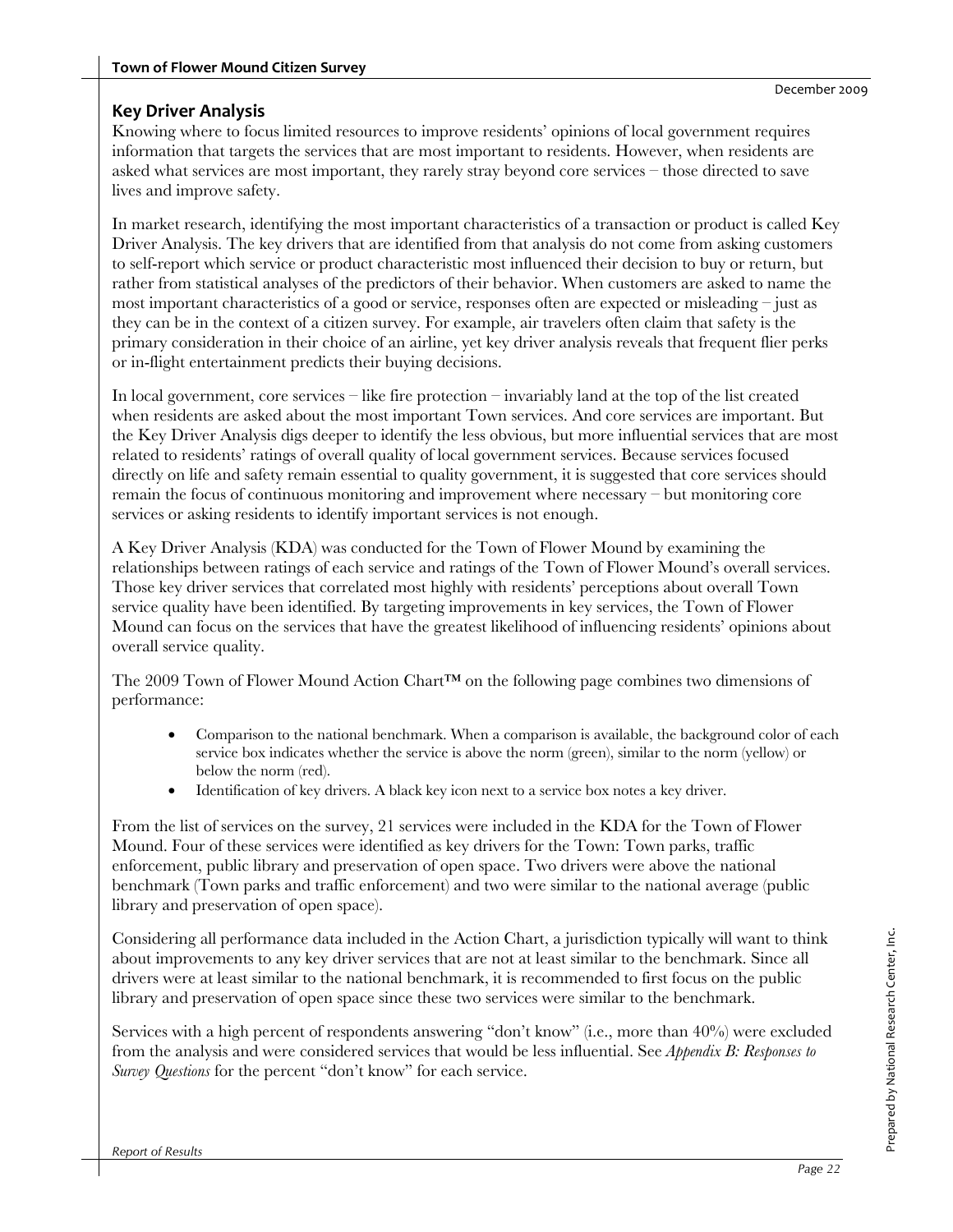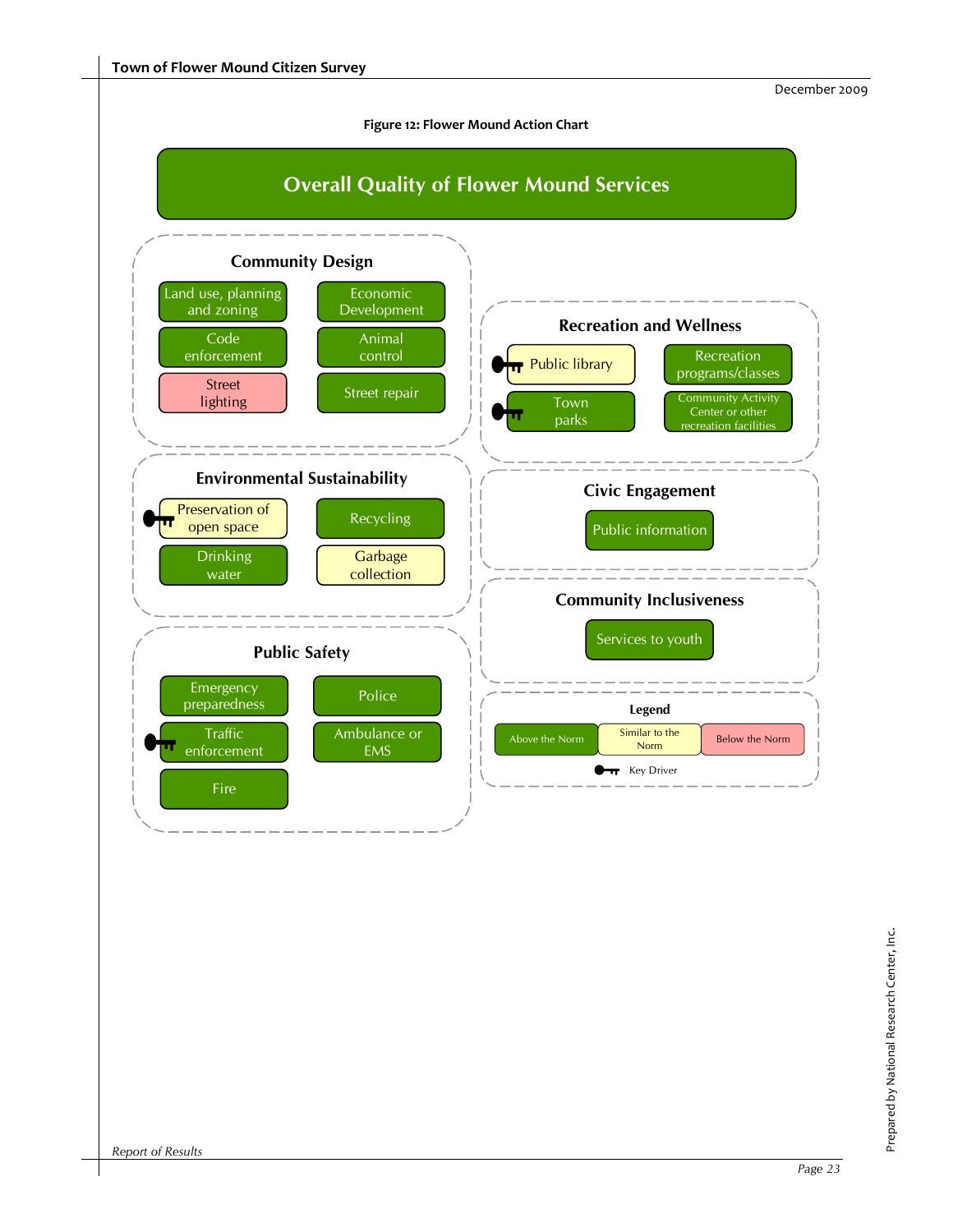#### *Dedicated Sales Tax Services*

Survey respondents were asked to rate the quality of services and programs that currently are being funded by the four dedicated sales taxes, approved by voters in 2007. While at least half of respondents rated each as "good" or "excellent," street maintenance received less favorable ratings (59% rated as "good" or "excellent") than the Fire Control, Prevention and Emergency Medical Services District (91%), the Crime Control and Prevention District (84%) and parks and recreation improvements (83%). The lower rating for street maintenance aligns with the lower ratings given by residents when asked to rate the quality of street repair services (see *Table 8: Quality of Town Services* on page 18).

| Please rate the quality of each of the following services/programs that<br>currently are being funded by the four dedicated sales taxes (each are one-<br>fourth of one percent), approved by voters in 2007. | Excellent | Good | Fair | Poor  | Total |
|---------------------------------------------------------------------------------------------------------------------------------------------------------------------------------------------------------------|-----------|------|------|-------|-------|
| Fire Control, Prevention, and Emergency Medical Services District                                                                                                                                             | 32%       | 59%  | 9%   | $0\%$ | 100%  |
| Crime Control and Prevention District                                                                                                                                                                         | 26%       | 58%  | 13%  | 3%    | 100%  |
| Parks and recreation improvements                                                                                                                                                                             | 24%       | 59%  | 14%  | 3%    | 100%  |
| Street maintenance                                                                                                                                                                                            | $10\%$    | 48%  | 31%  | 11%   | 100%  |



## *Code Enforcement*

When asked to indicate if they thought the current level of code enforcement provided by the Town was "too assertive," "not assertive enough" or "just right," about one in five respondents said "don't know." (A complete set of responses to each question, including don't know, can be found in *Appendix B: Responses to Survey Questions*.)

Of those who had an opinion, three in five said the current level of code enforcement in Flower Mound was "just right" about a third (31%) said it was "not assertive enough" and 5% felt it was "too assertive."

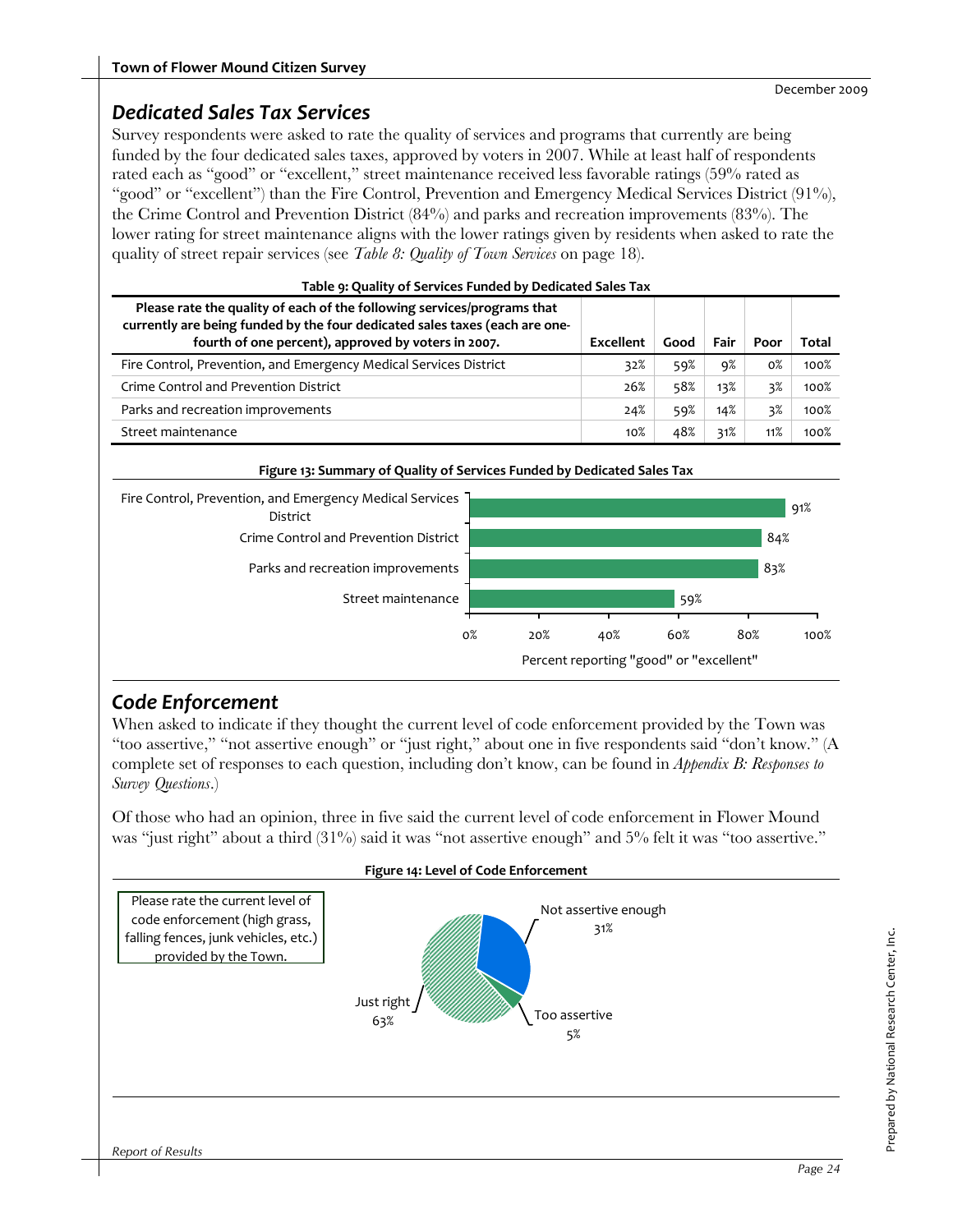### *Town Employees*

When asked if they had any in-person or phone contact with a Town employee within the last 12 months, 64% said "yes." *More Flower Mound residents reported contacting a Town employee than did residents in other jurisdictions across the nation and with a similar population size.*



Those who reported having had contact with a Town employee within the last 12 months were asked to rate their impression of the employee in their most recent contact. Between 85% and 89% of respondents rated each aspect of the employee interaction positively and more than half rated employee courtesy as "excellent." These ratings were above the national and population size averages.

| Table 10: Town Employee Ratings                                                                            |           |      |        |      |       |                               |                                              |  |  |
|------------------------------------------------------------------------------------------------------------|-----------|------|--------|------|-------|-------------------------------|----------------------------------------------|--|--|
| What was your impression of the<br>employee(s) of the Town of Flower<br>Mound in your most recent contact? | Excellent | Good | Fair   | Poor | Total | <b>National</b><br>comparison | Population 45,000<br>to 85,000<br>comparison |  |  |
| Knowledge                                                                                                  | 46%       | 43%  | 8%     | 3%   | 100%  | Above                         | Above                                        |  |  |
| Courtesy                                                                                                   | 56%       | 33%  | 8%     | 3%   | 100%  | Above                         | Above                                        |  |  |
| Responsiveness                                                                                             | 49%       | 36%  | $10\%$ | 5%   | 100%  | Above                         | Above                                        |  |  |
| Overall impression                                                                                         | 48%       | 38%  | 9%     | 4%   | 100%  | Above                         | Above                                        |  |  |

This question was asked only of those who reported having had contact with an employee of Flower Mound within the last 12 *months*



**Figure 16: Summary of Town Employee Ratings**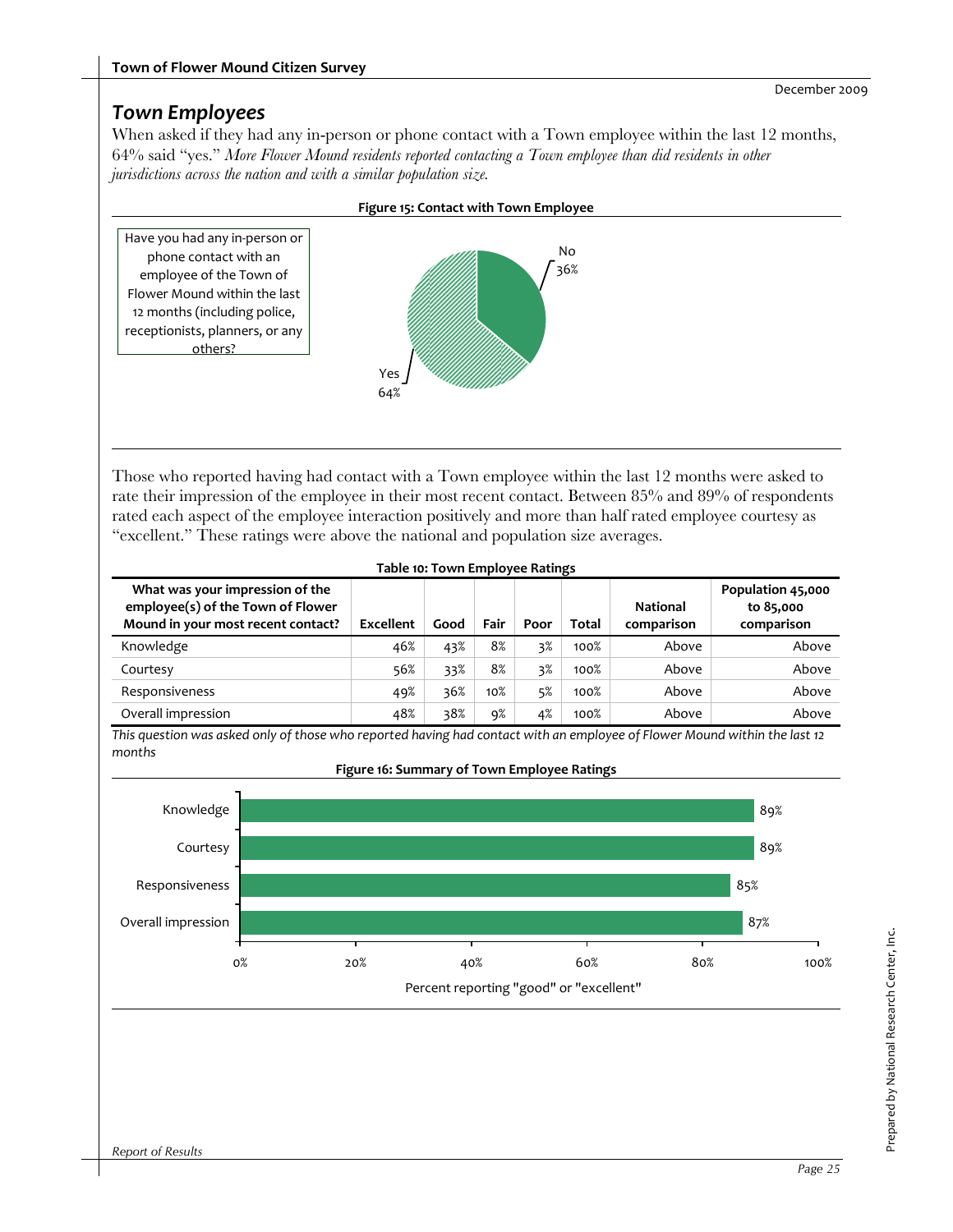## **Government Performance**

When asked to rate the value of services for taxes paid to Flower Mound and the overall direction that the Town is taking, 7 in 10 respondents rated each as "good" or "excellent." About a quarter rated each as "fair" and few gave "poor" ratings. These ratings were higher than ratings given in other jurisdictions across the country as well as ratings given in jurisdictions with a population of 45,000 to 85,000.

Younger residents reporting a shorter length of residency gave higher ratings for the overall direction that Flower Mound is taking than older residents who have lived in the Town for at least six years. Female residents and those reporting their race to be White were more likely to give favorable ratings than their counterparts when asked to rate the value of services for the taxes paid. (See *Appendix D: Responses to Selected Survey Questions by Respondent Characteristics*.)

| Please rate the following<br>categories of Flower Mound<br>government performance: | Excellent | Good | Fair | Poor | <b>Total</b> | <b>National</b><br>comparison | Population 45,000<br>to 85,000<br>comparison |  |
|------------------------------------------------------------------------------------|-----------|------|------|------|--------------|-------------------------------|----------------------------------------------|--|
| The value of services for the taxes<br>paid to Flower Mound                        | 15%       | 55%  | 25%  | 4%   | 100%         | Above                         | Above                                        |  |
| The overall direction that Flower<br>Mound is taking                               | 16%       | 54%  | 24%  | 5%   | 100%         | Above                         | Above                                        |  |





# Prepared by National Research Center, Inc. Prepared by National Research Center, Inc.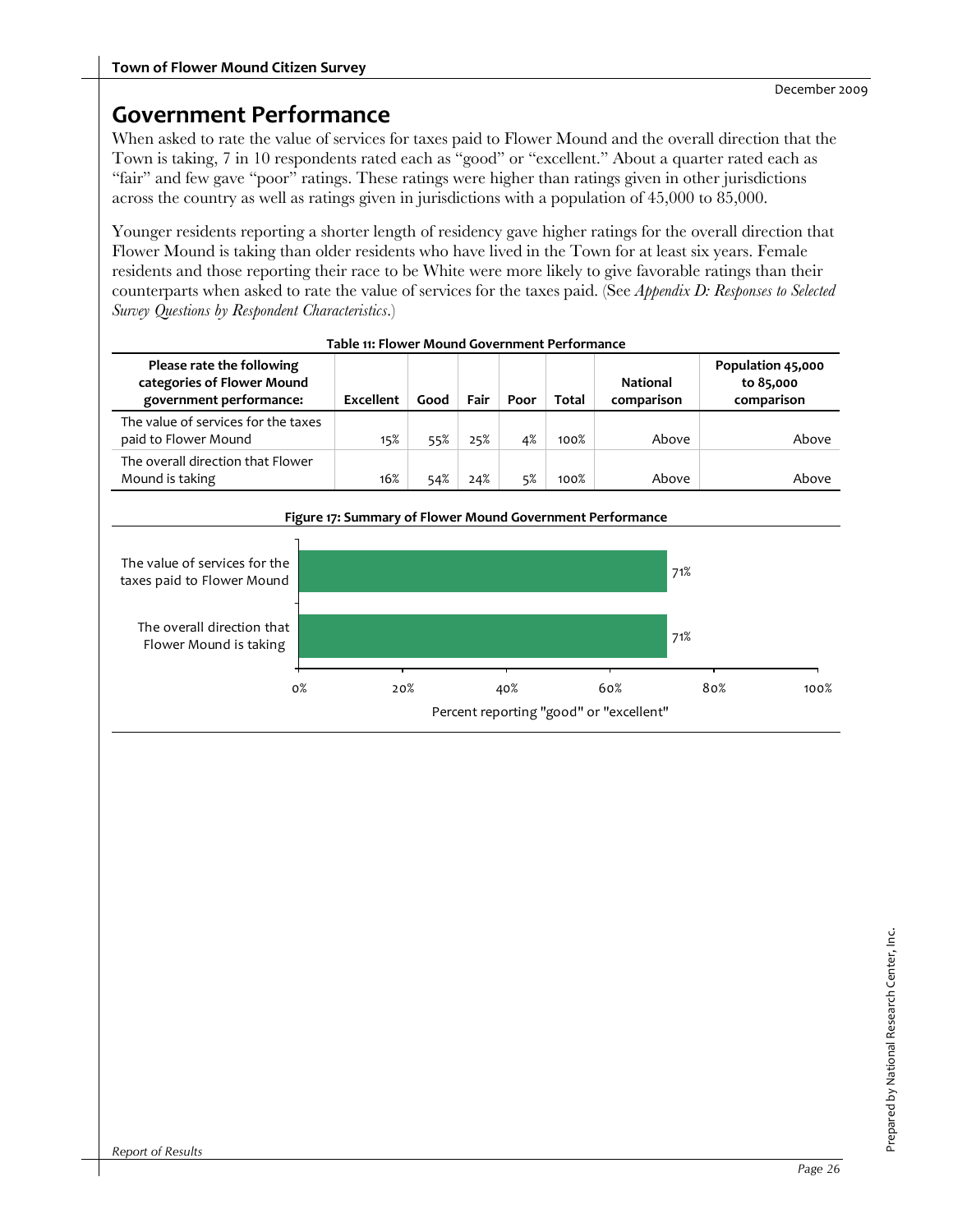## *Public Trust*

Survey respondents were asked to what extent they agreed or disagreed with a series of positive statements about the Town of Flower Mound government. About two-thirds of respondents (65%) "somewhat" or "strongly" agreed that Flower Mound Town government welcomes citizen involvement and about a quarter of respondents (23%) neither agreed nor disagreed with this statement. A similar portion of respondents (63%) agreed that the Town's local government is run for the benefit of all people. When asked if they agreed or disagreed that local tax dollars are being spent wisely, just over half (56%) agreed with this statement and 27% had no opinion. Fifty percent of respondents agreed that they would recommend Flower Mound's Town government as an example of how to provide local government services and nearly two in five respondents neither agreed nor disagreed with this statement.

Comparisons to jurisdictions across the nation were available for three statements and one could be compared to jurisdictions of similar size (see the table below). Flower Mound was rated higher than the benchmark for each available comparison.

| Table 12: Public Trust Ratings                                                                                       |                   |                   |                                  |                      |                      |       |                               |                                                 |
|----------------------------------------------------------------------------------------------------------------------|-------------------|-------------------|----------------------------------|----------------------|----------------------|-------|-------------------------------|-------------------------------------------------|
| Please rate the following<br>statements by circling the<br>number that most closely<br>represents your opinion.      | Strongly<br>agree | Somewhat<br>agree | agree nor<br>disagree<br>Neither | Somewhat<br>disagree | Strongly<br>disagree | Total | <b>National</b><br>comparison | Population<br>45,000 to<br>85,000<br>comparison |
| Flower Mound Town<br>government welcomes citizen<br>involvement                                                      | 25%               | 40%               | 23%                              | 9%                   | 3%                   | 100%  | Above                         | Above                                           |
| Flower Mound's local<br>government is run for the<br>benefit of all people                                           | 18%               | 45%               | 21%                              | 13%                  | 4%                   | 100%  | Above                         | NA                                              |
| Local tax dollars are being<br>spent wisely                                                                          | 14%               | 42%               | 27%                              | 13%                  | 4%                   | 100%  | Above                         | <b>NA</b>                                       |
| <b>I recommend Flower Mound's</b><br>Town government as an<br>example of how to provide<br>local government services | 15%               | 35%               | 37%                              | 9%                   | 4%                   | 100%  | NA.                           | NA.                                             |

#### **Figure 18: Summary of Public Trust Ratings**

Flower Mound Town government welcomes citizen involvement

Flower Mound's local government is run for the benefit of all people

Local tax dollars are being spent wisely

I recommend Flower Mound's Town government as an example of how to provide local government services



# Prepared by National Research Center, Inc. Prepared by National Research Center, Inc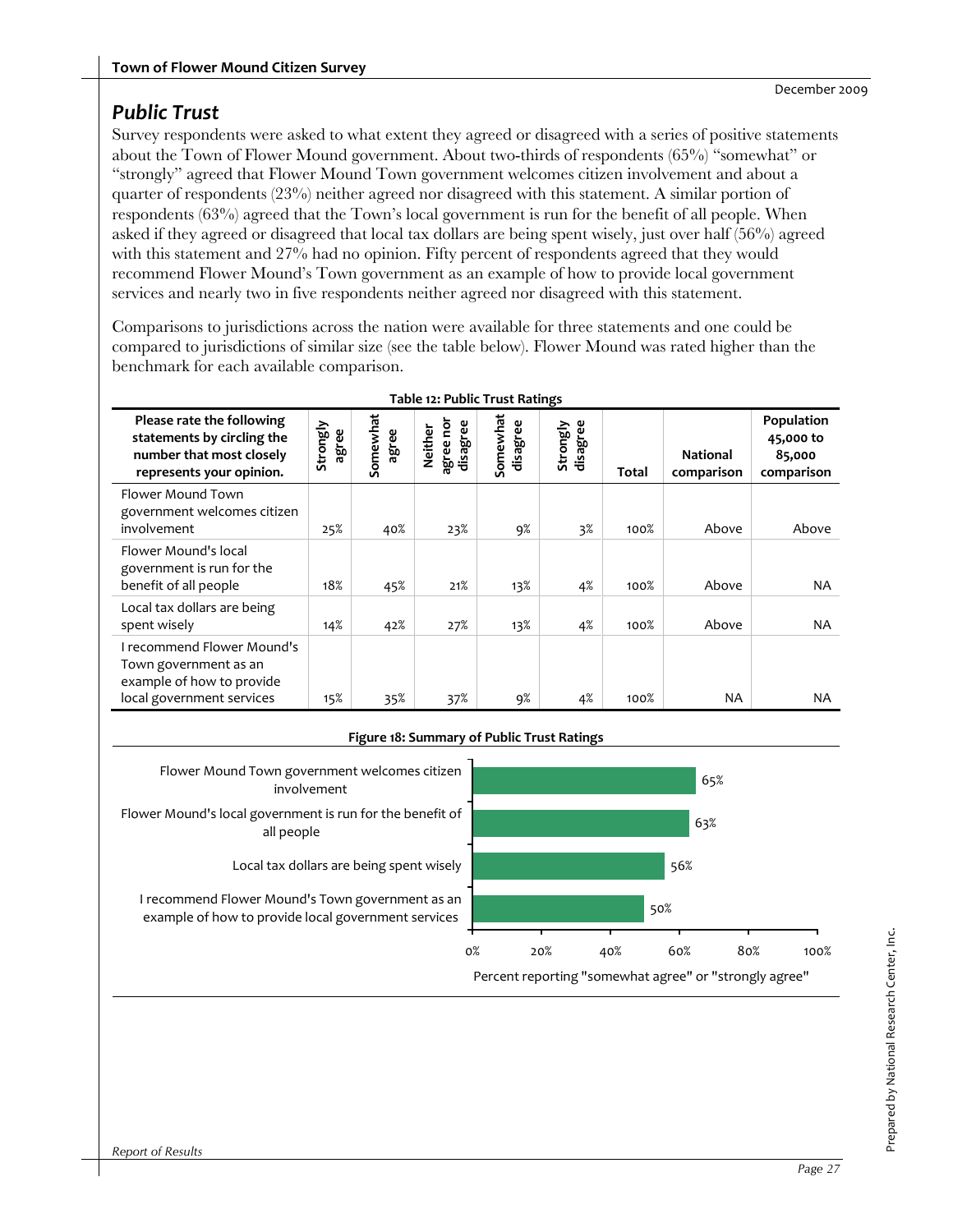#### *Communicating with Residents*

The topics of information sources and communicating with residents also were included on the survey. First residents were asked how informed they considered themselves to be about local government issues and operations of the Town of Flower Mound. Residents were then asked to indicate where they got most of their information about the Town of Flower Mound. Few  $(6\%)$  considered themselves "very" informed and about two in five (43%) felt "moderately" informed about local government issues and operations in Flower Mound. About third felt "slightly" informed and 17% considered themselves "not well" informed about the Town of Flower Mound government issues and operations.



When asked to indicate from which single source they got most of their information about the Town of Flower Mound, 43% reported that they got their information from local newspapers. Seventeen percent used the Town Web site as a source of information, 15% relied on utility bill inserts and fewer than 10% reported using the other sources listed as the way they obtained most of their information about the Town.

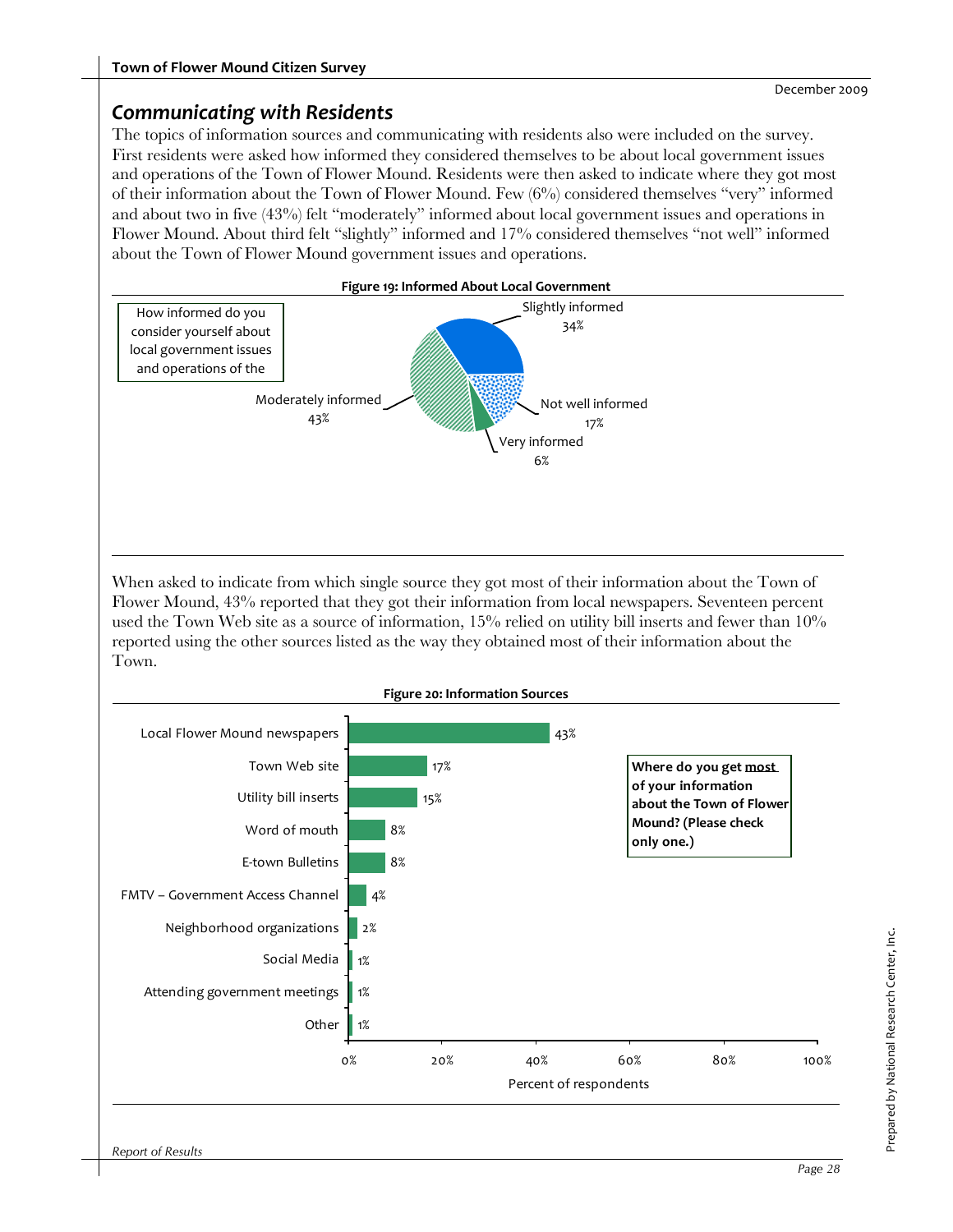## **Resident Interest in New Projects**

Several questions on the survey asked residents to indicate their level of interest in a variety of potential projects in Flower Mound.

## *Recycling and Yard Waste Compost*

Flower Mound residents were asked how interested, if at all, they would be in the Town providing a more extensive recycling program in the community and to indicate which program(s) they would support. A strong majority reported that they were at least "somewhat" interested in a more extensive recycling program with 6 in 10 reporting that they would be "very" interested in this idea.

Younger residents, those reporting a length of residency of five years or less, female respondents and those reporting their race or ethnicity to be a category other than White showed more interest in a more extensive recycling program than did their counterparts (see *Appendix D: Responses to Selected Survey Questions by Respondent Characteristics*).



**Figure 21: Interest in More Extensive Recycling Program**

A subsequent question asked residents to indicate the extent to which they would support or oppose various options for a more extensive recycling program. While it was clear that residents were interested in expanding the recycling program, most (90%) said they would prefer to keep the service levels the same if it meant no monthly increase to their utility bill. Just over half (55%) said they would "somewhat" or "strongly" support adding a 68 gallon recycling cart to their service and paying three dollars extra per month and fewer than half (43%) supported adding the 68 gallon recycling cart and a new rewards program while paying four dollars more per month on their utility bill. A higher proportion of respondents opposed options that included an increase to monthly utility bills than supported the ideas.

| Thinking about the possibility of the Town<br>implementing a more extensive recycling program<br>in Flower Mound, please indicate the extent to<br>which you would support or oppose each of the<br>following: | Strongly<br>support | Somewhat<br>support | Somewhat<br>oppose | Strongly<br>oppose | Total |
|----------------------------------------------------------------------------------------------------------------------------------------------------------------------------------------------------------------|---------------------|---------------------|--------------------|--------------------|-------|
| Keeping service levels the same with no increase per<br>month on your monthly utility bill                                                                                                                     | 67%                 | 23%                 | 5%                 | 5%                 | 100%  |
| Adding 68 gallon recycling carts and pay \$3.00 more<br>per month                                                                                                                                              | 23%                 | 32%                 | 17%                | 28%                | 100%  |
| Adding 68 gallon recycling carts and a new rewards<br>program and pay \$4.00 more per month                                                                                                                    | 17%                 | 26%                 | 21%                | 36%                | 100%  |

**Table 13: Possibilities for Recycling Program**

Prepared by National Research Center, Inc.

Prepared by National Research Center, Inc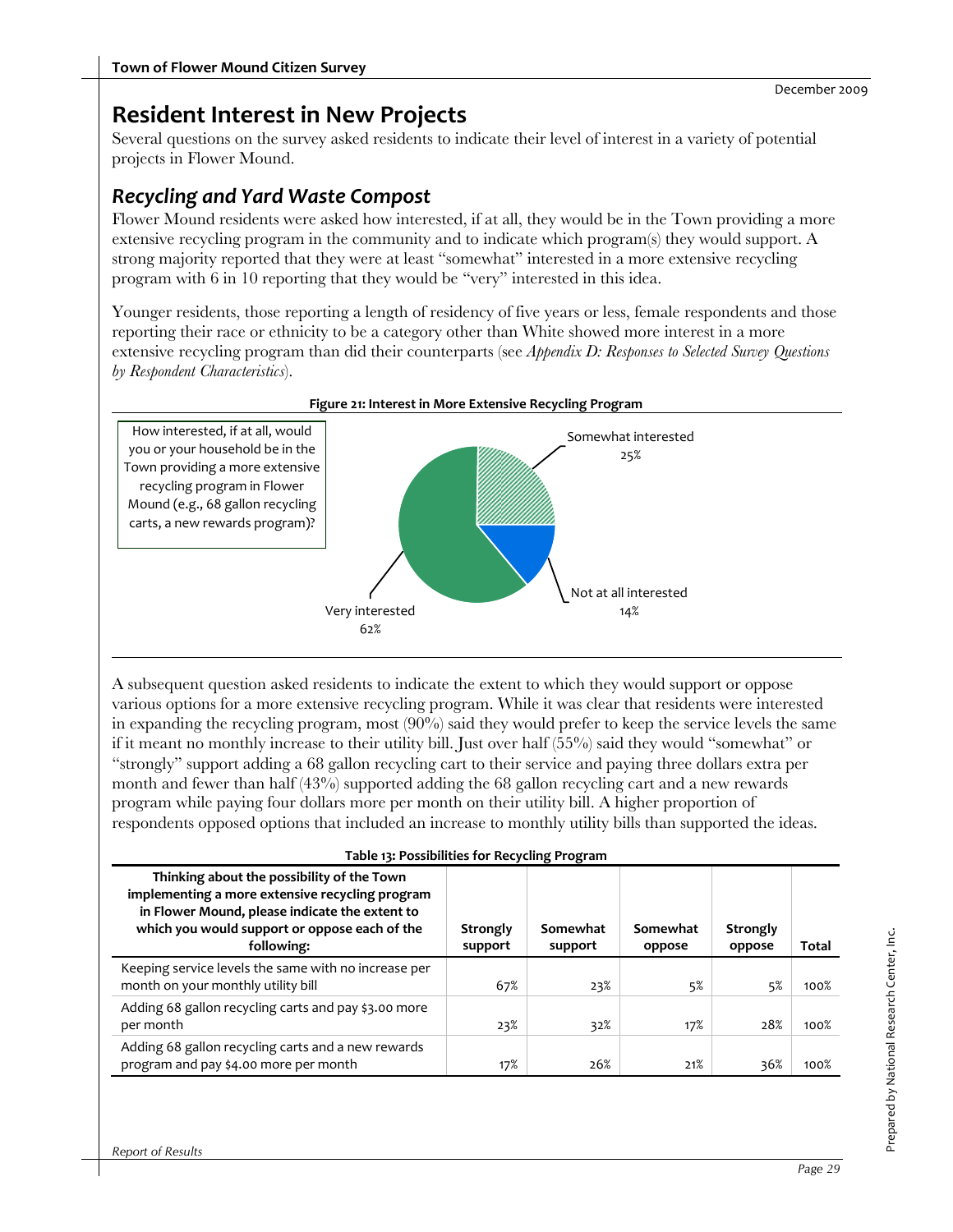

As would be expected, respondents who were not interested in a more extensive recycling program were more likely to support keeping service levels and fees the same. Those interested in expanding the recycling program were more likely to favor adding a 68 gallon recycling cart and paying three dollars more per month than they were to support adding more services and a higher monthly fee.

| How interested, if at all, would you or your household be in the Town providing a<br>more extensive recycling program in Flower Mound? | At least<br>somewhat<br>interested | Not at all<br>interested | Total  |      |
|----------------------------------------------------------------------------------------------------------------------------------------|------------------------------------|--------------------------|--------|------|
| Keeping service levels the same with no increase per<br>month on your monthly utility bill                                             | Strongly support                   | 63%                      | 85%    | 67%  |
|                                                                                                                                        | Somewhat support                   | 25%                      | $10\%$ | 23%  |
|                                                                                                                                        | Somewhat oppose                    | 6%                       | 1%     | 6%   |
|                                                                                                                                        | Strongly oppose                    | 5%                       | 4%     | 5%   |
|                                                                                                                                        | Total                              | 100%                     | 100%   | 100% |
|                                                                                                                                        | Strongly support                   | 26%                      | 1%     | 23%  |
|                                                                                                                                        | Somewhat support                   | 37%                      | 2%     | 33%  |
| Adding 68 gallon recycling carts and pay \$3.00 more<br>per month                                                                      | Somewhat oppose                    | 17%                      | 13%    | 17%  |
|                                                                                                                                        | Strongly oppose                    | 19%                      | 83%    | 28%  |
|                                                                                                                                        | Total                              | 100%                     | 100%   | 100% |
| Adding 68 gallon recycling carts and a new rewards<br>program and pay \$4.00 more per month                                            | Strongly support                   | 20%                      | $0\%$  | 17%  |
|                                                                                                                                        | Somewhat support                   | 30%                      | 1%     | 26%  |
|                                                                                                                                        | Somewhat oppose                    | 23%                      | 12%    | 21%  |
|                                                                                                                                        | Strongly oppose                    | 28%                      | 87%    | 36%  |
|                                                                                                                                        | Total                              | 100%                     | 100%   | 100% |

#### Table 14: Interest in More Extensive Recycling Program by Support for or Opposition to Service Level and Fee Changes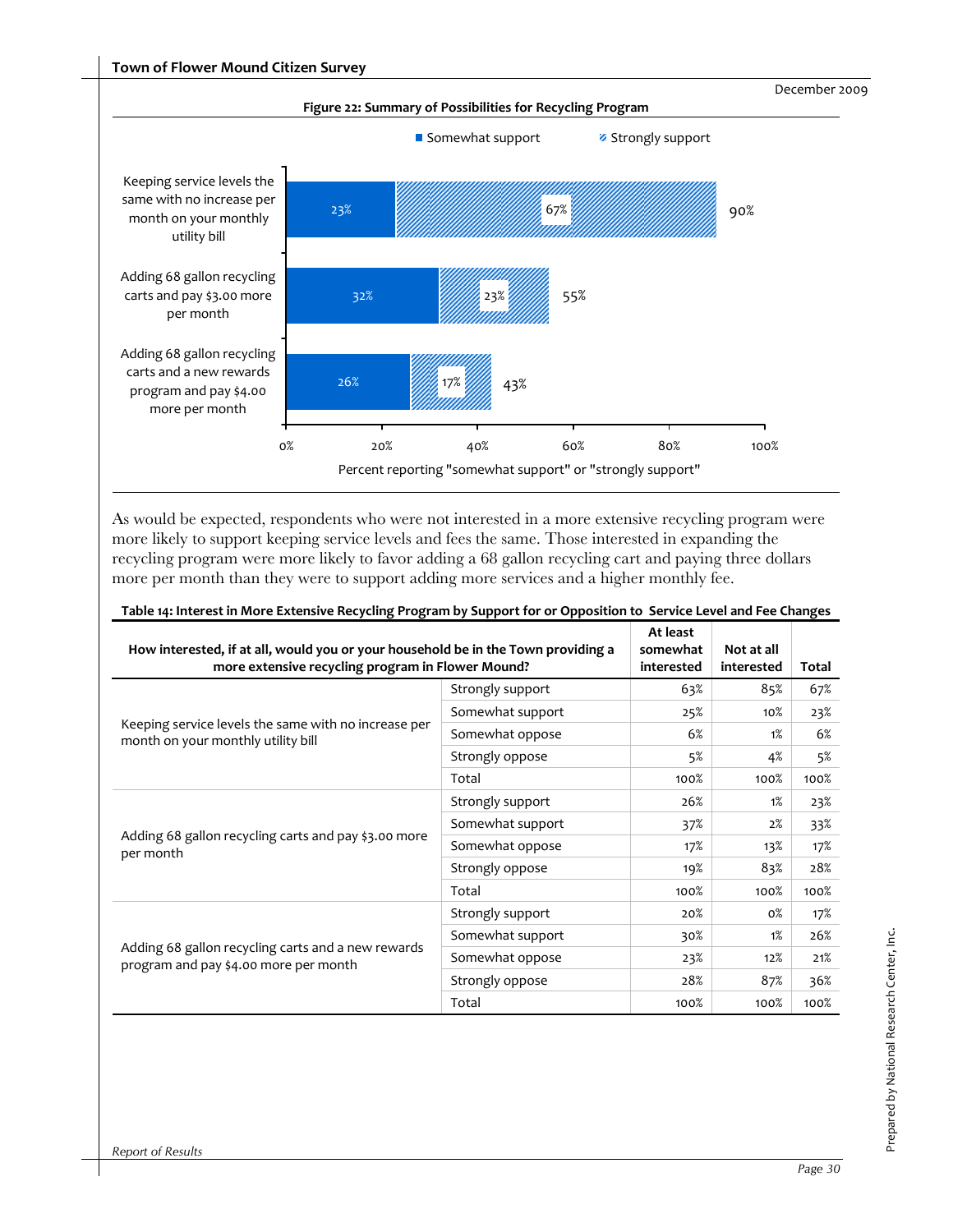When asked about their level of interest in the Town pursuing options for a yard waste compost station to divert yard waste from going to the landfill, a majority of respondents were at least "somewhat" interested with about a third reporting that they were "very" interested in this idea.



#### **Figure 23: Interest in Yard Waste Compost Station**

### *Stand‐alone Senior Citizen Center*

Respondents were asked to share their preference regarding the Town building a stand-alone Senior Citizen Center in Flower Mound. While a majority of respondents showed some interest in this idea, a higher proportion of respondents reported being "not at all" interested than did those who said they would be "very" interested in the Town building a stand-alone Senior Citizen Center.

As would be expected, older residents and those reporting a longer length of residency in the Town were more likely to support the idea of the Town building a stand-alone Senior Citizen Center (see *Appendix D: Responses to Selected Survey Questions by Respondent Characteristics*).

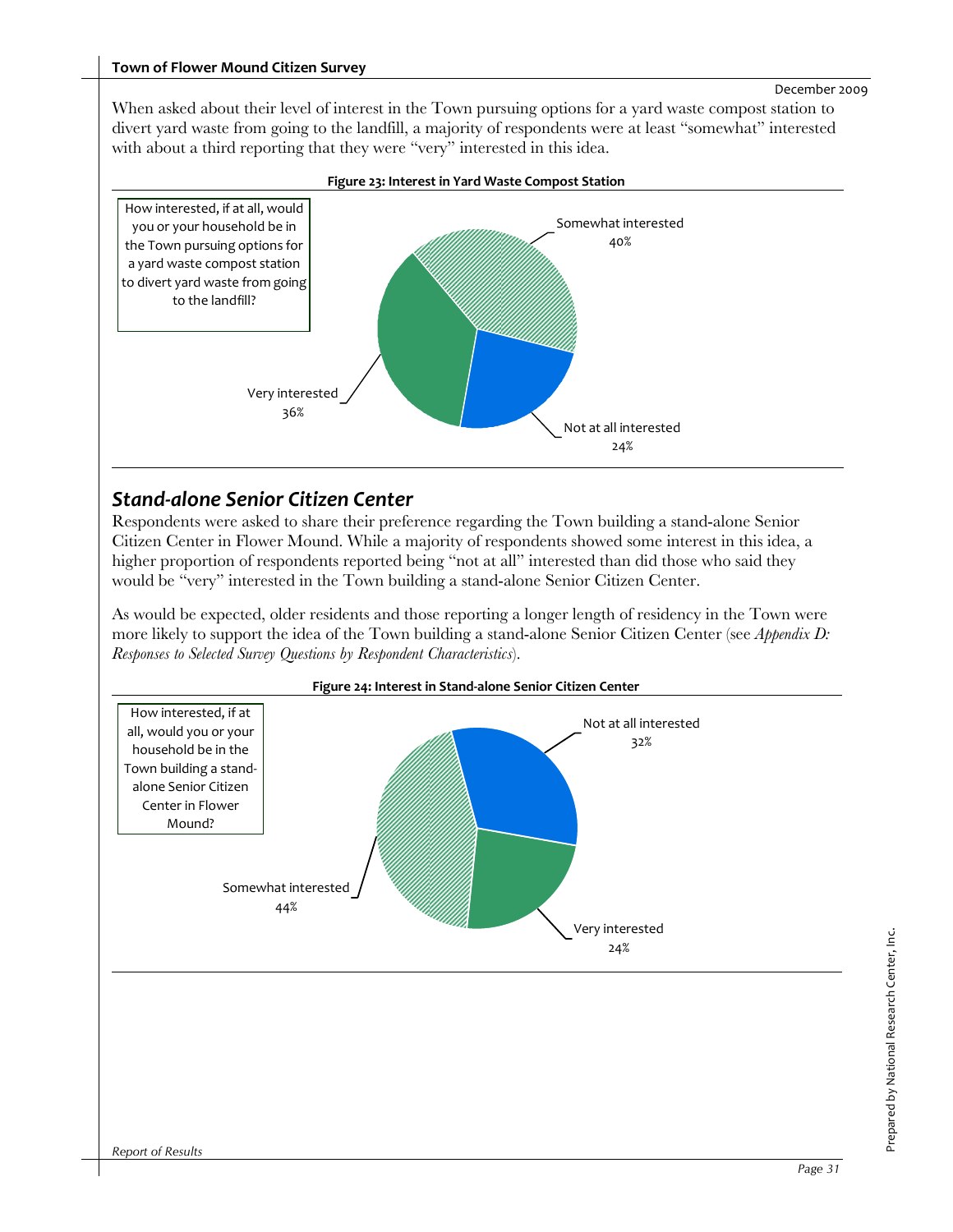## *Dog Park*

Residents were asked about the possibility of the Town developing a dog park in Flower Mound as well as how likely or unlikely they would be to use it. Just over half (55%) reported at least some interest in this idea, while 45% said they would not be interested in the Town developing a dog park.

Younger respondents, females and those reporting a shorter length of residency in Flower Mound were more likely to report interest in the Town developing a dog park than older respondents and those who have lived in the Town for more than 11 years (see *Appendix D*).



When asked to indicate how likely or unlikely they would be to use the dog park if developed in Flower Mound, about two in five  $(43%)$  reported that they would use the dog park if developed in the Town, with a slight majority (56%) stating that they would be unlikely to do so. Twice as many respondents reported they would be "very unlikely" to use a dog park if implemented in Flower Mound than did those who said they would be "very likely" to do so. Also, those who reported at least some interest in this development were more likely to indicate that they would use it.



Very unlikely  $14\%$   $91\%$   $48\%$ 

 $\hbox{Total}$  100%  $\hbox{100\%}\quad$  100%  $\hbox{100\%}\quad$ 

be to use it?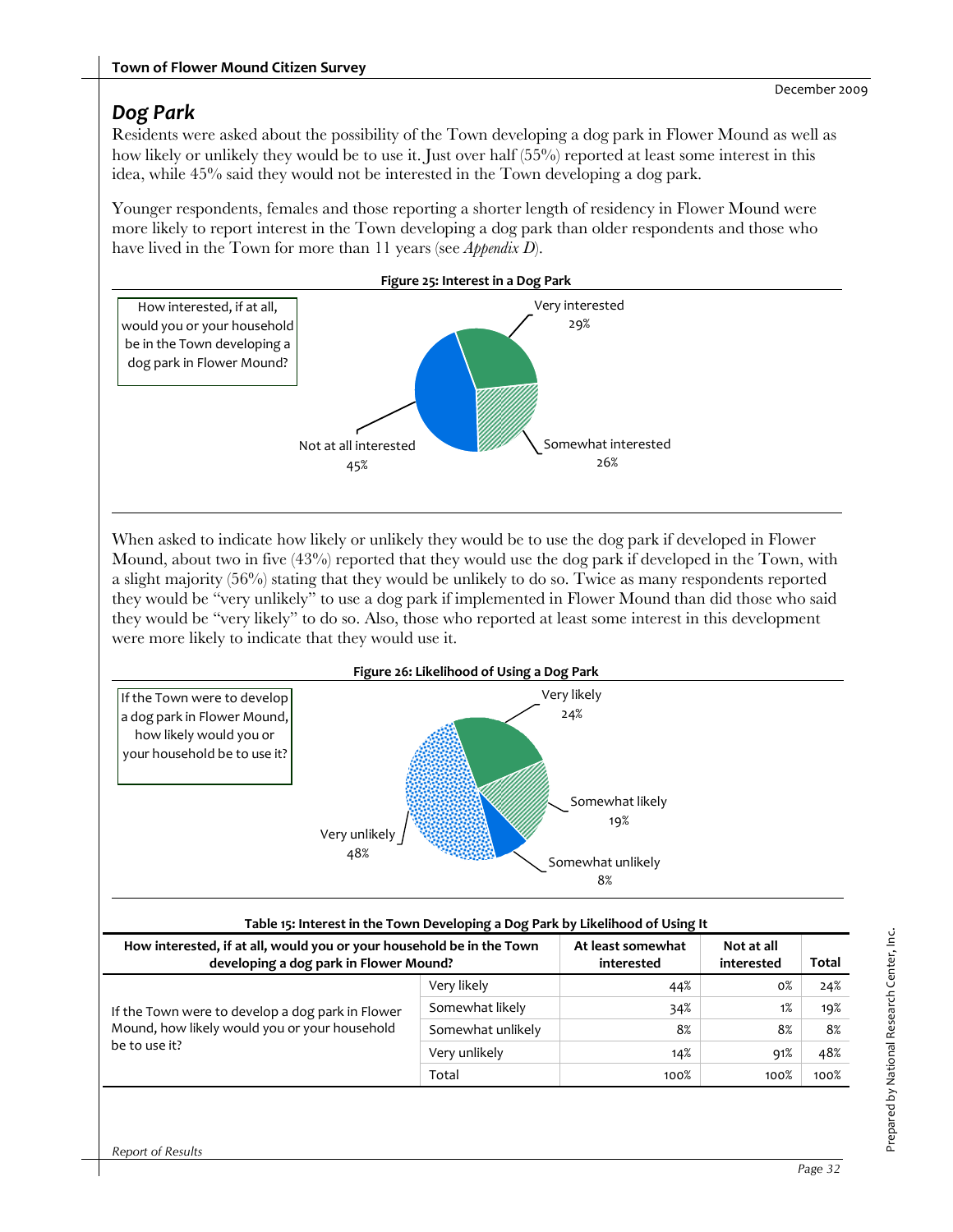## **Shopping in Flower Mound**

Flower Mound survey respondents were asked to estimate how frequently or infrequently they make purchases within the Town limits as well as why they shop outside of Flower Mound. A strong majority (90%) reported that the "almost always" or "rather frequently" purchase groceries within the Town limits. About four in five reported frequently purchasing meals or entertainment in Flower Mound and 72% reported similar habits for household item purchases. While about three in five reported purchasing health services and general retail items in Flower Mound on a frequent basis, about two in five reported infrequently doing so. A higher proportion of respondents reported infrequent purchases for computers or electronics in Flower Mound than did those who reported frequently purchasing these items within the Town limits (58% and 42%, respectively).

| For each type of shopping, please estimate how<br>frequently or infrequently you make purchases<br>within the Town limits of Flower Mound: | Almost<br>never | Rather<br>infrequently | Rather<br>frequently | Almost<br>always | Total |
|--------------------------------------------------------------------------------------------------------------------------------------------|-----------------|------------------------|----------------------|------------------|-------|
| Grocery shopping                                                                                                                           | 3%              | 7%                     | 16%                  | 74%              | 100%  |
| Meals or entertainment                                                                                                                     | 3%              | 18%                    | 54%                  | 25%              | 100%  |
| Household items                                                                                                                            | 7%              | 22%                    | 36%                  | 36%              | 100%  |
| Health services                                                                                                                            | 15%             | 21%                    | 29%                  | 34%              | 100%  |
| General retail                                                                                                                             | 10%             | 29%                    | 39%                  | 22%              | 100%  |
| Computers or electronics                                                                                                                   | 27%             | 31%                    | 25%                  | 17%              | 100%  |

|  | Table 16: Frequency of Shopping Within Town Limits |
|--|----------------------------------------------------|
|--|----------------------------------------------------|



**Figure 27: Summary of Frequency of Shopping Within Town Limits**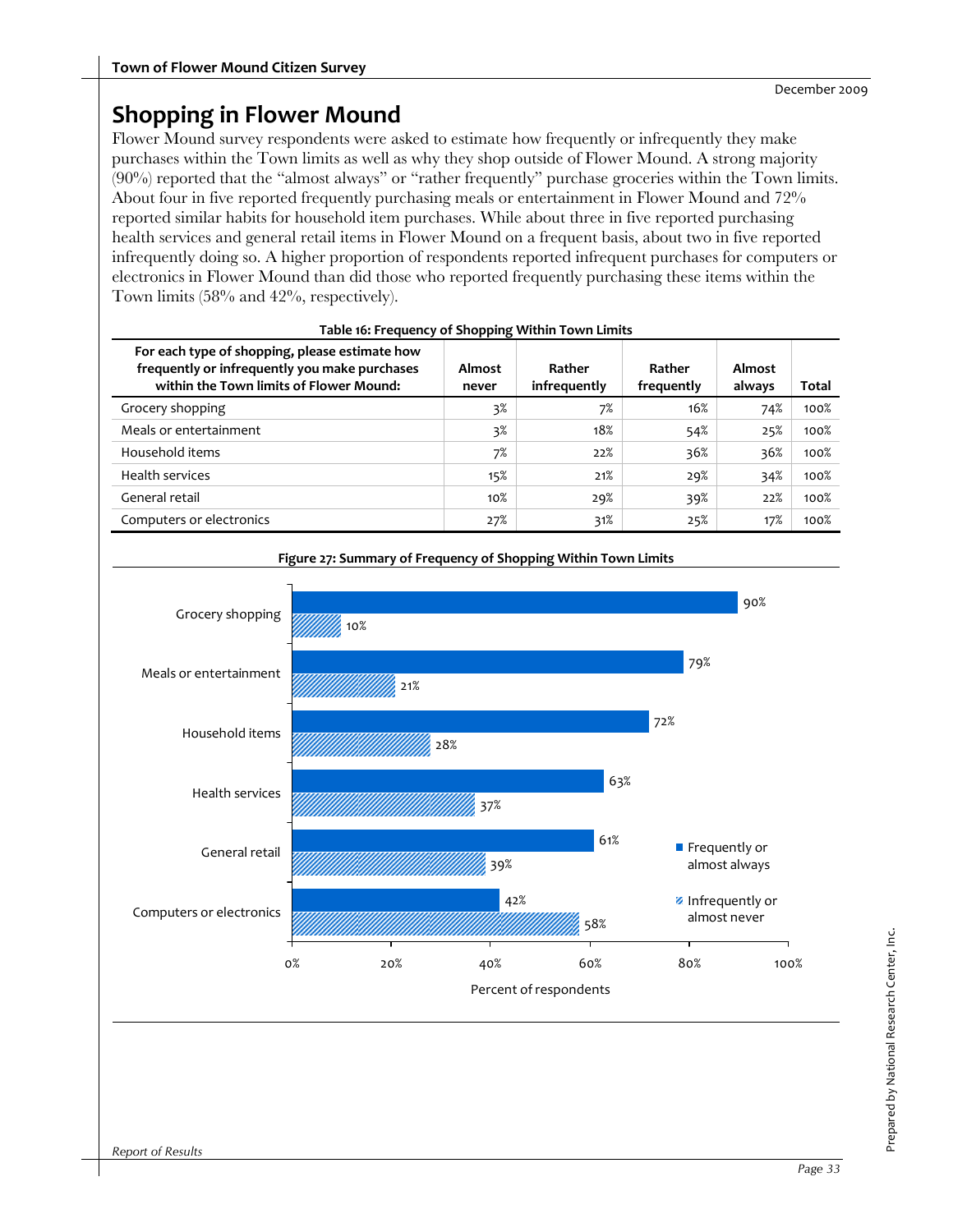#### **Town of Flower Mound Citizen Survey**

Respondents were asked a follow-up question to identify the reasons for shopping outside of Flower Mound. Nearly two-thirds of respondents reported that their reason for shopping outside of Town limits was because the desired item was not available in Flower Mound. Fifty-four percent said that they visited a mall or other major retailers outside the Town limits and a third reported their reasons for shopping outside of Flower Mound were due to the range of quality goods and services offered elsewhere and that it was convenient (e.g., on their work commute or near their home). Another one in five reported that it was more affordable to shop outside of Flower Mound.



Percents may total to more than 100% as respondents were allowed to select more than one answer.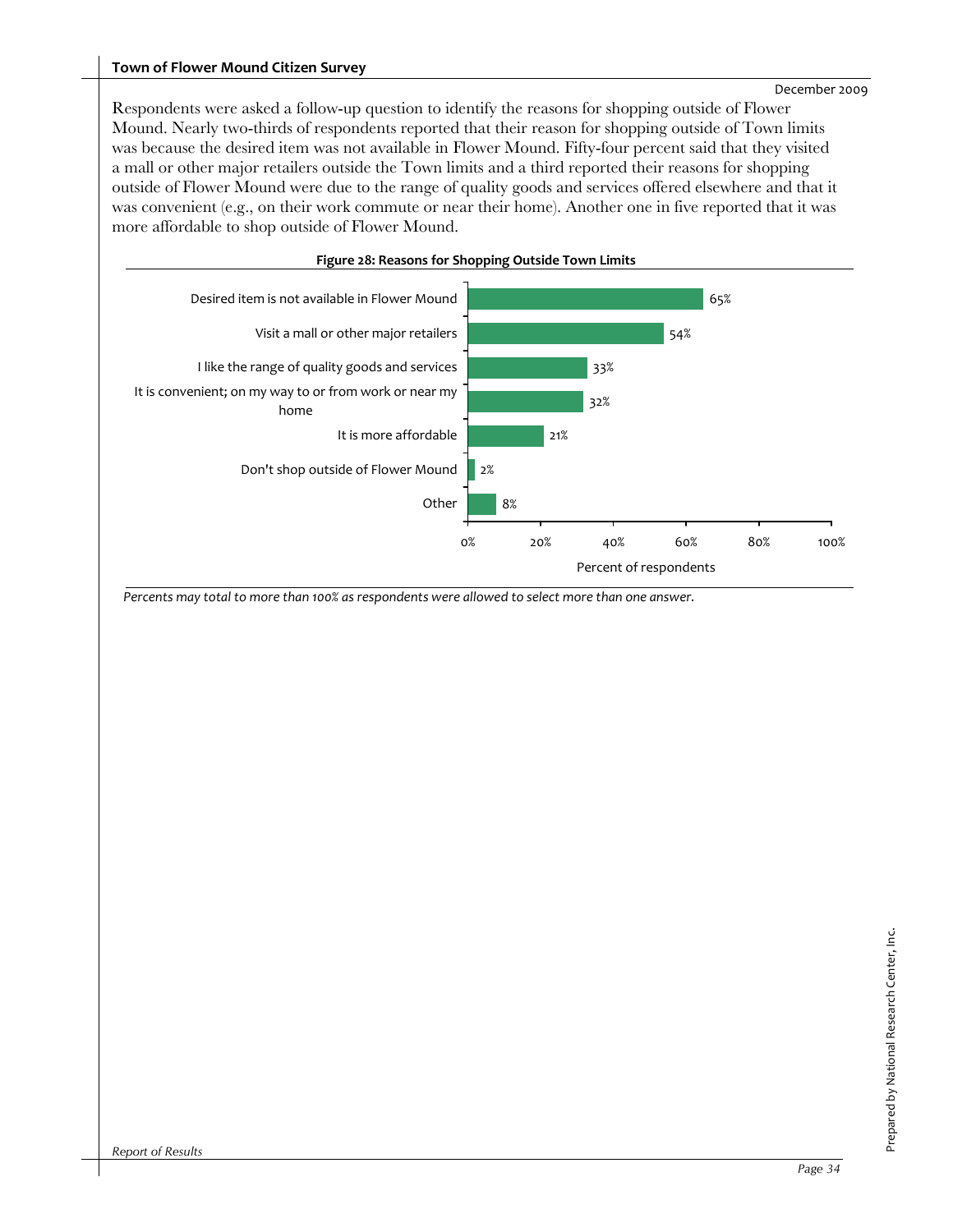# Appendix A: Respondent Demographics

Characteristics of the survey respondents are displayed in the tables and charts on the following pages of this appendix.

| How many years have you lived in Flower Mound?               | Percent of respondents |
|--------------------------------------------------------------|------------------------|
| o-2 years                                                    | 15%                    |
| 3-5 years                                                    | 21%                    |
| 6-10years                                                    | $29\%$                 |
| 11 or more years                                             | 36%                    |
| Total                                                        | 100%                   |
| <b>Respondent Work Location</b>                              |                        |
| What city do you work in or nearest to?                      | Percent of respondents |
| In Flower Mound                                              | 30%                    |
| Outside of Flower Mound                                      | 70%                    |
| Total                                                        | 100%                   |
| <b>Housing Tenure</b>                                        |                        |
| Do you own or rent your residence?                           | Percent of respondents |
| Rent                                                         | 7%                     |
| Own                                                          | 93%                    |
| Total                                                        | 100%                   |
| <b>Total Number of Household Members</b>                     |                        |
| How many people (including yourself) live in your household? | Percent of respondents |
| One                                                          | 7%                     |
| Two                                                          | 30%                    |
| Three                                                        | 21%                    |
| Four                                                         | 30%                    |
| Five or more                                                 | 11%                    |
| Total                                                        | 100%                   |
| Total Number of Youth in the Household                       |                        |
| How many people in your household are under 18 years of age? | Percent of respondents |

| 46%  |
|------|
| 19%  |
| 26%  |
| 7%   |
| 2%   |
| 100% |
|      |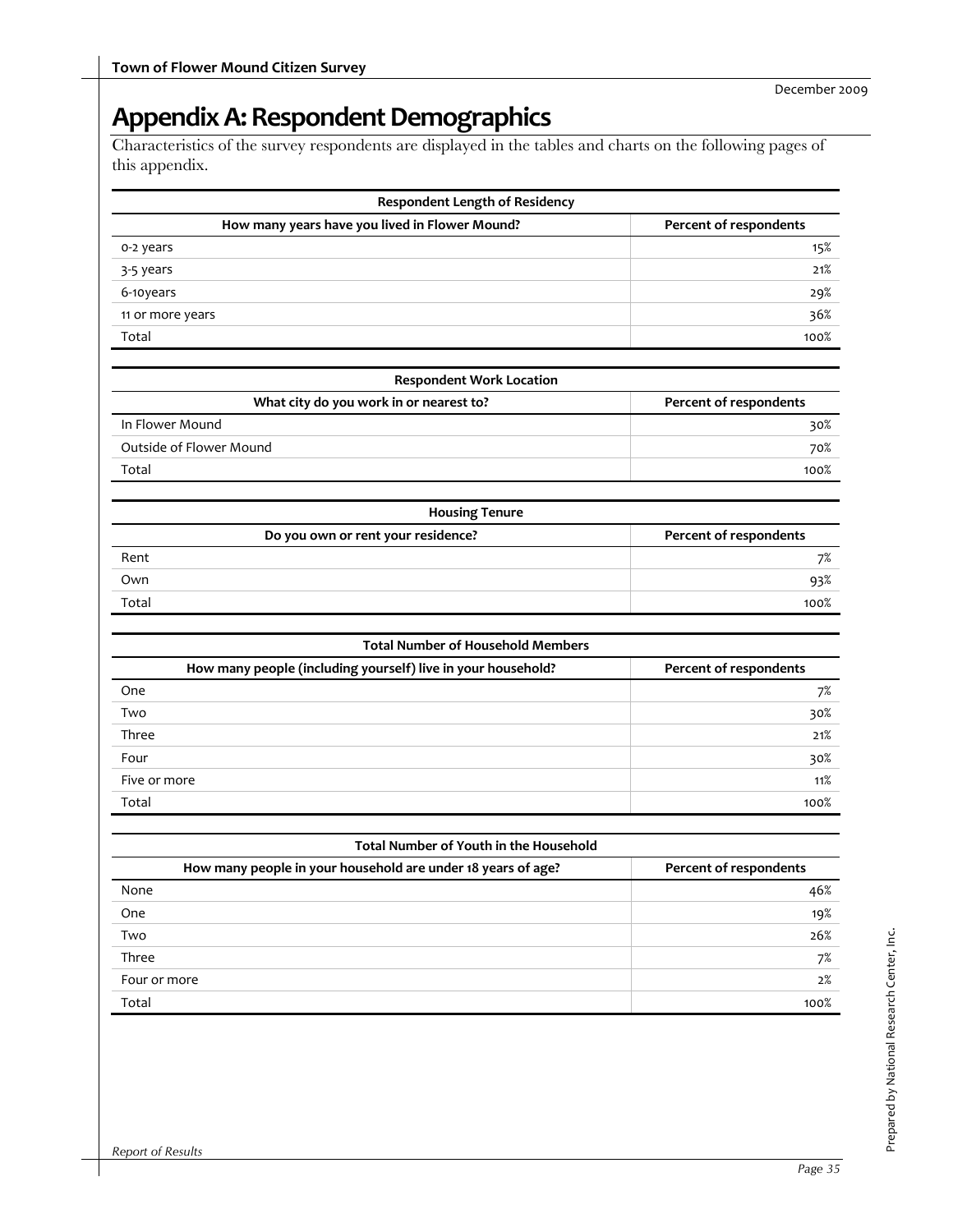| What is the highest degree or level of school you have completed?             | Percent of respondents |
|-------------------------------------------------------------------------------|------------------------|
| High School degree or less                                                    |                        |
| More than High School education                                               | 7%                     |
| Total                                                                         | 93%<br>100%            |
|                                                                               |                        |
| <b>Respondent Race</b>                                                        |                        |
| What is your race? (Mark one or more races to indicate what race you consider |                        |
| yourself to be.)                                                              | Percent of respondents |
| White                                                                         | 87%                    |
| Non-white                                                                     | 13%                    |
| Total                                                                         | 100%                   |
| <b>Respondent Ethnicity</b>                                                   |                        |
| Are you of Hispanic origin?                                                   | Percent of respondents |
| Hispanic origin                                                               | 4%                     |
| Not of Hispanic origin                                                        | 96%                    |
| Total                                                                         | 100%                   |
|                                                                               |                        |
| <b>Respondent Age</b>                                                         |                        |
| Which of the following best describes your age?                               | Percent of respondents |
| $18 - 34$                                                                     | 22%                    |
| 35-54                                                                         | 56%                    |
| $55+$                                                                         | 22%                    |
| Total                                                                         | 100%                   |
| <b>Household Annual Income</b>                                                |                        |
| About how much was your household's total income before taxes in 2008?        | Percent of respondents |
| Less than \$25,000                                                            | 2%                     |
| \$25,000 - \$99,999                                                           | 31%                    |
| \$100,000 or more                                                             | 67%                    |
| Total                                                                         | 100%                   |
|                                                                               |                        |
|                                                                               |                        |
| <b>Respondent Gender</b>                                                      |                        |
| Your gender:<br>Female                                                        | Percent of respondents |
| Male                                                                          | 53%<br>47%             |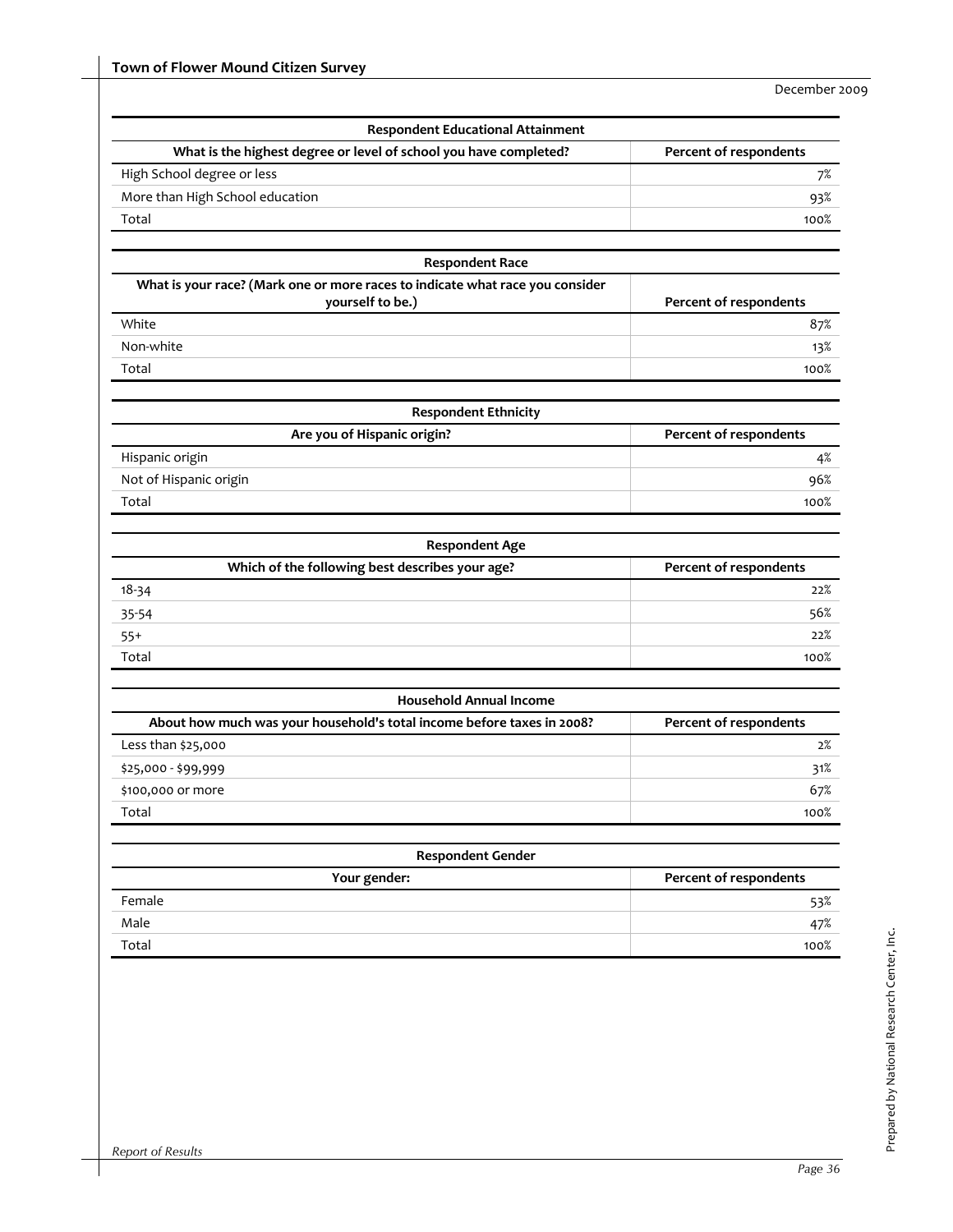# Appendix B: Responses to Survey Questions

The following pages contain a complete set of responses to each question on the survey.

| <b>Question 1</b>                                                                       |           |      |      |       |               |       |  |  |
|-----------------------------------------------------------------------------------------|-----------|------|------|-------|---------------|-------|--|--|
| Please rate each of the following aspects of quality of life in<br><b>Flower Mound:</b> | Excellent | Good | Fair | Poor  | Don't<br>know | Total |  |  |
| Flower Mound as a place to live                                                         | 61%       | 36%  | 3%   | $0\%$ | $0\%$         | 100%  |  |  |
| Your neighborhood as a place to live                                                    | 52%       | 40%  | 7%   | 1%    | $0\%$         | 100%  |  |  |
| Flower Mound as a place to raise children                                               | 62%       | 27%  | 3%   | $0\%$ | 7%            | 100%  |  |  |
| Flower Mound as a place to work                                                         | 17%       | 23%  | 16%  | 9%    | 36%           | 100%  |  |  |
| Flower Mound as a place to retire                                                       | 21%       | 26%  | 20%  | 7%    | 27%           | 100%  |  |  |
| Overall quality of life in Flower Mound                                                 | 46%       | 48%  | 5%   | $0\%$ | $0\%$         | 100%  |  |  |

| <b>Question 2</b>                                                                                                  |                           |  |  |  |  |  |
|--------------------------------------------------------------------------------------------------------------------|---------------------------|--|--|--|--|--|
| What do you think will be the single biggest issue facing the Town of Flower Mound over the<br>next several years? | Percent of<br>respondents |  |  |  |  |  |
| Growth                                                                                                             | 26%                       |  |  |  |  |  |
| Traffic                                                                                                            | 44%                       |  |  |  |  |  |
| Maintenance of streets and roads                                                                                   | 6%                        |  |  |  |  |  |
| Water/wastewater                                                                                                   | 2%                        |  |  |  |  |  |
| Parks and recreation needs                                                                                         | 1%                        |  |  |  |  |  |
| Economic development                                                                                               | 7%                        |  |  |  |  |  |
| Aging neighborhoods                                                                                                | 6%                        |  |  |  |  |  |
| Police services                                                                                                    | 1%                        |  |  |  |  |  |
| Fire services                                                                                                      | $0\%$                     |  |  |  |  |  |
| Natural gas exploration                                                                                            | 4%                        |  |  |  |  |  |
| Other                                                                                                              | $3\%$                     |  |  |  |  |  |
| Taxes                                                                                                              | 1%                        |  |  |  |  |  |
| Total                                                                                                              | 100%                      |  |  |  |  |  |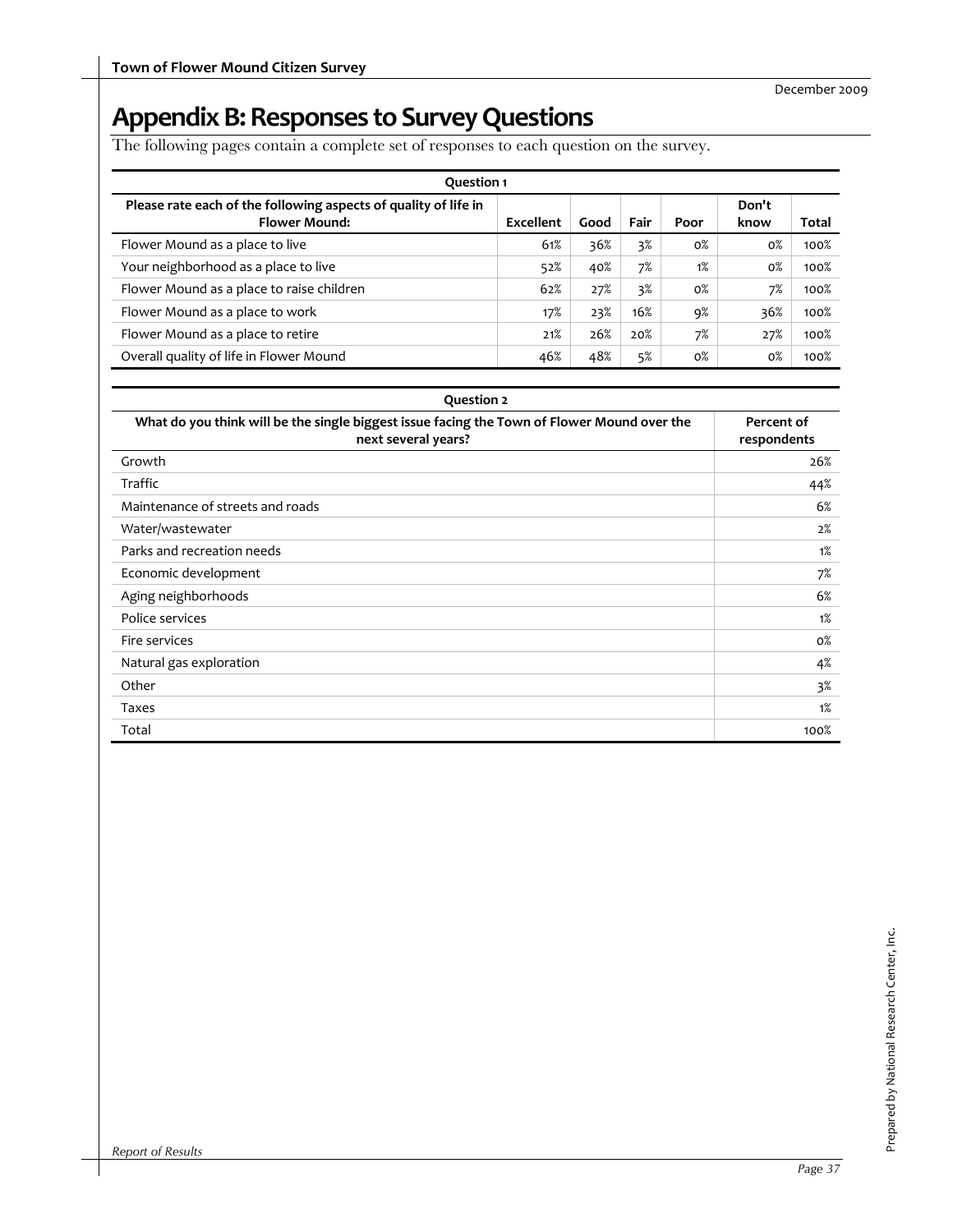| Question 3                                                                                       |           |      |      |      |               |              |  |  |  |
|--------------------------------------------------------------------------------------------------|-----------|------|------|------|---------------|--------------|--|--|--|
| Please rate each of the following characteristics as they<br>related to Flower Mound as a whole: | Excellent | Good | Fair | Poor | Don't<br>know | <b>Total</b> |  |  |  |
| Sense of community                                                                               | 24%       | 56%  | 17%  | 2%   | 1%            | 100%         |  |  |  |
| Overall appearance of Flower Mound                                                               | 33%       | 56%  | 10%  | 1%   | $0\%$         | 100%         |  |  |  |
| Overall quality of new development in Flower Mound                                               | 24%       | 52%  | 18%  | 3%   | 3%            | 100%         |  |  |  |
| Overall quality of business and service establishments in Flower<br>Mound                        | 18%       | 49%  | 27%  | 6%   | 1%            | 100%         |  |  |  |
| Shopping opportunities                                                                           | 20%       | 39%  | 32%  | 9%   | $0\%$         | 100%         |  |  |  |
| Opportunities to attend cultural activities                                                      | 7%        | 23%  | 42%  | 19%  | 9%            | 100%         |  |  |  |
| Recreational opportunities                                                                       | 17%       | 46%  | 27%  | 6%   | 4%            | 100%         |  |  |  |
| Employment opportunities                                                                         | 3%        | 12%  | 32%  | 22%  | 31%           | 100%         |  |  |  |
| Opportunities to participate in social events and activities                                     | 11%       | 41%  | 36%  | 5%   | 7%            | 100%         |  |  |  |
| Opportunities to volunteer                                                                       | 12%       | 38%  | 25%  | 4%   | 21%           | 100%         |  |  |  |
| Opportunities to participate in community matters                                                | 12%       | 41%  | 28%  | 5%   | 15%           | 100%         |  |  |  |
| Availability of paths and walking trails                                                         | 28%       | 41%  | 20%  | 7%   | 4%            | 100%         |  |  |  |
| Traffic flow on major streets                                                                    | 3%        | 26%  | 40%  | 30%  | $0\%$         | 100%         |  |  |  |
| Availability of affordable dining                                                                | 17%       | 52%  | 26%  | 5%   | $0\%$         | 100%         |  |  |  |
| Quality of overall natural environment in Flower Mound                                           | 21%       | 56%  | 21%  | 2%   | 1%            | 100%         |  |  |  |
| Overall image or reputation of Flower Mound                                                      | 37%       | 54%  | 7%   | 1%   | 1%            | 100%         |  |  |  |

| <b>Question 4</b> |  |
|-------------------|--|
|-------------------|--|

| Please rate the speed of growth<br>in the following categories in<br>Flower Mound over the past 2<br>vears: | Much<br>too<br>slow | Somewhat<br>too slow | Right<br>amount | Somewhat<br>too fast | Much<br>too fast | Don't<br>know | Total |
|-------------------------------------------------------------------------------------------------------------|---------------------|----------------------|-----------------|----------------------|------------------|---------------|-------|
| Population growth                                                                                           | 0%                  | 1%                   | 48%             | 33%                  | 10%              | 8%            | 100%  |
| Retail growth                                                                                               | 5%                  | 24%                  | 44%             | 16%                  | 7%               | $3\%$         | 100%  |
| Jobs growth                                                                                                 | 13%                 | 30%                  | 14%             | 1%                   | $0\%$            | 42%           | 100%  |

| Question 5                                                                                |              |                  |                                      |                    |                |               |       |
|-------------------------------------------------------------------------------------------|--------------|------------------|--------------------------------------|--------------------|----------------|---------------|-------|
| Please rate how safe or unsafe<br>you feel from each of the<br>following in Flower Mound: | Very<br>safe | Somewhat<br>safe | <b>Neither</b><br>safe nor<br>unsafe | Somewhat<br>unsafe | Verv<br>unsafe | Don't<br>know | Total |
| Violent crime                                                                             | 62%          | 30%              | 4%                                   | 2%                 | 1%             | 1%            | 100%  |
| Property crimes                                                                           | 32%          | 52%              | 9%                                   | 7%                 | 1%             | 1%            | 100%  |

| Ouestion 6                                    |              |                  |                                      |                    |                |               |              |  |
|-----------------------------------------------|--------------|------------------|--------------------------------------|--------------------|----------------|---------------|--------------|--|
| Please rate how safe or unsafe<br>you feel:   | Very<br>safe | Somewhat<br>safe | <b>Neither</b><br>safe nor<br>unsafe | Somewhat<br>unsafe | Verv<br>unsafe | Don't<br>know | <b>Total</b> |  |
| Safety in your neighborhood<br>during the day | 77%          | 20%              | 2%                                   | 1%                 | 1%             | $0\%$         | 100%         |  |
| Safety in your neighborhood after<br>dark     | 48%          | 42%              | 6%                                   | 3%                 | 1%             | 0%            | 100%         |  |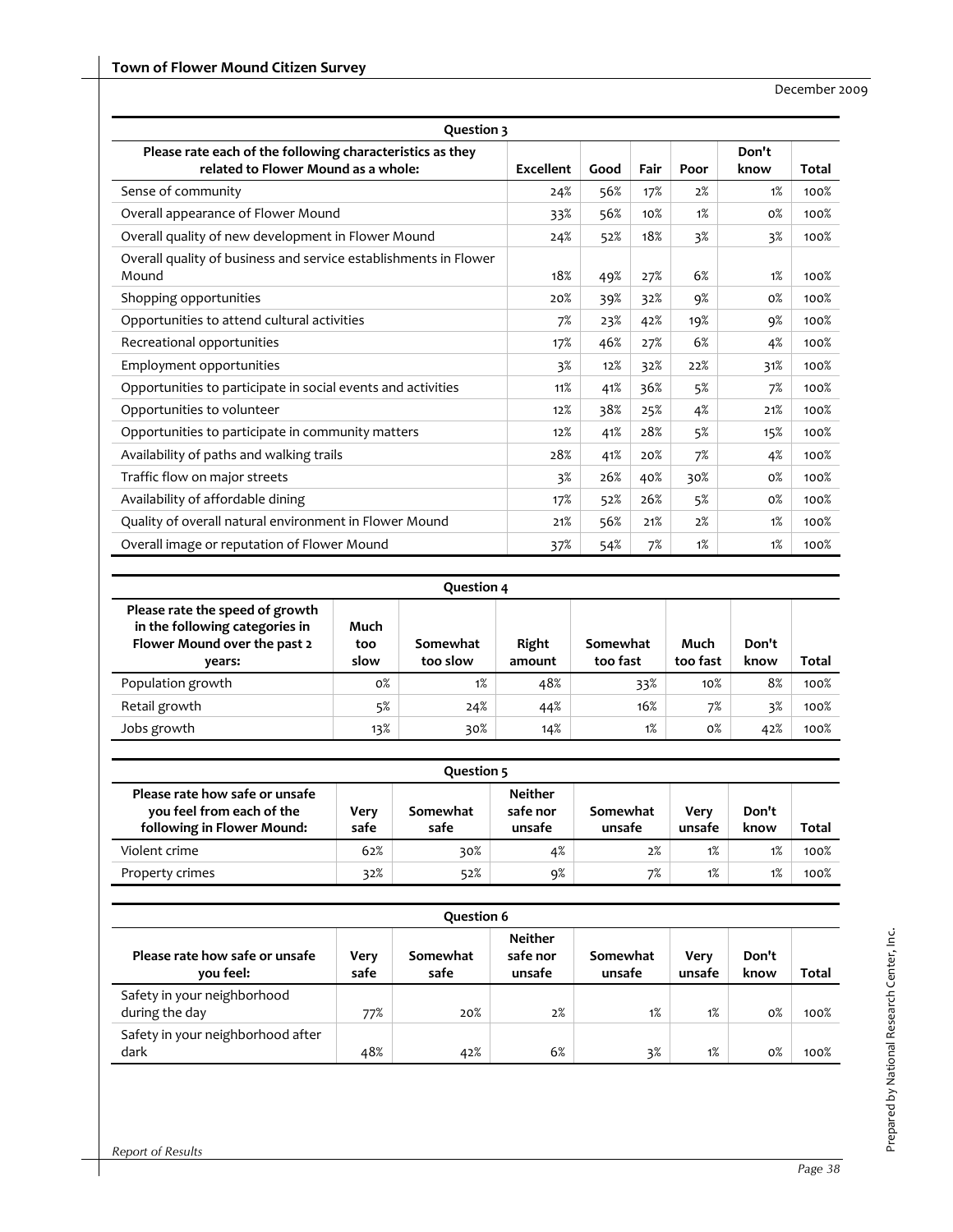| Question 7                                                                                                                                                |              |                  |                  |                   |                          |       |  |
|-----------------------------------------------------------------------------------------------------------------------------------------------------------|--------------|------------------|------------------|-------------------|--------------------------|-------|--|
| In the last 12 months, about how many times, if ever,<br>have you or other household members participated in<br>the following activities in Flower Mound? | <b>Never</b> | Once or<br>twice | 3 to 12<br>times | 13 to 26<br>times | More<br>than 26<br>times | Total |  |
| Used Flower Mound public libraries or their services                                                                                                      | 23%          | 27%              | 30%              | 11%               | 8%                       | 100%  |  |
| Used the Flower Mound Community Activity Center                                                                                                           | 55%          | 16%              | 15%              | 6%                | 8%                       | 100%  |  |
| Participated in a recreation program or activity                                                                                                          | 51%          | 26%              | 13%              | 5%                | 4%                       | 100%  |  |
| Visited a neighborhood park or Town park                                                                                                                  | 14%          | 23%              | 34%              | 16%               | 15%                      | 100%  |  |
| Attended a meeting of local elected officials or other<br>local public meeting                                                                            | 73%          | 21%              | 6%               | 1%                | $0\%$                    | 100%  |  |
| Watched a public meeting of local elected officials or<br>other local public meeting on cable television                                                  | 68%          | 21%              | 9%               | 2%                | $0\%$                    | 100%  |  |
| Visited the Town's Web site                                                                                                                               | 15%          | 26%              | 42%              | 14%               | 4%                       | 100%  |  |
| Recycled used paper, cans or bottles from your home                                                                                                       | 10%          | 5%               | 7%               | 8%                | 69%                      | 100%  |  |

| <b>Question 8</b>                                                                    |                  |      |      |       |               |              |
|--------------------------------------------------------------------------------------|------------------|------|------|-------|---------------|--------------|
| Please rate the quality of each of the following services in<br><b>Flower Mound:</b> | <b>Excellent</b> | Good | Fair | Poor  | Don't<br>know | <b>Total</b> |
| Police                                                                               | 40%              | 41%  | 8%   | 4%    | 7%            | 100%         |
| Fire                                                                                 | 45%              | 33%  | 3%   | $0\%$ | 20%           | 100%         |
| Ambulance or emergency medical services                                              | 31%              | 27%  | 3%   | $0\%$ | 40%           | 100%         |
| Municipal courts                                                                     | 11%              | 26%  | 7%   | 2%    | 54%           | 100%         |
| Traffic enforcement                                                                  | 19%              | 46%  | 19%  | 7%    | 10%           | 100%         |
| Street repair                                                                        | 8%               | 41%  | 36%  | 12%   | 3%            | 100%         |
| Street lighting                                                                      | 10%              | 44%  | 31%  | 14%   | 2%            | 100%         |
| Garbage collection                                                                   | 25%              | 54%  | 17%  | 3%    | 1%            | 100%         |
| Recycling                                                                            | 25%              | 50%  | 14%  | 4%    | 6%            | 100%         |
| Drinking water                                                                       | 26%              | 54%  | 15%  | 3%    | 2%            | 100%         |
| Town parks                                                                           | 30%              | 51%  | 12%  | 1%    | 6%            | 100%         |
| Recreation programs or classes                                                       | 12%              | 40%  | 12%  | 1%    | 35%           | 100%         |
| Community Activity Center or other recreation facilities                             | 22%              | 33%  | 9%   | 2%    | 34%           | 100%         |
| Land use, planning and zoning                                                        | 8%               | 37%  | 26%  | 11%   | 18%           | 100%         |
| Code enforcement                                                                     | 13%              | 41%  | 24%  | 7%    | 16%           | 100%         |
| Animal control                                                                       | 16%              | 45%  | 11%  | 3%    | 25%           | 100%         |
| Economic development                                                                 | 9%               | 39%  | 27%  | 9%    | 15%           | 100%         |
| Services to seniors                                                                  | 7%               | 18%  | 12%  | 5%    | 58%           | 100%         |
| Services to youth                                                                    | 12%              | 36%  | 13%  | 3%    | 36%           | 100%         |
| Public library                                                                       | 27%              | 44%  | 10%  | 3%    | 16%           | 100%         |
| Public information                                                                   | 18%              | 51%  | 19%  | 3%    | 9%            | 100%         |
| Emergency preparedness                                                               | 17%              | 36%  | 13%  | 3%    | 31%           | 100%         |
| Preservation of open space                                                           | 11%              | 36%  | 28%  | 13%   | 12%           | 100%         |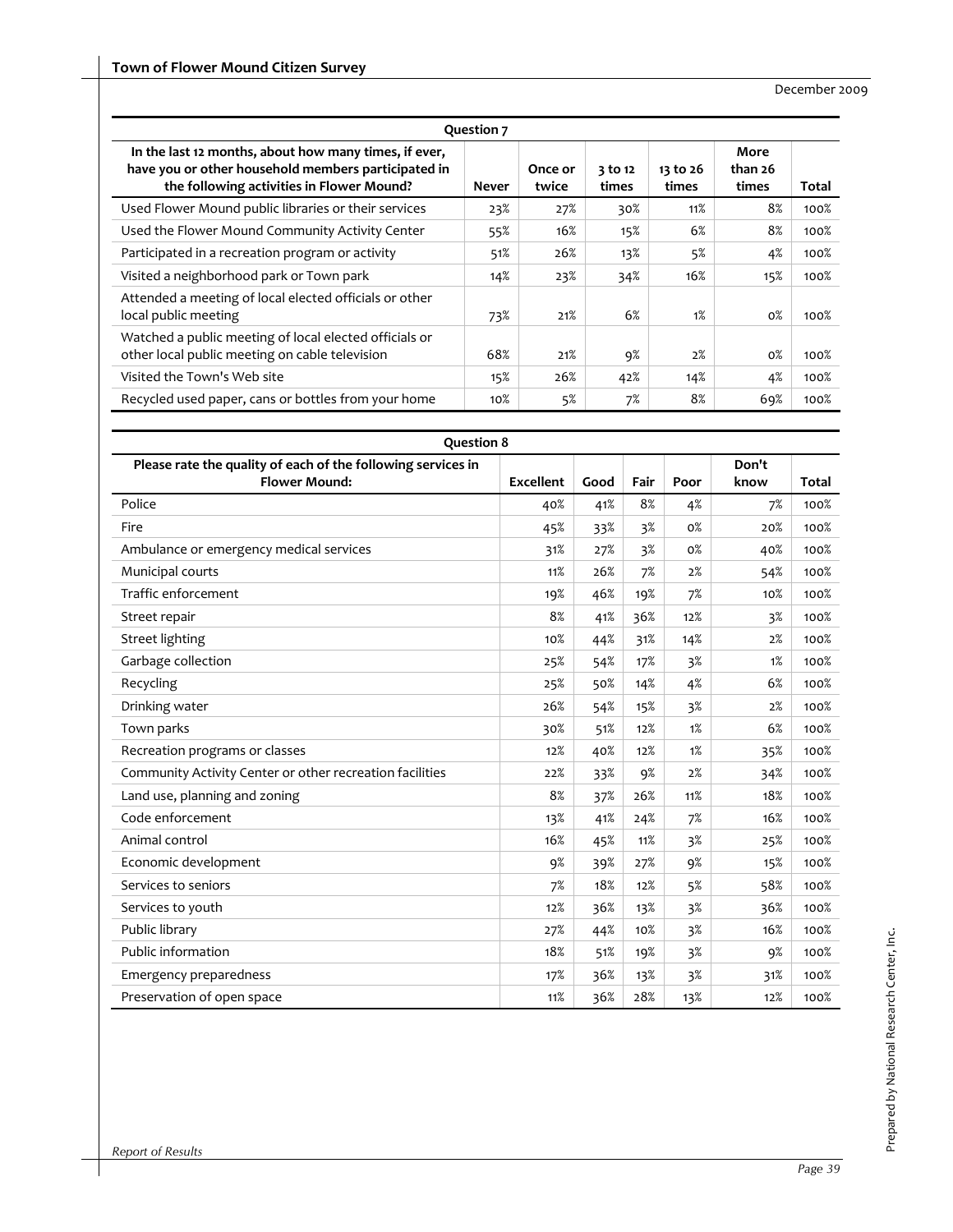| Question 9                                                                       |                           |  |  |  |
|----------------------------------------------------------------------------------|---------------------------|--|--|--|
| Overall, how would you rate the quality of services in the Town of Flower Mound? | Percent of<br>respondents |  |  |  |
| Excellent                                                                        | 21%                       |  |  |  |
| Good                                                                             | 68%                       |  |  |  |
| Fair                                                                             | 10%                       |  |  |  |
| Poor                                                                             | 1%                        |  |  |  |
| Don't know                                                                       | 1%                        |  |  |  |
| Total                                                                            | 100%                      |  |  |  |

| Ouestion 10                                                                                                                                                                                                     |           |      |      |       |               |       |
|-----------------------------------------------------------------------------------------------------------------------------------------------------------------------------------------------------------------|-----------|------|------|-------|---------------|-------|
| Please rate the quality of each of the following<br>services/programs that currently are being funded by the four<br>dedicated sales taxes (each are one-fourth of one percent),<br>approved by voters in 2007. | Excellent | Good | Fair | Poor  | Don't<br>know | Total |
| Parks and recreation improvements                                                                                                                                                                               | 21%       | 51%  | 12%  | 2%    | 15%           | 100%  |
| Street maintenance                                                                                                                                                                                              | 10%       | 47%  | 30%  | 10%   | 4%            | 100%  |
| Crime Control and Prevention District                                                                                                                                                                           | 23%       | 51%  | 12%  | 2%    | 12%           | 100%  |
| Fire Control, Prevention, and Emergency Medical Services District                                                                                                                                               | 27%       | 48%  | 7%   | $0\%$ | 18%           | 100%  |

| <b>Question 11</b>                                                                                                           |                           |  |  |  |
|------------------------------------------------------------------------------------------------------------------------------|---------------------------|--|--|--|
| Please rate the current level of code enforcement (high grass, falling fences, junk vehicles, etc.)<br>provided by the Town. | Percent of<br>respondents |  |  |  |
| Too assertive                                                                                                                | 4%                        |  |  |  |
| Just right                                                                                                                   | 50%                       |  |  |  |
| Not assertive enough                                                                                                         | 25%                       |  |  |  |
| Don't know                                                                                                                   | 21%                       |  |  |  |
| Total                                                                                                                        | 100%                      |  |  |  |

| Question 12                                                                                                                                                                      |                           |
|----------------------------------------------------------------------------------------------------------------------------------------------------------------------------------|---------------------------|
| Have you had any in-person or phone contact with an employee of the Town of Flower Mound<br>within the last 12 months (including police, receptionists, planners or any others)? | Percent of<br>respondents |
| No                                                                                                                                                                               | 36%                       |
| Yes                                                                                                                                                                              | 64%                       |
| Total                                                                                                                                                                            | 100%                      |

| Question 13                                                                                             |           |      |      |      |               |       |
|---------------------------------------------------------------------------------------------------------|-----------|------|------|------|---------------|-------|
| What was your impression of the employee(s) of the Town of<br>Flower Mound in your most recent contact? | Excellent | Good | Fair | Poor | Don't<br>know | Total |
| Knowledge                                                                                               | 46%       | 43%  | 8%   | 3%   | 0%            | 100%  |
| Responsiveness                                                                                          | 49%       | 36%  | 10%  | 5%   | 1%            | 100%  |
| Courtesy                                                                                                | 56%       | 33%  | 8%   | 3%   | $0\%$         | 100%  |
| Overall impression                                                                                      | 48%       | 38%  | 9%   | 4%   | $0\%$         | 100%  |

This question was asked only of those who reported having had contact with an employee of Flower Mound within the last 12 *months*

l.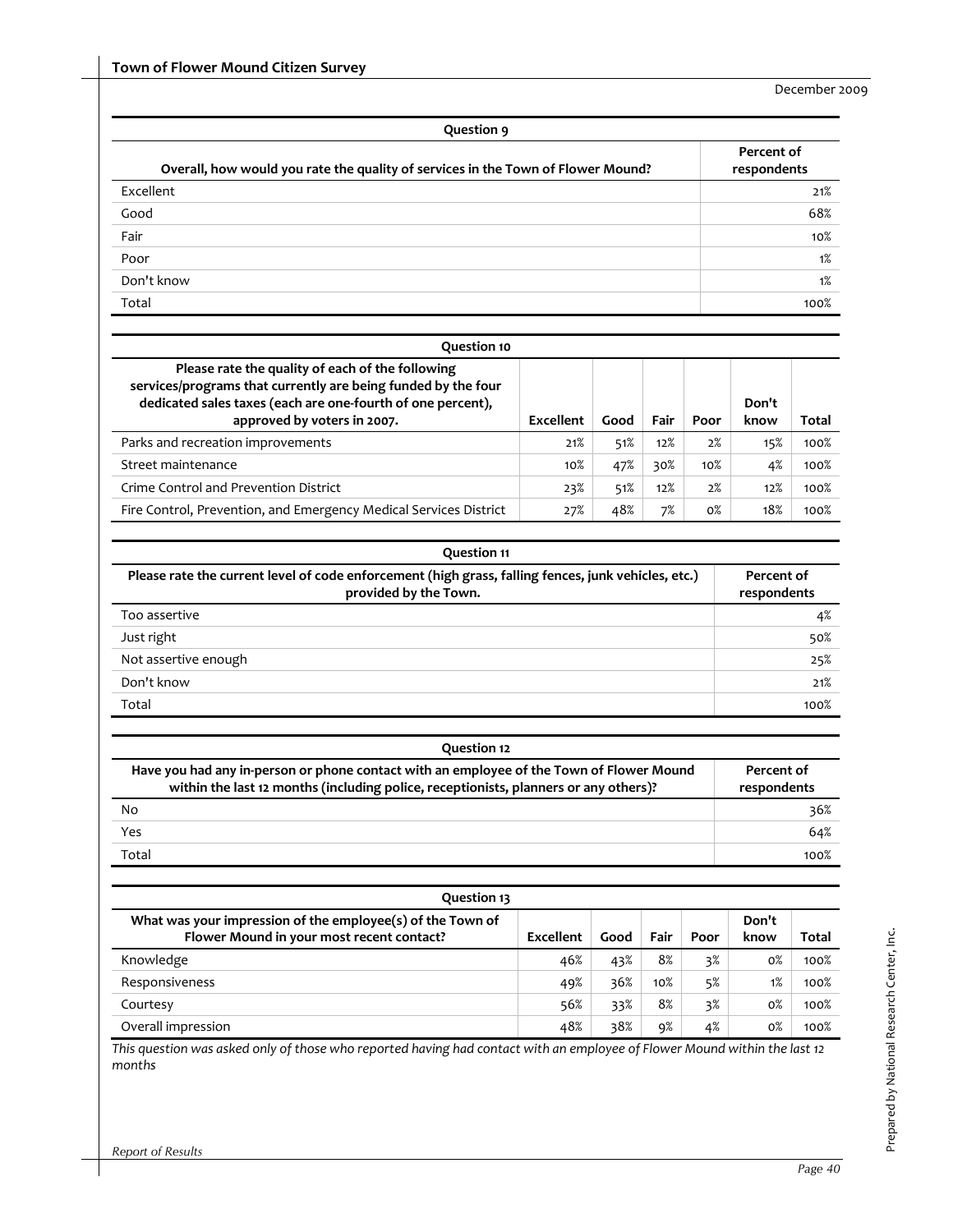| Question 14                                                                     |           |      |      |      |               |              |
|---------------------------------------------------------------------------------|-----------|------|------|------|---------------|--------------|
| Please rate the following categories of Flower Mound<br>government performance: | Excellent | Good | Fair | Poor | Don't<br>know | <b>Total</b> |
| The value of services for the taxes paid to Flower Mound                        | 14%       | 51%  | 23%  | 4%   | 7%            | 100%         |
| The overall direction that Flower Mound is taking                               | 15%       | 52%  | 23%  | 5%   | 5%            | 100%         |

| Question 15                                                                                                      |                   |                   |                                         |                      |                      |               |       |
|------------------------------------------------------------------------------------------------------------------|-------------------|-------------------|-----------------------------------------|----------------------|----------------------|---------------|-------|
| Please rate the following<br>statements by circling the<br>number that most closely<br>represents your opinion.  | Strongly<br>agree | Somewhat<br>agree | <b>Neither</b><br>agree nor<br>disagree | Somewhat<br>disagree | Strongly<br>disagree | Don't<br>know | Total |
| Flower Mound's local<br>government is run for the<br>benefit of all people                                       | 16%               | 40%               | 18%                                     | 11%                  | 3%                   | 11%           | 100%  |
| Flower Mound Town<br>government welcomes<br>citizen involvement                                                  | 21%               | 34%               | 20%                                     | 8%                   | 2%                   | 16%           | 100%  |
| Local tax dollars are being<br>spent wisely                                                                      | 12%               | 36%               | 23%                                     | 11%                  | 3%                   | 16%           | 100%  |
| I recommend Flower<br>Mound's Town government<br>as an example of how to<br>provide local government<br>services | 12%               | 28%               | 30%                                     | 7%                   | 4%                   | 19%           | 100%  |

| Question 16                                                                    |                |                    |                      |                  |               |              |  |
|--------------------------------------------------------------------------------|----------------|--------------------|----------------------|------------------|---------------|--------------|--|
| Please indicate how likely or unlikely<br>you are to do each of the following: | Verv<br>likely | Somewhat<br>likely | Somewhat<br>unlikely | Verv<br>unlikely | Don't<br>know | <b>Total</b> |  |
| Recommend living in Flower Mound to<br>someone who asks                        | 67%            | 27%                | 4%                   | 2%               | 1%            | 100%         |  |
| Remain in Flower Mound for the next<br>five years                              | 65%            | 24%                | 5%                   | 5%               | 1%            | 100%         |  |

| <b>Question 17</b>                                                                                                        |                           |  |  |  |  |
|---------------------------------------------------------------------------------------------------------------------------|---------------------------|--|--|--|--|
| How informed do you consider yourself about local government issues and operations of the<br><b>Town of Flower Mound?</b> | Percent of<br>respondents |  |  |  |  |
| Very informed                                                                                                             | 6%                        |  |  |  |  |
| Moderately informed                                                                                                       | 43%                       |  |  |  |  |
| Slightly informed                                                                                                         | 34%                       |  |  |  |  |
| Not well informed                                                                                                         | 17%                       |  |  |  |  |
| Total                                                                                                                     | 100%                      |  |  |  |  |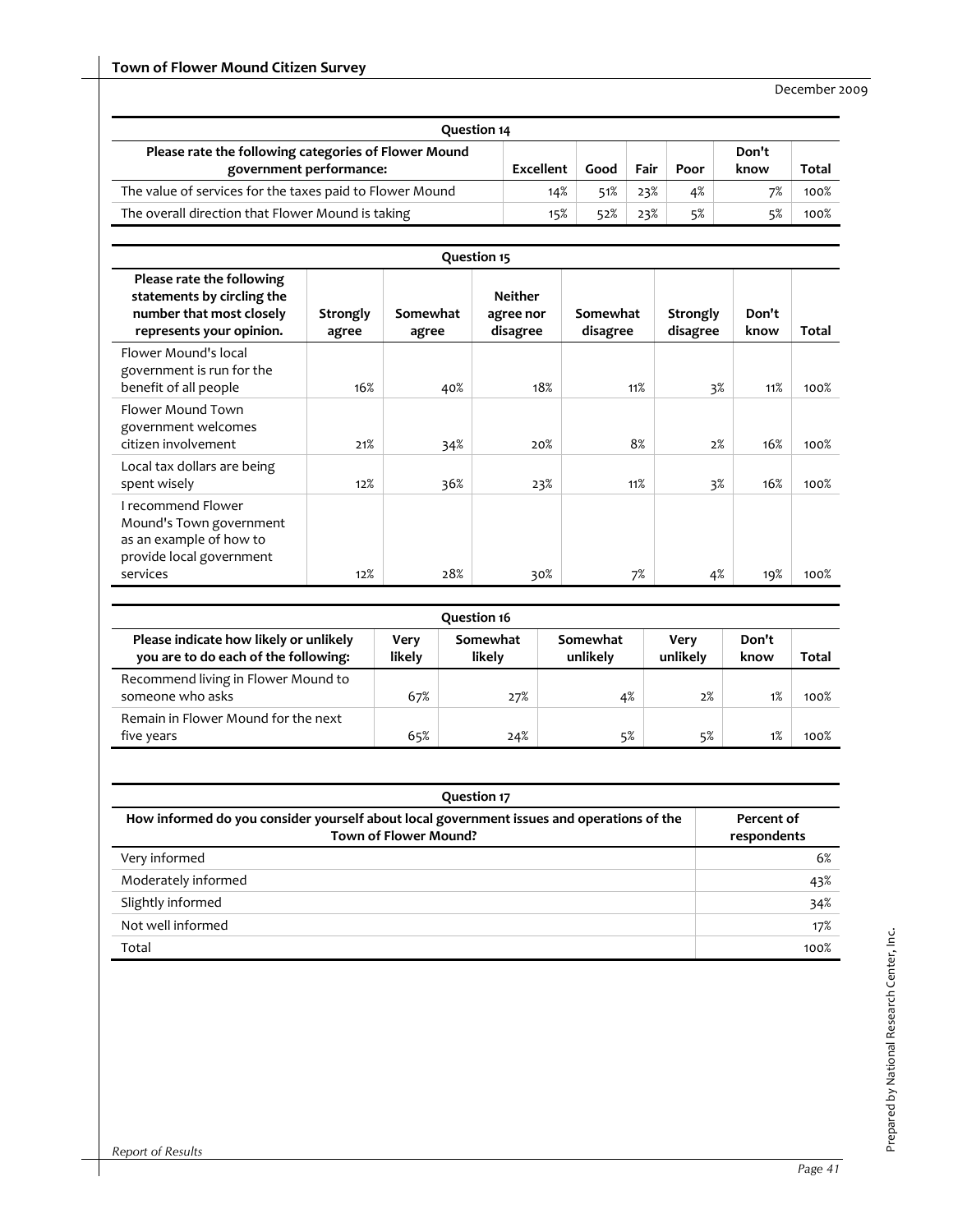| <b>Question 18</b>                                                                                                                                                                                 |                           |
|----------------------------------------------------------------------------------------------------------------------------------------------------------------------------------------------------|---------------------------|
| Where do you get most of your information about the Town of Flower Mound?                                                                                                                          | Percent of<br>respondents |
| Attending government meetings                                                                                                                                                                      | 1%                        |
| E-Town Bulletins                                                                                                                                                                                   | 8%                        |
| <b>FMTV - Government Access Channel</b>                                                                                                                                                            | 4%                        |
| Local Flower Mound newspapers                                                                                                                                                                      | 43%                       |
| Neighborhood organizations                                                                                                                                                                         | 2%                        |
| Social Media                                                                                                                                                                                       | 1%                        |
| Town Web site                                                                                                                                                                                      | 16%                       |
| Utility bill inserts                                                                                                                                                                               | 15%                       |
| Word of mouth                                                                                                                                                                                      | 8%                        |
| Don't know                                                                                                                                                                                         | 1%                        |
| Other                                                                                                                                                                                              | 1%                        |
| Total                                                                                                                                                                                              | 100%                      |
| <b>Question 19</b>                                                                                                                                                                                 |                           |
|                                                                                                                                                                                                    |                           |
| How interested, if at all, would you or your household be in the Town providing a more<br>extensive recycling program in Flower Mound (e.g., 68 gallon recycling carts, a new rewards<br>program)? | Percent of<br>respondents |
| Very interested                                                                                                                                                                                    | 62%                       |
| Somewhat interested                                                                                                                                                                                | 25%                       |
| Not at all interested                                                                                                                                                                              | 14%                       |
| Total                                                                                                                                                                                              | 100%                      |
|                                                                                                                                                                                                    |                           |

|                                                                                                                                                                                                                | Question 20         |                     |                    |                    |              |
|----------------------------------------------------------------------------------------------------------------------------------------------------------------------------------------------------------------|---------------------|---------------------|--------------------|--------------------|--------------|
| Thinking about the possibility of the Town<br>implementing a more extensive recycling program<br>in Flower Mound, please indicate the extent to<br>which you would support or oppose each of the<br>following: | Strongly<br>support | Somewhat<br>support | Somewhat<br>oppose | Strongly<br>oppose | <b>Total</b> |
| Keeping service levels the same with no increase per<br>month on your monthly utility bill                                                                                                                     | 67%                 | 23%                 | 5%                 | 5%                 | 100%         |
| Adding 68 gallon recycling carts and pay \$3.00 more<br>per month                                                                                                                                              | 23%                 | 32%                 | 17%                | 28%                | 100%         |
| Adding 68 gallon recycling carts and a new rewards<br>program and pay \$4.00 more per month                                                                                                                    | 17%                 | 26%                 | 21%                | 36%                | 100%         |

| Question 21                                                                                                                                                                                                                                               |                           |  |
|-----------------------------------------------------------------------------------------------------------------------------------------------------------------------------------------------------------------------------------------------------------|---------------------------|--|
| How interested, if at all, would you or your household be in the Town pursuing options for a<br>yard waste compost station to divert yard waste from going to the landfill (e.g., a compost<br>station in Flower Mound or contracting with another city)? | Percent of<br>respondents |  |
| Very interested                                                                                                                                                                                                                                           | 36%                       |  |
| Somewhat interested                                                                                                                                                                                                                                       | 40%                       |  |
| Not at all interested                                                                                                                                                                                                                                     | 24%                       |  |
| Total                                                                                                                                                                                                                                                     | 100%                      |  |
|                                                                                                                                                                                                                                                           |                           |  |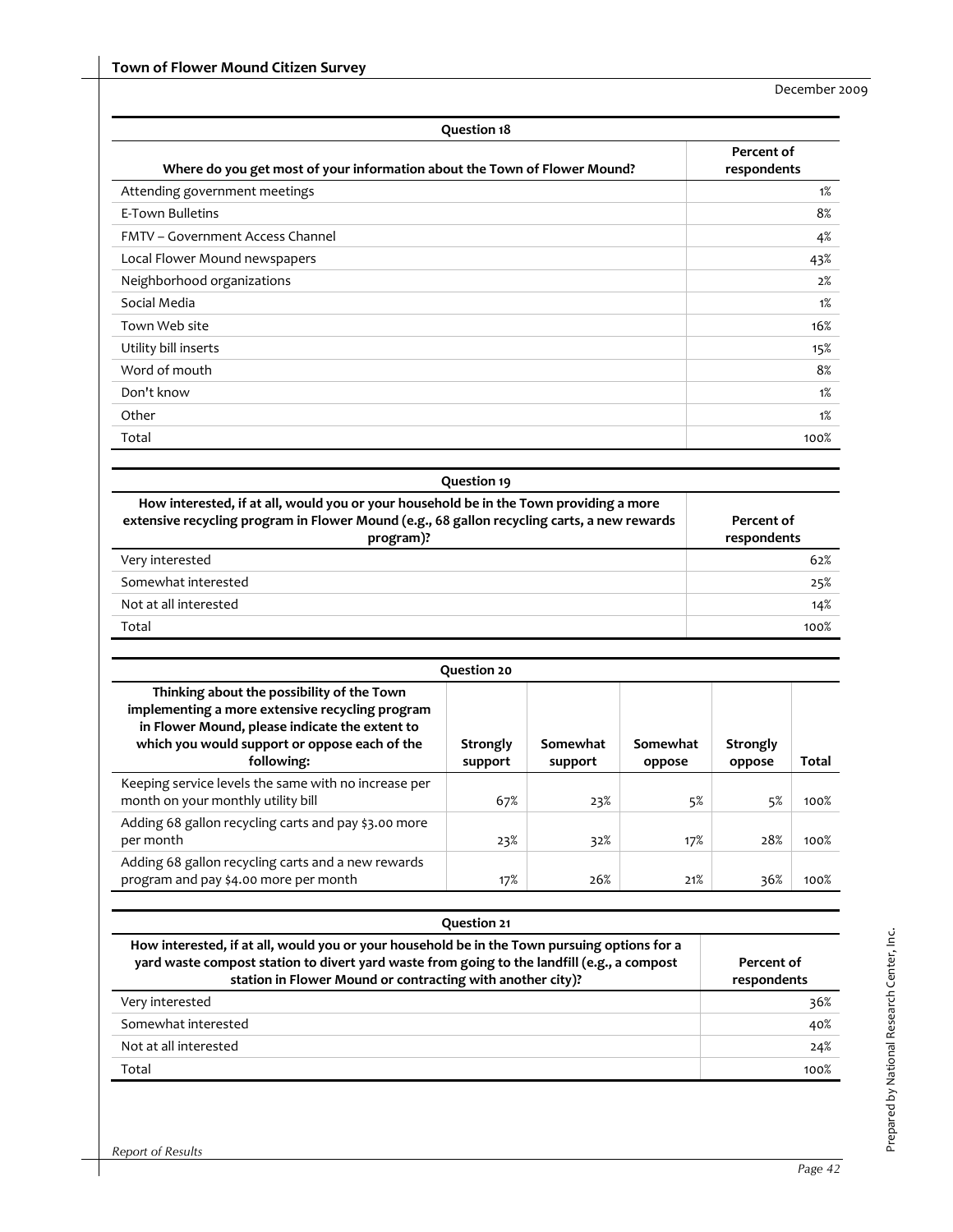| Question 22                                                                                                                            |                           |  |
|----------------------------------------------------------------------------------------------------------------------------------------|---------------------------|--|
| How interested, if at all, would you or your household be in the Town building a stand-alone<br>Senior Citizen Center in Flower Mound? | Percent of<br>respondents |  |
| Very interested                                                                                                                        | 24%                       |  |
| Somewhat interested                                                                                                                    | 44%                       |  |
| Not at all interested                                                                                                                  | 32%                       |  |
| Total                                                                                                                                  | 100%                      |  |

| Question 23                                                                                                            |                           |  |
|------------------------------------------------------------------------------------------------------------------------|---------------------------|--|
| How interested, if at all, would you or your household be in the Town developing a dog park in<br><b>Flower Mound?</b> | Percent of<br>respondents |  |
| Very interested                                                                                                        | 29%                       |  |
| Somewhat interested                                                                                                    | 26%                       |  |
| Not at all interested                                                                                                  | 45%                       |  |
| Total                                                                                                                  | 100%                      |  |

| Question 24                                                                                                     |                           |  |
|-----------------------------------------------------------------------------------------------------------------|---------------------------|--|
| If the Town were to develop a dog park in Flower Mound, how likely would you or your<br>household be to use it? | Percent of<br>respondents |  |
| Very likely                                                                                                     | 24%                       |  |
| Somewhat likely                                                                                                 | 19%                       |  |
| Somewhat unlikely                                                                                               | 8%                        |  |
| Very unlikely                                                                                                   | 48%                       |  |
| Total                                                                                                           | 100%                      |  |

| Question 25                                                                                                                                   |                 |                        |                      |                  |               |       |
|-----------------------------------------------------------------------------------------------------------------------------------------------|-----------------|------------------------|----------------------|------------------|---------------|-------|
| For each type of shopping, please estimate<br>how frequently or infrequently you make<br>purchases within the Town limits of Flower<br>Mound: | Almost<br>never | Rather<br>infrequently | Rather<br>frequently | Almost<br>always | Don't<br>know | Total |
| Grocery shopping                                                                                                                              | 3%              | 7%                     | 16%                  | 74%              | $0\%$         | 100%  |
| Health services                                                                                                                               | 15%             | 21%                    | 29%                  | 34%              | 1%            | 100%  |
| Meals or entertainment                                                                                                                        | 3%              | 18%                    | 53%                  | 25%              | $0\%$         | 100%  |
| Household items                                                                                                                               | 7%              | 22%                    | 36%                  | 36%              | $0\%$         | 100%  |
| Computers or electronics                                                                                                                      | 26%             | 31%                    | 24%                  | 17%              | 3%            | 100%  |
| General retail                                                                                                                                | 10%             | 29%                    | 39%                  | 22%              | $0\%$         | 100%  |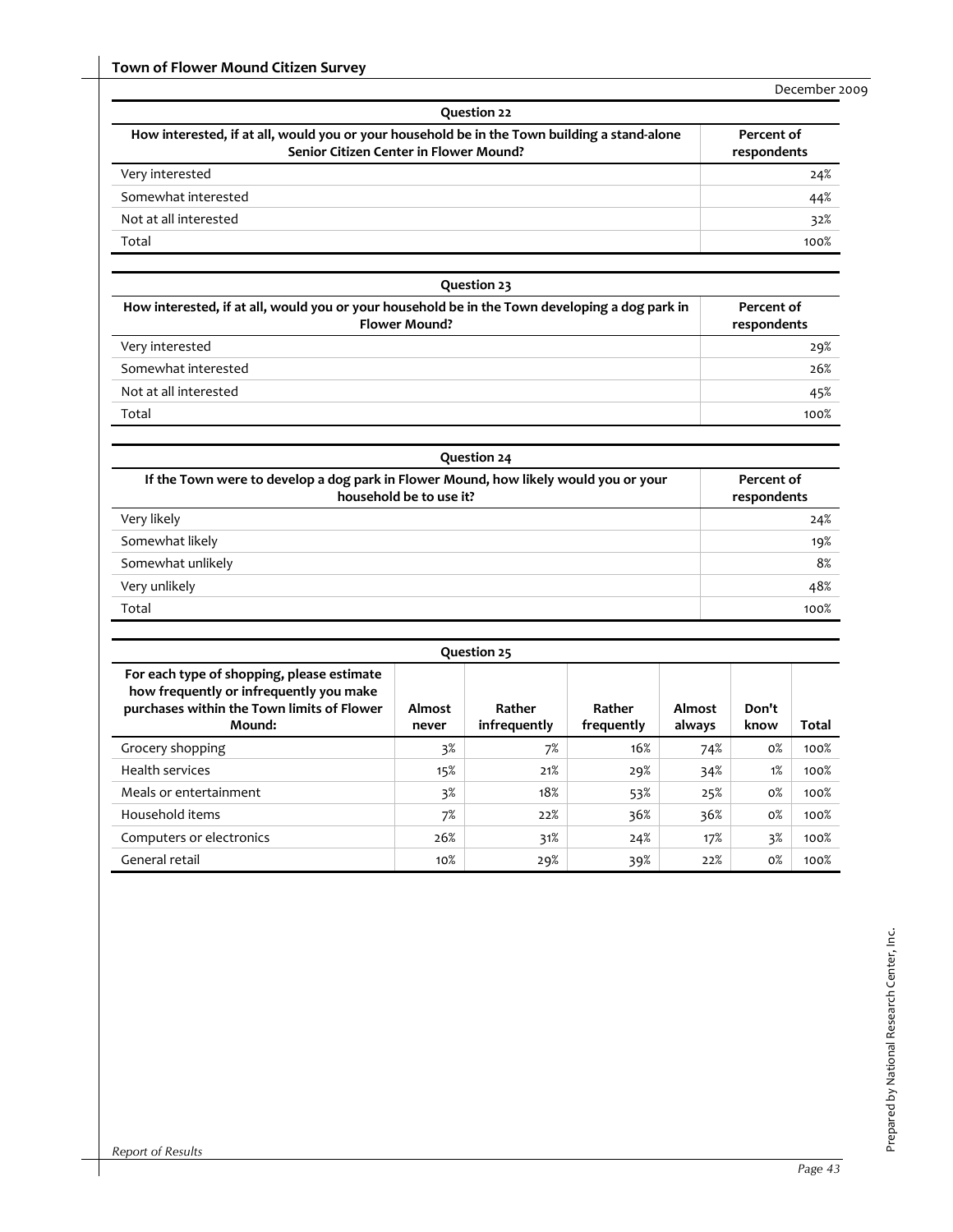| Question 26                                                                                                |                           |  |
|------------------------------------------------------------------------------------------------------------|---------------------------|--|
| When you shop outside of Flower Mound, why do you shop outside of Flower Mound? (Check<br>all that apply.) | Percent of<br>respondents |  |
| Desired item is not available in Flower Mound                                                              | 65%                       |  |
| Visit a mall or other major retailers                                                                      | 54%                       |  |
| I like the range of quality goods and services                                                             | 33%                       |  |
| It is convenient; on my way to or from work or near my home                                                | 32%                       |  |
| It is more affordable                                                                                      | 21%                       |  |
| Don't shop outside of Flower Mound                                                                         | 2%                        |  |
| Other                                                                                                      | 8%                        |  |

*Percents may total to more than 100% as respondents were allowed to select more than one answer.*

| <b>Question D1</b>                             |                           |  |
|------------------------------------------------|---------------------------|--|
| How many years have you lived in Flower Mound? | Percent of<br>respondents |  |
| o-2 years                                      | 15%                       |  |
| $3-5$ years                                    | 21%                       |  |
| 6-10years                                      | 29%                       |  |
| 11 or more years                               | 36%                       |  |
| Total                                          | 100%                      |  |

| <b>Question D2</b>                      |                           |
|-----------------------------------------|---------------------------|
| What city do you work in or nearest to? | Percent of<br>respondents |
| I work from home                        | 17%                       |
| Allen                                   | $0\%$                     |
| Carrollton                              | 4%                        |
| Colleyville                             | 0%                        |
| Coppell                                 | 2%                        |
| <b>Dallas</b>                           | 15%                       |
| Denton                                  | 3%                        |
| Flower Mound                            | 13%                       |
| Frisco                                  | $1\%$                     |
| Ft. Worth                               | $4\%$                     |
| Grapevine                               | 4%                        |
| Irving                                  | 15%                       |
| Lewisville                              | 6%                        |
| McKinney                                | $0\%$                     |
| North Richland Hills                    | 0%                        |
| Plano                                   | 3%                        |
| Richardson                              | 1%                        |
| Rowlett                                 | 0%                        |
| Southlake                               | 2%                        |
| Other                                   | 10%                       |
| Total                                   | 100%                      |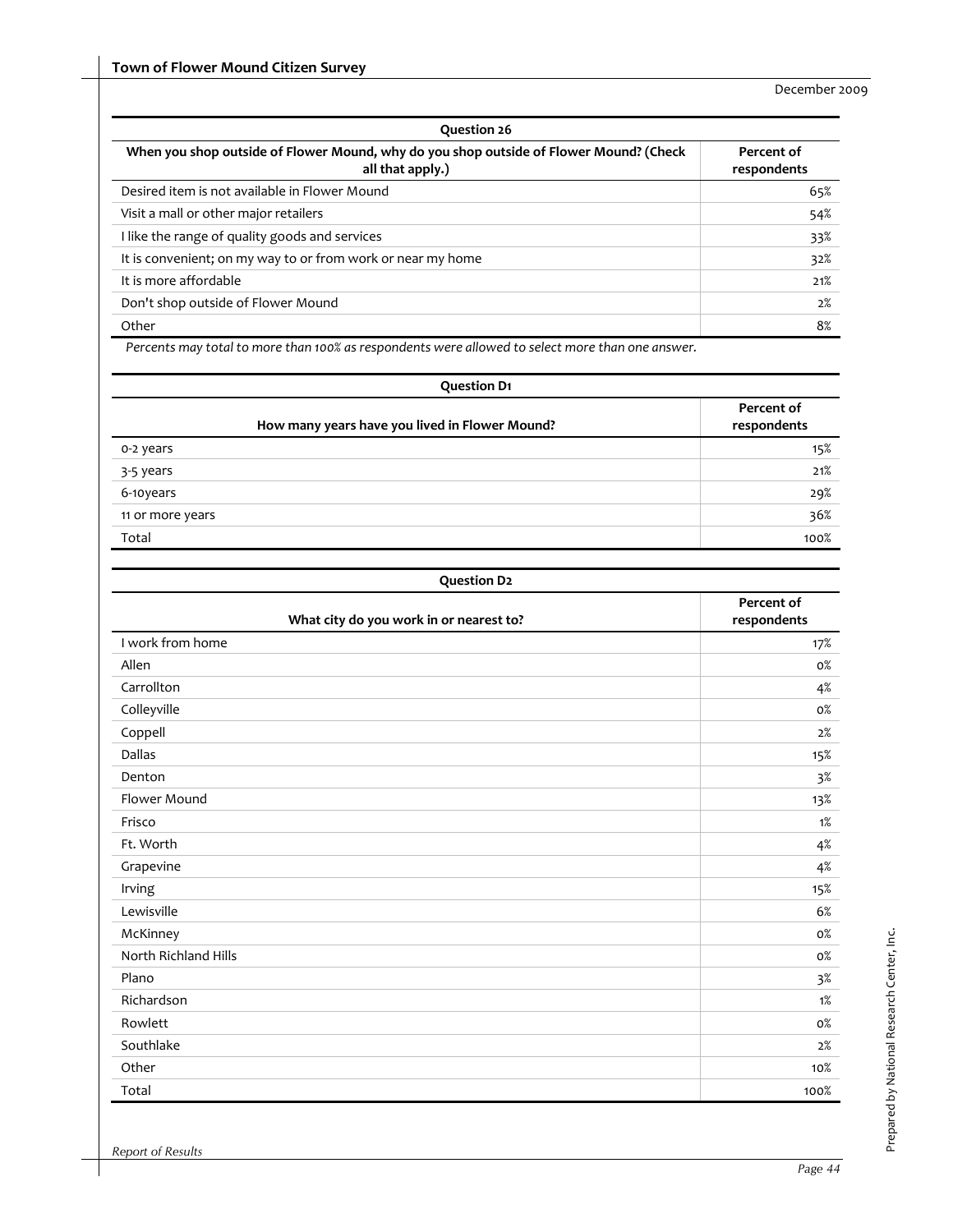| <b>Question D3</b>                                             |                           |  |
|----------------------------------------------------------------|---------------------------|--|
| About how far is the distance between your home and workplace? | Percent of<br>respondents |  |
| Less than 5 miles                                              | 28%                       |  |
| 5 to 10 miles                                                  | 16%                       |  |
| 11 to 20 miles                                                 | 32%                       |  |
| 21 to 30 miles                                                 | 19%                       |  |
| More than 30 miles                                             | 4%                        |  |
| Total                                                          | 100%                      |  |

| <b>Question D4</b>                                      |                           |  |
|---------------------------------------------------------|---------------------------|--|
| What travel method do you typically use to get to work? | Percent of<br>respondents |  |
| Drive alone                                             | 91%                       |  |
| Bicycle                                                 | $0\%$                     |  |
| Walk                                                    | 2%                        |  |
| Carpool                                                 | 2%                        |  |
| Bus                                                     | 0%                        |  |
| Other                                                   | 6%                        |  |
| Total                                                   | 100%                      |  |

| <b>Question D5</b>         |                                    |                           |
|----------------------------|------------------------------------|---------------------------|
|                            | Do you own or rent your residence? | Percent of<br>respondents |
| Rent                       |                                    | 7%                        |
| Own                        |                                    | 93%                       |
| <b>STATISTICS</b><br>Total |                                    | 100%                      |
|                            |                                    |                           |

| <b>Question D6</b>                                           |                           |
|--------------------------------------------------------------|---------------------------|
| How many people (including yourself) live in your household? | Percent of<br>respondents |
| One                                                          | 7%                        |
| Two                                                          | 30%                       |
| Three                                                        | 21%                       |
| Four                                                         | 30%                       |
| Five or more                                                 | 11%                       |
| Total                                                        | 100%                      |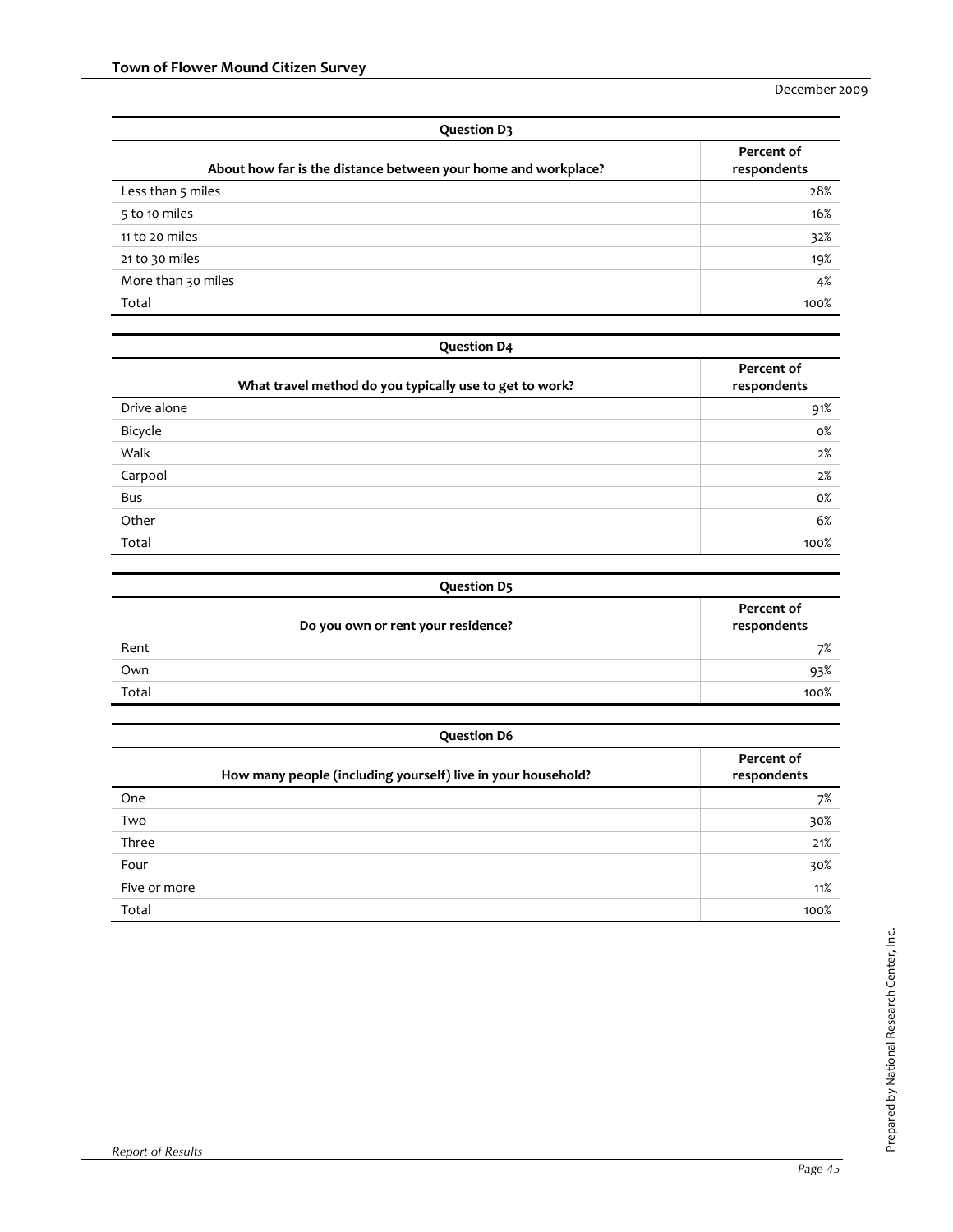| <b>Question D7</b>                                           |                           |  |  |  |  |
|--------------------------------------------------------------|---------------------------|--|--|--|--|
| How many people in your household are under 18 years of age? | Percent of<br>respondents |  |  |  |  |
| None                                                         | 46%                       |  |  |  |  |
| One                                                          | 19%                       |  |  |  |  |
| Two                                                          | 26%                       |  |  |  |  |
| Three                                                        | 7%                        |  |  |  |  |
| Four or more                                                 | 2%                        |  |  |  |  |
| Total                                                        | 100%                      |  |  |  |  |

| <b>Question D8</b>                                                |                           |
|-------------------------------------------------------------------|---------------------------|
| What is the highest degree or level of school you have completed? | Percent of<br>respondents |
| 0-11 years, no diploma                                            | 2%                        |
| High school graduate                                              | 6%                        |
| Some college or associate degree                                  | 18%                       |
| Bachelor's degree                                                 | 44%                       |
| Graduate or professional degree                                   | 30%                       |
| Total                                                             | 100%                      |

| <b>Question D9</b> |  |
|--------------------|--|
|--------------------|--|

| What is your race? (Mark one or more races to indicate what race you consider yourself to be. | Percent of<br>respondents |
|-----------------------------------------------------------------------------------------------|---------------------------|
| American Indian, Eskimo or Aleut                                                              | 1%                        |
| Asian or Pacific Islander                                                                     | 7%                        |
| Black or African American                                                                     | 3%                        |
| White or Caucasian                                                                            | 89%                       |
| Other                                                                                         | 3%                        |

*Percents may total to more than 100% as respondents were allowed more than one answer.*

| <b>Question D10</b>         |                           |  |  |  |  |
|-----------------------------|---------------------------|--|--|--|--|
| Are you of Hispanic origin? | Percent of<br>respondents |  |  |  |  |
| Yes                         | 4%                        |  |  |  |  |
| No                          | 96%                       |  |  |  |  |
| Total                       | 100%                      |  |  |  |  |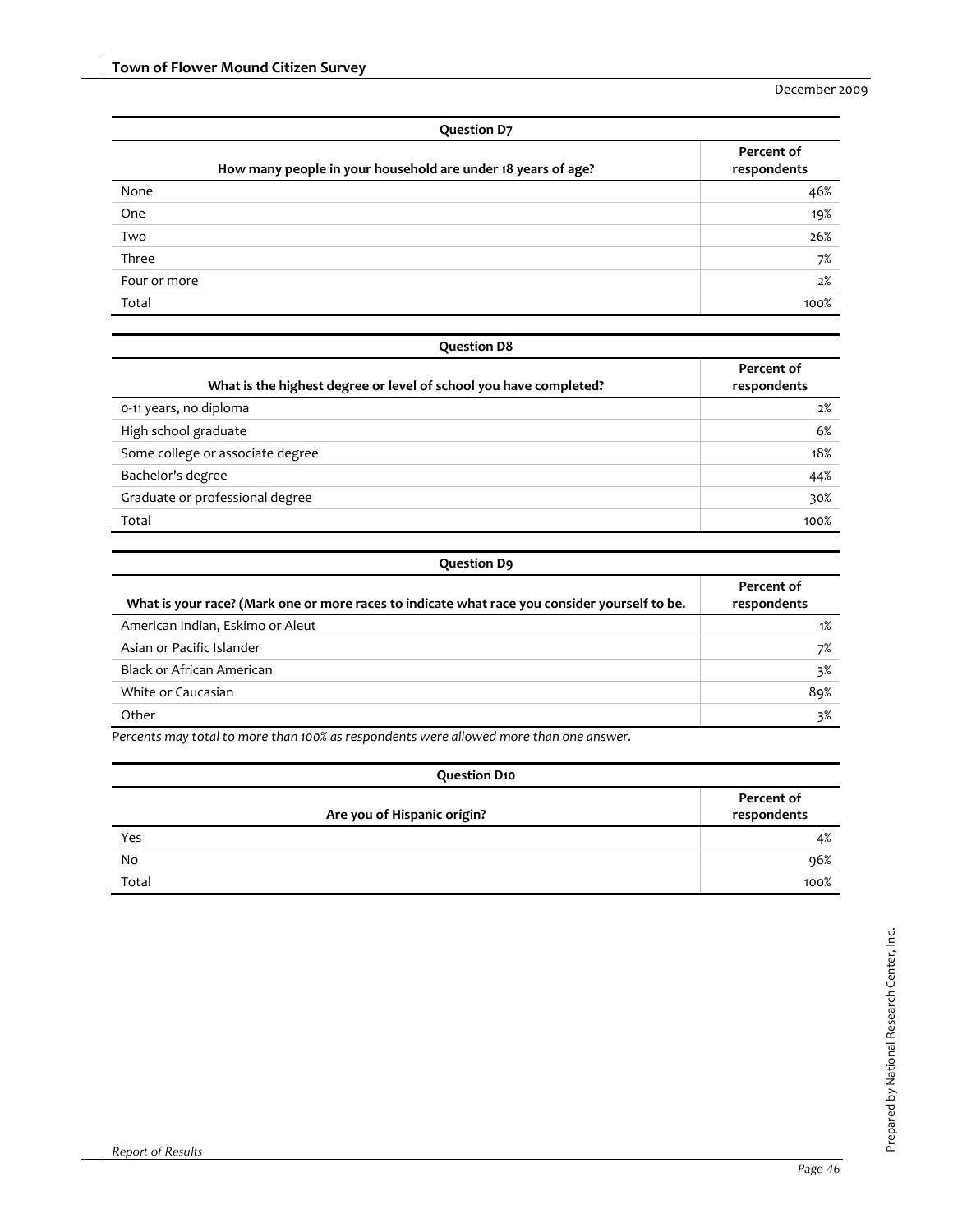| <b>Question D11</b>                             |                           |  |  |  |  |
|-------------------------------------------------|---------------------------|--|--|--|--|
| Which of the following best describes your age? | Percent of<br>respondents |  |  |  |  |
| $18 - 24$                                       | 2%                        |  |  |  |  |
| 25-34                                           | 20%                       |  |  |  |  |
| 35-44                                           | 24%                       |  |  |  |  |
| $45 - 54$                                       | 32%                       |  |  |  |  |
| $55 - 64$                                       | 14%                       |  |  |  |  |
| 65 years or older                               | 8%                        |  |  |  |  |
| Total                                           | 100%                      |  |  |  |  |

| <b>Question D12</b>                                                    |                           |  |  |  |
|------------------------------------------------------------------------|---------------------------|--|--|--|
| About how much was your household's total income before taxes in 2008? | Percent of<br>respondents |  |  |  |
| Less than $$25,000$                                                    | 2%                        |  |  |  |
| \$25,000 to \$49,999                                                   | 7%                        |  |  |  |
| \$50,000 to \$74,999                                                   | $10\%$                    |  |  |  |
| \$75,000 to \$99,999                                                   | 14%                       |  |  |  |
| \$100,000 to \$124,999                                                 | 22%                       |  |  |  |
| \$125,000 to \$149,999                                                 | 12%                       |  |  |  |
| \$150,000 or more                                                      | 34%                       |  |  |  |
| Total                                                                  | 100%                      |  |  |  |

| <b>Question D13</b> |                           |
|---------------------|---------------------------|
| Your gender:        | Percent of<br>respondents |
| Female              | 53%                       |
| Male                | 47%                       |
| Total               | 100%                      |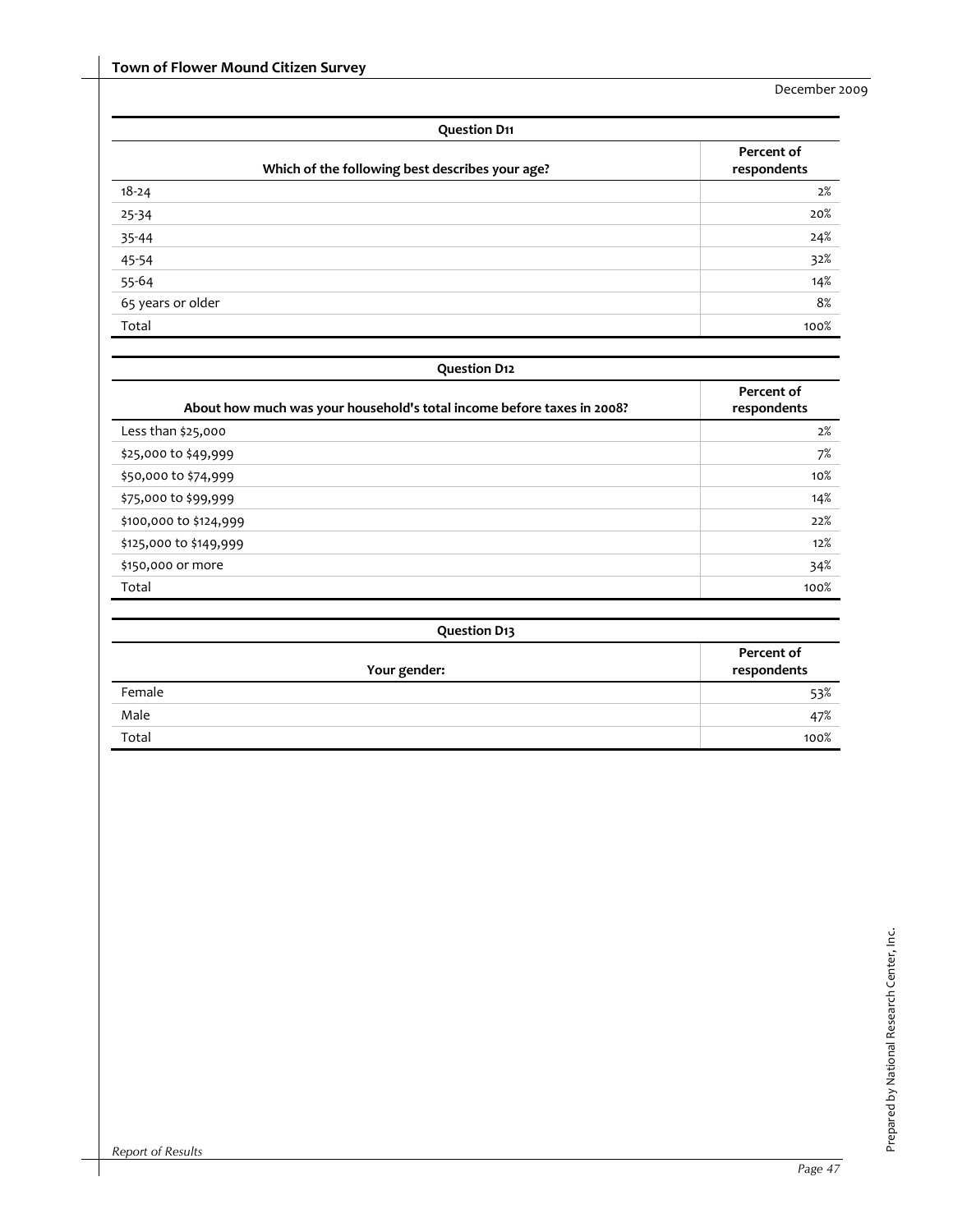## **AppendixC:VerbatimResponses toOpen‐ended SurveyQuestion**

Following are verbatim responses to open-ended questions on the survey. Because these responses were written by survey participants, they are presented here in verbatim form, including any typographical, grammar or other mistakes. Within each question the responses are in alphabetical order.

## *Question 2: What do you think will be the single biggest issue facing the Town of Flower Mound over the next several years?*

#### **Other**

- All items are concerns!
- All of the above
- An in flux of illegal's.
- Bad air and trucks or going to kill people
- Balancing revenues & expenses
- Bury electric power lines (eyesore) stop cutting down trees to make way for ugly power lines
- Changes in zoning
- Drive thru Town!
- Drugs at FMHS
- Industrial development
- Poor development planning
- **Property values**
- **Proximity to Lewisville which is in crime, etc.**
- **Schools**
- There isn't a single issue
- There's a lot to be learned Flora Plano ISD and South Lake ISD hope to see the level to be equal or better near future!
- Too many monuments in City Parks, parks are for the living!! (Not the dead)
- **Too many vacant office buildings**
- **Transportation**
- Unnecessary development & poor traffic planning.
- We have so many rents houses in our neighborhood now.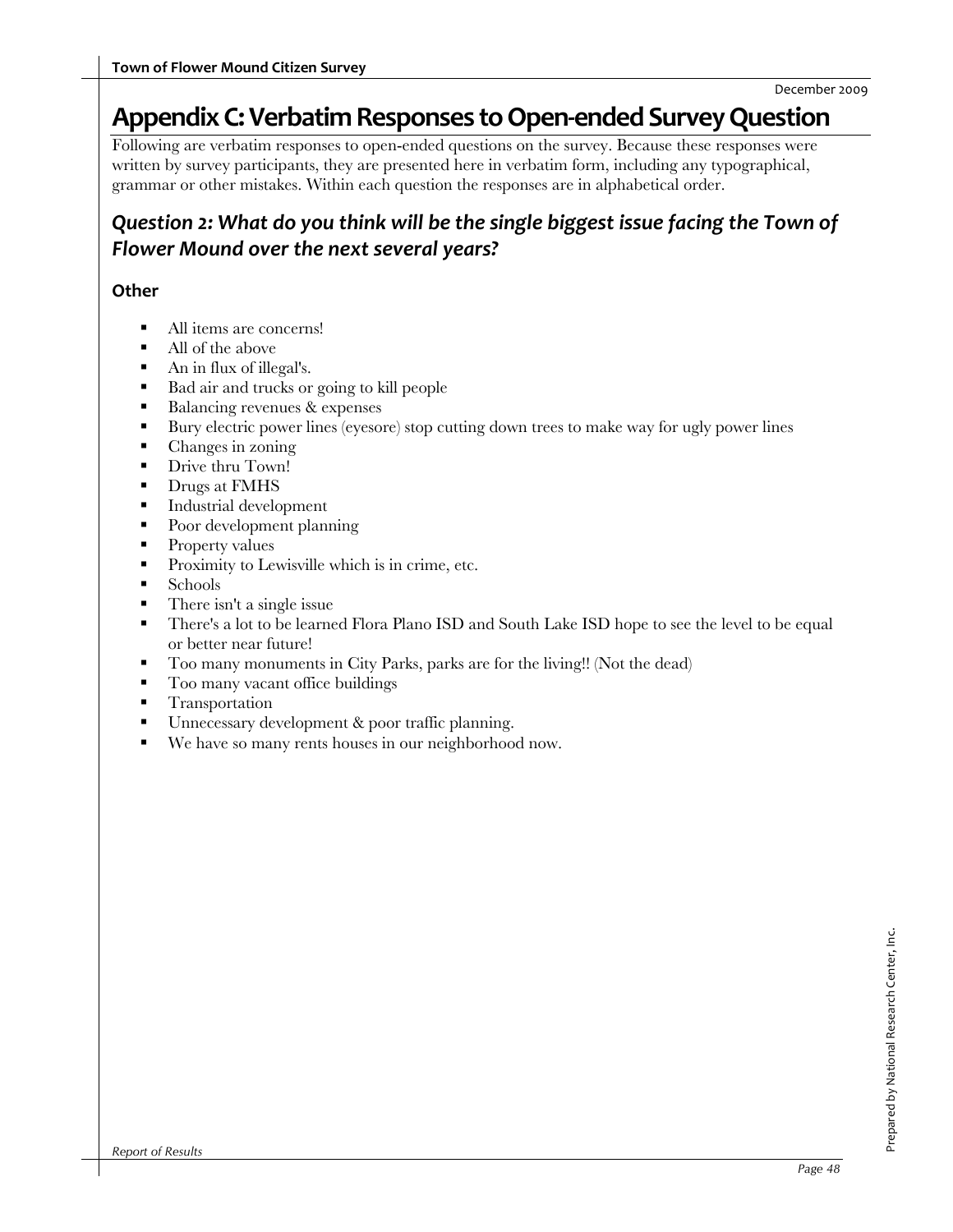## Appendix D: Responses to Selected Survey Questions by Respondent Characteristics

Responses to select survey questions are compared by respondents demographic charactersitics in this appendix. Cells shaded grey indicate statistically significant differences ( $p \le .05$ ).

| Quality of Life by Length of Residency and Income |                    |                   |                                |                    |                       |                                    |                      |                    |  |
|---------------------------------------------------|--------------------|-------------------|--------------------------------|--------------------|-----------------------|------------------------------------|----------------------|--------------------|--|
|                                                   |                    |                   | Respondent length of residency |                    |                       | Annual household income            |                      |                    |  |
|                                                   | 5 years or<br>less | $6 - 10$<br>years | 11 or more<br>years            | Overall<br>results | Less than<br>\$75,000 | \$75,000 to less than<br>\$125,000 | \$125,000 or<br>more | Overall<br>results |  |
| Flower Mound as a place to live                   | 98%                | 96%               | 97%                            | 97%                | 98%                   | 96%                                | 98%                  | 97%                |  |
| Your neighborhood as a place to<br>live           | 92%                | 94%               | 91%                            | 92%                | 88%                   | 92%                                | 95%                  | 93%                |  |
| Flower Mound as a place to raise<br>children      | 96%                | 96%               | 95%                            | 96%                | 96%                   | 95%                                | 97%                  | 96%                |  |
| Flower Mound as a place to work                   | 62%                | 60%               | 63%                            | 62%                | 70%                   | 61%                                | 61%                  | 63%                |  |
| Flower Mound as a place to<br>retire              | 65%                | 63%               | 62%                            | 63%                | 68%                   | 64%                                | 62%                  | 64%                |  |
| Overall quality of life in Flower<br>Mound        | 96%                | 94%               | 93%                            | 94%                | 92%                   | 95%                                | 96%                  | 95%                |  |

*Percent reporting "good" or "excellent"*

|                                              |                |              |       |                    |                   |      | Quality of Life by Age, Gender and Race/Ethnicity |                                  |                               |                    |
|----------------------------------------------|----------------|--------------|-------|--------------------|-------------------|------|---------------------------------------------------|----------------------------------|-------------------------------|--------------------|
|                                              | Respondent age |              |       |                    | Respondent gender |      |                                                   | <b>Respondent race/ethnicity</b> |                               |                    |
|                                              | 18-<br>34      | $35 -$<br>54 | $55+$ | Overall<br>results | Female            | Male | Overall<br>results                                | White alone, not<br>Hispanic     | Hispanic and/or<br>other race | Overall<br>results |
| Flower Mound as a place to live              | 98%            | 97%          | 95%   | 97%                | 97%               | 97%  | 97%                                               | 97%                              | 95%                           | 97%                |
| Your neighborhood as a place to<br>live      | 92%            | 92%          | 95%   | 93%                | 93%               | 93%  | 93%                                               | 92%                              | 94%                           | 93%                |
| Flower Mound as a place to raise<br>children | 97%            | 96%          | 95%   | 96%                | 95%               | 97%  | 96%                                               | 96%                              | 95%                           | 96%                |
| Flower Mound as a place to<br>work           | 70%            | 58%          | 64%   | 62%                | 67%               | 57%  | 62%                                               | 63%                              | 57%                           | 62%                |
| Flower Mound as a place to<br>retire         | 64%            | 63%          | 65%   | 64%                | 70%               | 57%  | 64%                                               | 62%                              | 73%                           | 64%                |
| Overall quality of life in Flower<br>Mound   | 97%            | 94%          | 95%   | 95%                | 95%               | 94%  | 95%                                               | 95%                              | 91%                           | 95%                |

*Percent reporting "good" or "excellent"*

*Report of Results*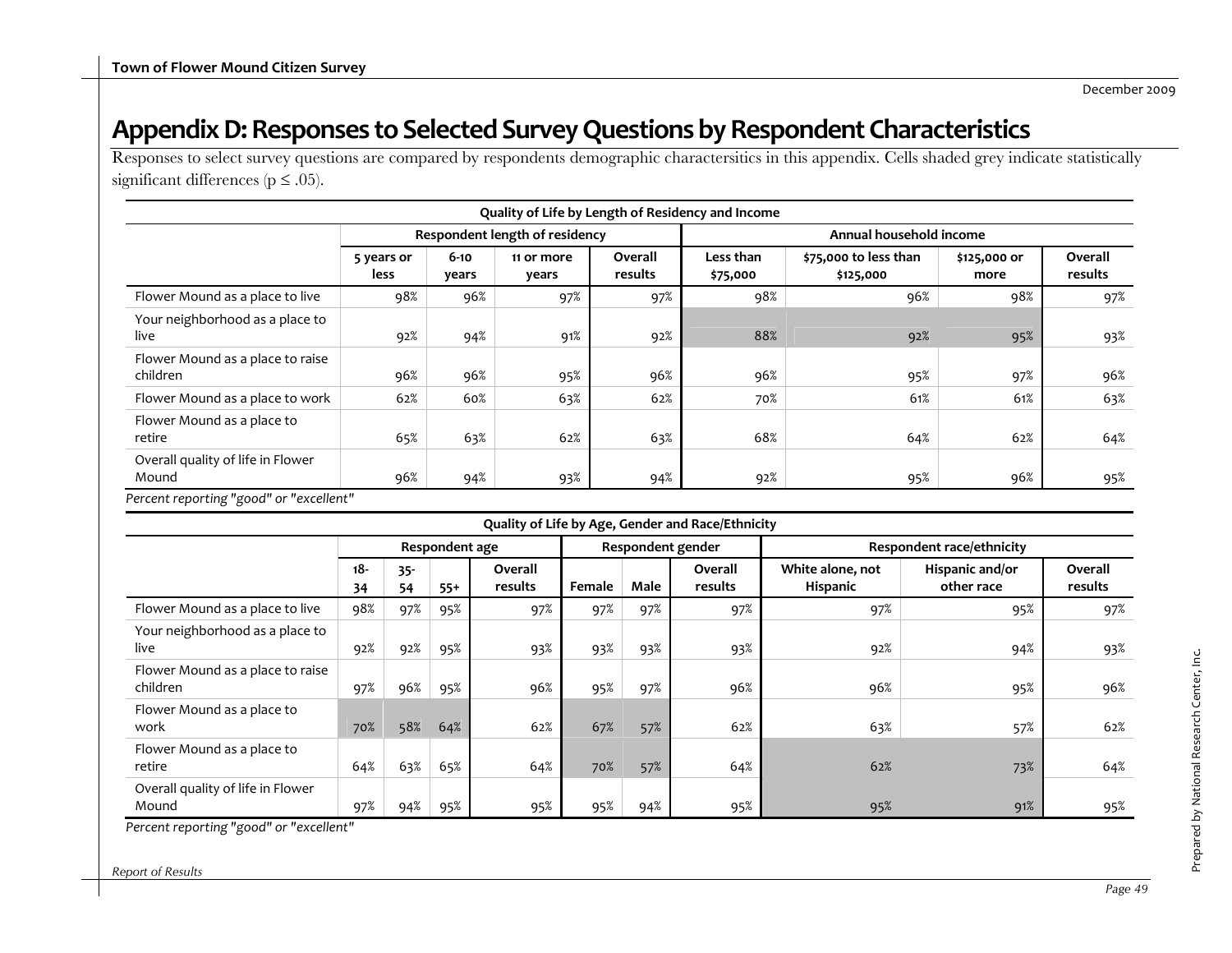|                                                                           |                    |                   |                                |                    | Community Characteristics by Length of Residency and Income |                                    |                      |                    |
|---------------------------------------------------------------------------|--------------------|-------------------|--------------------------------|--------------------|-------------------------------------------------------------|------------------------------------|----------------------|--------------------|
|                                                                           |                    |                   | Respondent length of residency |                    |                                                             | Annual household income            |                      |                    |
|                                                                           | 5 years or<br>less | $6 - 10$<br>years | 11 or more<br>years            | Overall<br>results | Less than<br>\$75,000                                       | \$75,000 to less<br>than \$125,000 | \$125,000 or<br>more | Overall<br>results |
| Sense of community                                                        | 85%                | 80%               | 78%                            | 81%                | 82%                                                         | 81%                                | 81%                  | 81%                |
| Overall appearance of Flower Mound                                        | 92%                | 88%               | 89%                            | 90%                | 89%                                                         | 91%                                | 89%                  | 90%                |
| Overall quality of new development in Flower<br>Mound                     | 82%                | 77%               | 76%                            | 78%                | 78%                                                         | 81%                                | 78%                  | 79%                |
| Overall quality of business and service<br>establishments in Flower Mound | 72%                | 65%               | 65%                            | 67%                | 73%                                                         | 70%                                | 64%                  | 68%                |
| Shopping opportunities                                                    | 62%                | 57%               | 57%                            | 59%                | 71%                                                         | 63%                                | 53%                  | 60%                |
| Opportunities to attend cultural activities                               | 36%                | 31%               | 29%                            | 32%                | 43%                                                         | 34%                                | 27%                  | 32%                |
| Recreational opportunities                                                | 67%                | 64%               | 65%                            | 65%                | 69%                                                         | 66%                                | 63%                  | 65%                |
| Employment opportunities                                                  | 23%                | 19%               | 22%                            | 21%                | 35%                                                         | 21%                                | 17%                  | 22%                |
| Opportunities to participate in social events<br>and activities           | 60%                | 55%               | 53%                            | 56%                | 62%                                                         | 57%                                | 54%                  | 57%                |
| Opportunities to volunteer                                                | 58%                | 65%               | 65%                            | 63%                | 65%                                                         | 60%                                | 65%                  | 63%                |
| Opportunities to participate in community<br>matters                      | 62%                | 62%               | 62%                            | 62%                | 64%                                                         | 62%                                | 62%                  | 62%                |
| Availability of paths and walking trails                                  | 73%                | 66%               | 73%                            | 71%                | 73%                                                         | 76%                                | 67%                  | 71%                |
| Traffic flow on major streets                                             | 33%                | 29%               | 27%                            | 30%                | 34%                                                         | 29%                                | 29%                  | 30%                |
| Availability of affordable dining                                         | 71%                | 68%               | 67%                            | 69%                | 68%                                                         | 71%                                | 70%                  | 70%                |
| Quality of overall natural environment in<br>Flower Mound                 | 78%                | 79%               | 74%                            | 77%                | 79%                                                         | 79%                                | 75%                  | 77%                |
| Overall image or reputation of Flower Mound                               | 94%                | 90%               | 91%                            | 92%                | 91%                                                         | 94%                                | 91%                  | 92%                |

*Percent reporting "good" or "excellent"*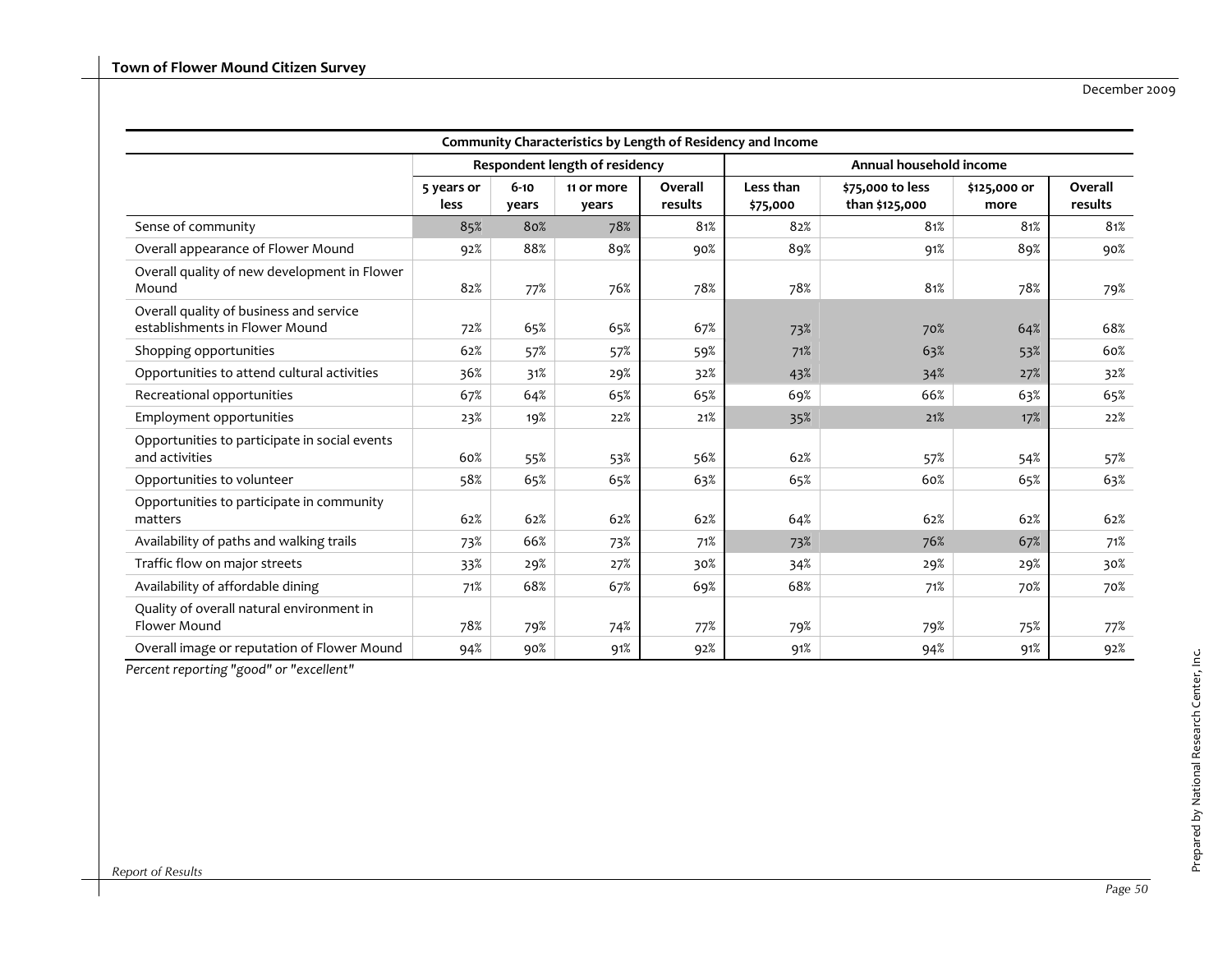| Community Characteristics by Gender, Age and Race/Ethnicity               |              |              |                |                    |        |        |                    |                                     |                                  |                    |
|---------------------------------------------------------------------------|--------------|--------------|----------------|--------------------|--------|--------|--------------------|-------------------------------------|----------------------------------|--------------------|
|                                                                           |              |              | Respondent age |                    |        |        | Respondent gender  |                                     | <b>Respondent race/ethnicity</b> |                    |
|                                                                           | $18 -$<br>34 | $35 -$<br>54 | $55+$          | Overall<br>results | Female | Male   | Overall<br>results | White alone, not<br><b>Hispanic</b> | Hispanic and/or<br>other race    | Overall<br>results |
| Sense of community                                                        | 82%          | 82%          | 77%            | 81%                | 85%    | 77%    | 81%                | 81%                                 | 83%                              | 81%                |
| Overall appearance of Flower Mound                                        | 91%          | 89%          | 89%            | 90%                | 90%    | 90%    | 90%                | 90%                                 | 87%                              | 90%                |
| Overall quality of new development in<br>Flower Mound                     | 83%          | 78%          | 74%            | 78%                | 80%    | 76%    | 78%                | 79%                                 | 74%                              | 79%                |
| Overall quality of business and service<br>establishments in Flower Mound | 67%          | 67%          | 67%            | 67%                | 71%    | 63%    | 67%                | 70%                                 | 50%                              | 67%                |
| Shopping opportunities                                                    | 61%          | 57%          | 60%            | 59%                | 62%    | 55%    | 59%                | 60%                                 | 51%                              | 59%                |
| Opportunities to attend cultural activities                               | 35%          | 30%          | 36%            | 32%                | 31%    | 34%    | 32%                | 33%                                 | 29%                              | 32%                |
| Recreational opportunities                                                | 67%          | 65%          | 64%            | 66%                | 66%    | 64%    | 65%                | 66%                                 | 61%                              | 65%                |
| Employment opportunities                                                  | 28%          | 19%          | 22%            | 21%                | 28%    | 14%    | 21%                | 21%                                 | 21%                              | 21%                |
| Opportunities to participate in social events<br>and activities           | 62%          | 54%          | 57%            | 57%                | 60%    | 52%    | 56%                | 58%                                 | 48%                              | 57%                |
| Opportunities to volunteer                                                | 59%          | 63%          | 66%            | 63%                | 60%    | 65%    | 62%                | 64%                                 | 56%                              | 63%                |
| Opportunities to participate in community<br>matters                      | 58%          | 63%          | 62%            | 62%                | 65%    | 58%    | 62%                | 64%                                 | 46%                              | 62%                |
| Availability of paths and walking trails                                  | 74%          | 69%          | 74%            | 71%                | 72%    | 70%    | 71%                | 71%                                 | 69%                              | 71%                |
| Traffic flow on major streets                                             | 31%          | 29%          | 30%            | 30%                | 29%    | 31%    | 30%                | 29%                                 | 31%                              | 30%                |
| Availability of affordable dining                                         | 71%          | 69%          | 67%            | 69%                | 72%    | 66%    | 69%                | 70%                                 | 60%                              | 69%                |
| Quality of overall natural environment in<br>Flower Mound                 | 81%          | 75%          | 78%            | 77%                | 77%    | 76%    | 77%                | 76%                                 | 80%                              | 77%                |
| Overall image or reputation of Flower<br>Mound                            | 96%          | 91%          | 90%            | 92%                | 93%    | $90\%$ | 92%                | 92%                                 | 89%                              | 92%                |

*Percent reporting "good" or "excellent"*

Prepared by National Research Center, Inc.

Prepared by National Research Center, Inc.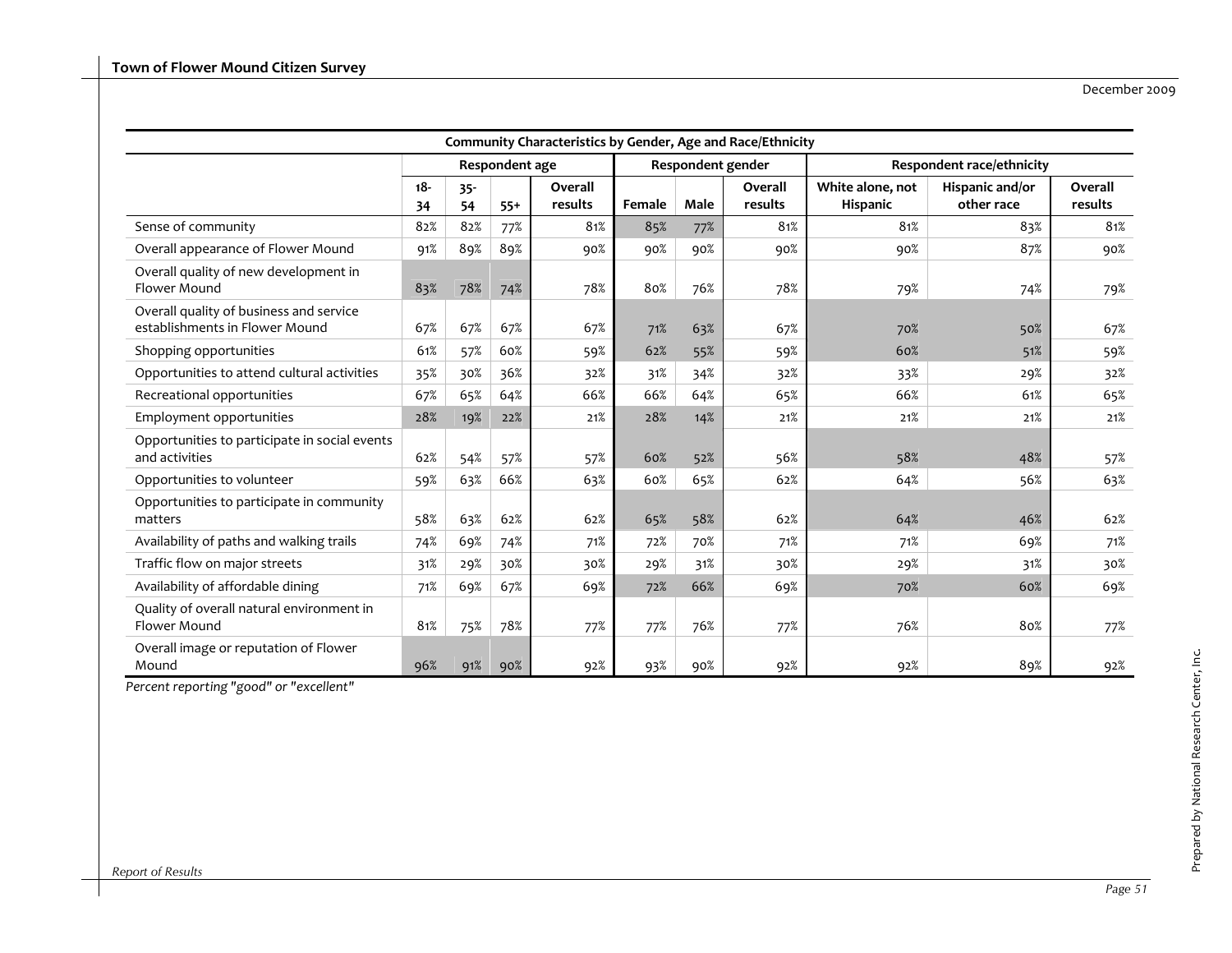|                                               | Neighborhood Safety by Length of Residency and Income |                   |                                |                    |                         |                                    |                      |                    |  |  |  |  |  |
|-----------------------------------------------|-------------------------------------------------------|-------------------|--------------------------------|--------------------|-------------------------|------------------------------------|----------------------|--------------------|--|--|--|--|--|
|                                               |                                                       |                   | Respondent length of residency |                    | Annual household income |                                    |                      |                    |  |  |  |  |  |
|                                               | 5 years or<br>less                                    | $6 - 10$<br>vears | 11 or more<br>vears            | Overall<br>results | Less than<br>\$75,000   | \$75,000 to less than<br>\$125,000 | \$125,000 or<br>more | Overall<br>results |  |  |  |  |  |
| Safety in your neighborhood<br>during the day | 97%                                                   | 96%               | 97%                            | 97%                | 96%                     | 96%                                | 98%                  | 97%                |  |  |  |  |  |
| Safety in your neighborhood after<br>dark     | 89%                                                   | 89%               | 90%                            | 90%                | 87%                     | 89%                                | 92%                  | 90%                |  |  |  |  |  |

*Percent reporting "somewhat" or "very safe"*

|                                               | Neighborhood Safety by Age, Gender and Race/Ethnicity |              |                |                    |        |      |                    |                              |                               |                    |  |  |  |  |
|-----------------------------------------------|-------------------------------------------------------|--------------|----------------|--------------------|--------|------|--------------------|------------------------------|-------------------------------|--------------------|--|--|--|--|
|                                               |                                                       |              | Respondent age |                    |        |      | Respondent gender  | Respondent race/ethnicity    |                               |                    |  |  |  |  |
|                                               | $18 -$<br>34                                          | $35 -$<br>54 | $55+$          | Overall<br>results | Female | Male | Overall<br>results | White alone, not<br>Hispanic | Hispanic and/or<br>other race | Overall<br>results |  |  |  |  |
| Safety in your neighborhood<br>during the day | 97%                                                   | 97%          | 96%            | 97%                | 96%    | 97%  | 97%                | 97%                          | 93%                           | 97%                |  |  |  |  |
| Safety in your neighborhood<br>after dark     | 86%                                                   | 92%          | 89%            | 90%                | 88%    | 92%  | 90%                | 91%                          | 86%                           | 90%                |  |  |  |  |

*Percent reporting "somewhat" or "very safe"*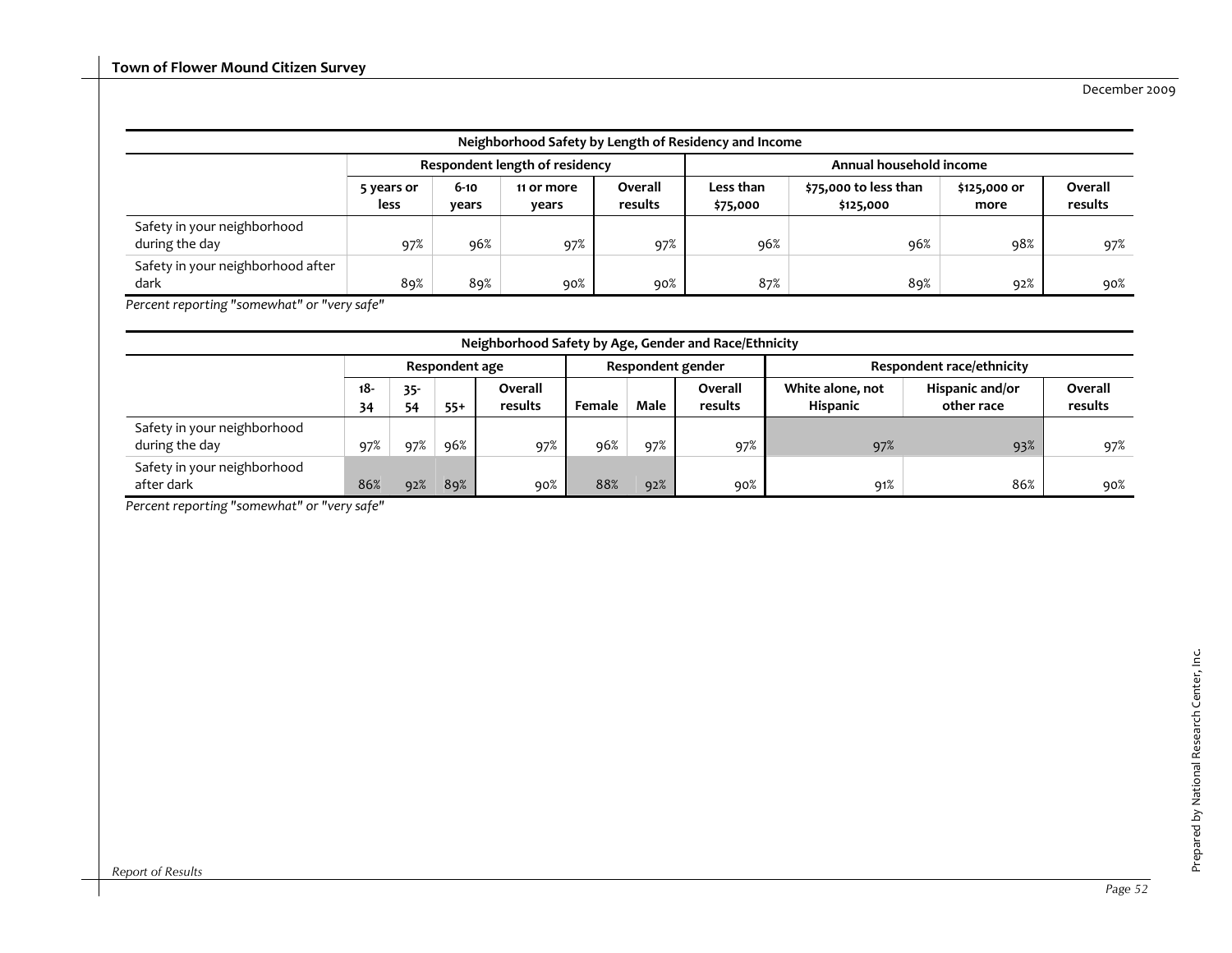| Community Participation by Length of Residency and Income                                                |                    |                   |                                |                    |                         |                                    |                      |                    |  |  |  |
|----------------------------------------------------------------------------------------------------------|--------------------|-------------------|--------------------------------|--------------------|-------------------------|------------------------------------|----------------------|--------------------|--|--|--|
|                                                                                                          |                    |                   | Respondent length of residency |                    | Annual household income |                                    |                      |                    |  |  |  |
|                                                                                                          | 5 years<br>or less | $6 - 10$<br>years | 11 or more<br>years            | Overall<br>results | Less than<br>\$75,000   | \$75,000 to less<br>than \$125,000 | \$125,000 or<br>more | Overall<br>results |  |  |  |
| Used Flower Mound public libraries or their services                                                     | 71%                | 83%               | 78%                            | 77%                | 77%                     | 76%                                | 78%                  | 77%                |  |  |  |
| Used the Flower Mound Community Activity Center                                                          | 44%                | 48%               | 43%                            | 45%                | 41%                     | 47%                                | 46%                  | 45%                |  |  |  |
| Participated in a recreation program or activity                                                         | 46%                | 55%               | 47%                            | 49%                | 48%                     | 47%                                | 51%                  | 49%                |  |  |  |
| Visited a neighborhood park or Town park                                                                 | 87%                | 86%               | 86%                            | 86%                | 85%                     | 90%                                | 86%                  | 87%                |  |  |  |
| Attended a meeting of local elected officials or<br>other local public meeting                           | 16%                | 26%               | 40%                            | 27%                | 23%                     | 28%                                | 29%                  | 27%                |  |  |  |
| Watched a public meeting of local elected officials<br>or other local public meeting on cable television | 19%                | 35%               | 43%                            | 32%                | 36%                     | 32%                                | 30%                  | 32%                |  |  |  |
| Visited the Town's Web site                                                                              | 87%                | 87%               | 82%                            | 85%                | 79%                     | 88%                                | 86%                  | 85%                |  |  |  |
| Recycled used paper, cans or bottles from your<br>home                                                   | 89%                | 91%               | 89%                            | 90%                | 83%                     | 91%                                | 92%                  | 90%                |  |  |  |

#### **Community Participation by Age, Gender and Race/Ethnicity**

|                                                                                                             |           |              | Respondent age |                    |        | Respondent gender |                    |                              | Respondent race/ethnicity     |                    |
|-------------------------------------------------------------------------------------------------------------|-----------|--------------|----------------|--------------------|--------|-------------------|--------------------|------------------------------|-------------------------------|--------------------|
|                                                                                                             | 18-<br>34 | $35 -$<br>54 | $55+$          | Overall<br>results | Female | Male              | Overall<br>results | White alone,<br>not Hispanic | Hispanic and/or<br>other race | Overall<br>results |
| Used Flower Mound public libraries or their<br>services                                                     | 78%       | 79%          | 69%            | 77%                | 78%    | 75%               | 77%                | 76%                          | 80%                           | 77%                |
| Used the Flower Mound Community Activity<br>Center                                                          | 42%       | 51%          | $30\%$         | 45%                | 47%    | 43%               | 45%                | 44%                          | 52%                           | 45%                |
| Participated in a recreation program or activity                                                            | 47%       | 54%          | 38%            | 49%                | 49%    | 50%               | 49%                | 48%                          | 53%                           | 49%                |
| Visited a neighborhood park or Town park                                                                    | 89%       | 89%          | 78%            | 86%                | 86%    | 87%               | 87%                | 87%                          | 84%                           | 87%                |
| Attended a meeting of local elected officials or<br>other local public meeting                              | 13%       | 29%          | 37%            | 27%                | 26%    | 28%               | 27%                | 27%                          | 27%                           | 27%                |
| Watched a public meeting of local elected<br>officials or other local public meeting on cable<br>television | 20%       | 34%          | 38%            | 32%                | 31%    | 33%               | 32%                | 33%                          | 29%                           | 32%                |
| Visited the Town's Web site                                                                                 | 91%       | 87%          | 74%            | 85%                | 85%    | 86%               | 85%                | 85%                          | 89%                           | 86%                |
| Recycled used paper, cans or bottles from your<br>home                                                      | 89%       | 91%          | 86%            | 90%                | 89%    | 91%               | 90%                | 89%                          | 95%                           | 90%                |

*Percentreporting "good" or "excellent"*

*Report of Results*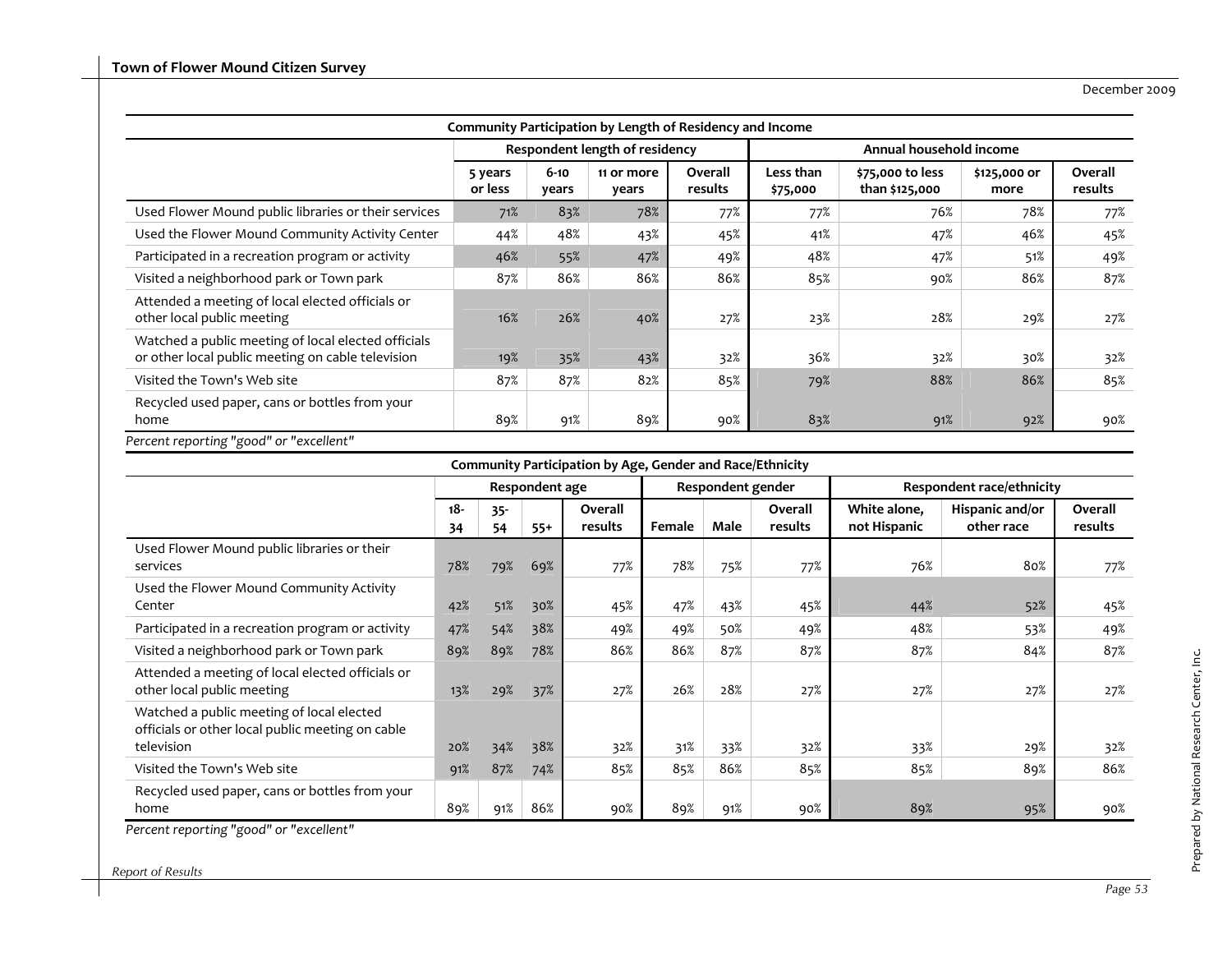| Quality of Services by Length of Residency and Income       |                    |                   |                                |                    |                         |                                    |                      |                    |  |  |  |
|-------------------------------------------------------------|--------------------|-------------------|--------------------------------|--------------------|-------------------------|------------------------------------|----------------------|--------------------|--|--|--|
|                                                             |                    |                   | Respondent length of residency |                    | Annual household income |                                    |                      |                    |  |  |  |
|                                                             | 5 years or<br>less | $6 - 10$<br>years | 11 or more<br>years            | Overall<br>results | Less than<br>\$75,000   | \$75,000 to less than<br>\$125,000 | \$125,000 or<br>more | Overall<br>results |  |  |  |
| Police                                                      | 88%                | 89%               | 84%                            | 87%                | 86%                     | 87%                                | 88%                  | 88%                |  |  |  |
| Fire                                                        | 96%                | 96%               | 97%                            | 97%                | 95%                     | 97%                                | 97%                  | 96%                |  |  |  |
| Ambulance or emergency medical<br>services                  | 93%                | 96%               | 96%                            | 95%                | 93%                     | 95%                                | 97%                  | 95%                |  |  |  |
| Municipal courts                                            | 83%                | 81%               | 80%                            | 81%                | 78%                     | 84%                                | 80%                  | 81%                |  |  |  |
| Traffic enforcement                                         | 78%                | 71%               | 66%                            | 72%                | 73%                     | 75%                                | 70%                  | 73%                |  |  |  |
| Street repair                                               | 53%                | 52%               | 48%                            | 51%                | 51%                     | 51%                                | 52%                  | 51%                |  |  |  |
| <b>Street lighting</b>                                      | 59%                | 58%               | 49%                            | 55%                | 51%                     | 54%                                | 58%                  | 56%                |  |  |  |
| Garbage collection                                          | 78%                | 80%               | 81%                            | 80%                | 81%                     | 79%                                | 81%                  | 80%                |  |  |  |
| Recycling                                                   | 79%                | 79%               | 85%                            | 81%                | 83%                     | 82%                                | 80%                  | 81%                |  |  |  |
| Drinking water                                              | 80%                | 80%               | 85%                            | 82%                | 76%                     | 83%                                | 83%                  | 82%                |  |  |  |
| Town parks                                                  | 87%                | 86%               | 86%                            | 86%                | 86%                     | 89%                                | 84%                  | 86%                |  |  |  |
| Recreation programs or classes                              | 77%                | 81%               | 79%                            | 79%                | 80%                     | 80%                                | 79%                  | 80%                |  |  |  |
| Community Activity Center or other<br>recreation facilities | 82%                | 88%               | 84%                            | 84%                | 85%                     | 87%                                | 84%                  | 85%                |  |  |  |
| Land use, planning and zoning                               | 59%                | 59%               | 50%                            | 55%                | 61%                     | 54%                                | 57%                  | 56%                |  |  |  |
| Code enforcement                                            | 67%                | 67%               | 59%                            | 64%                | 65%                     | 58%                                | 70%                  | 65%                |  |  |  |
| Animal control                                              | 83%                | 87%               | 76%                            | 81%                | 83%                     | 77%                                | 84%                  | 82%                |  |  |  |
| Economic development                                        | 60%                | 58%               | 52%                            | 57%                | 58%                     | 60%                                | 56%                  | 57%                |  |  |  |
| Services to seniors                                         | 65%                | 63%               | 52%                            | 59%                | 61%                     | 54%                                | 63%                  | 60%                |  |  |  |
| Services to youth                                           | 77%                | 80%               | 70%                            | 75%                | 82%                     | 73%                                | 75%                  | 76%                |  |  |  |
| Public library                                              | 79%                | 87%               | 88%                            | 85%                | 80%                     | 88%                                | 84%                  | 85%                |  |  |  |
| Public information                                          | 74%                | 79%               | 75%                            | 76%                | 75%                     | 79%                                | 76%                  | 77%                |  |  |  |
| Emergency preparedness                                      | 72%                | 79%               | 79%                            | 77%                | 81%                     | 77%                                | 78%                  | 78%                |  |  |  |
| Preservation of open space                                  | $51\%$             | 57%               | 53%                            | 53%                | 52%                     | 53%                                | 56%                  | 54%                |  |  |  |

*Percent reporting "good" or "excellent"*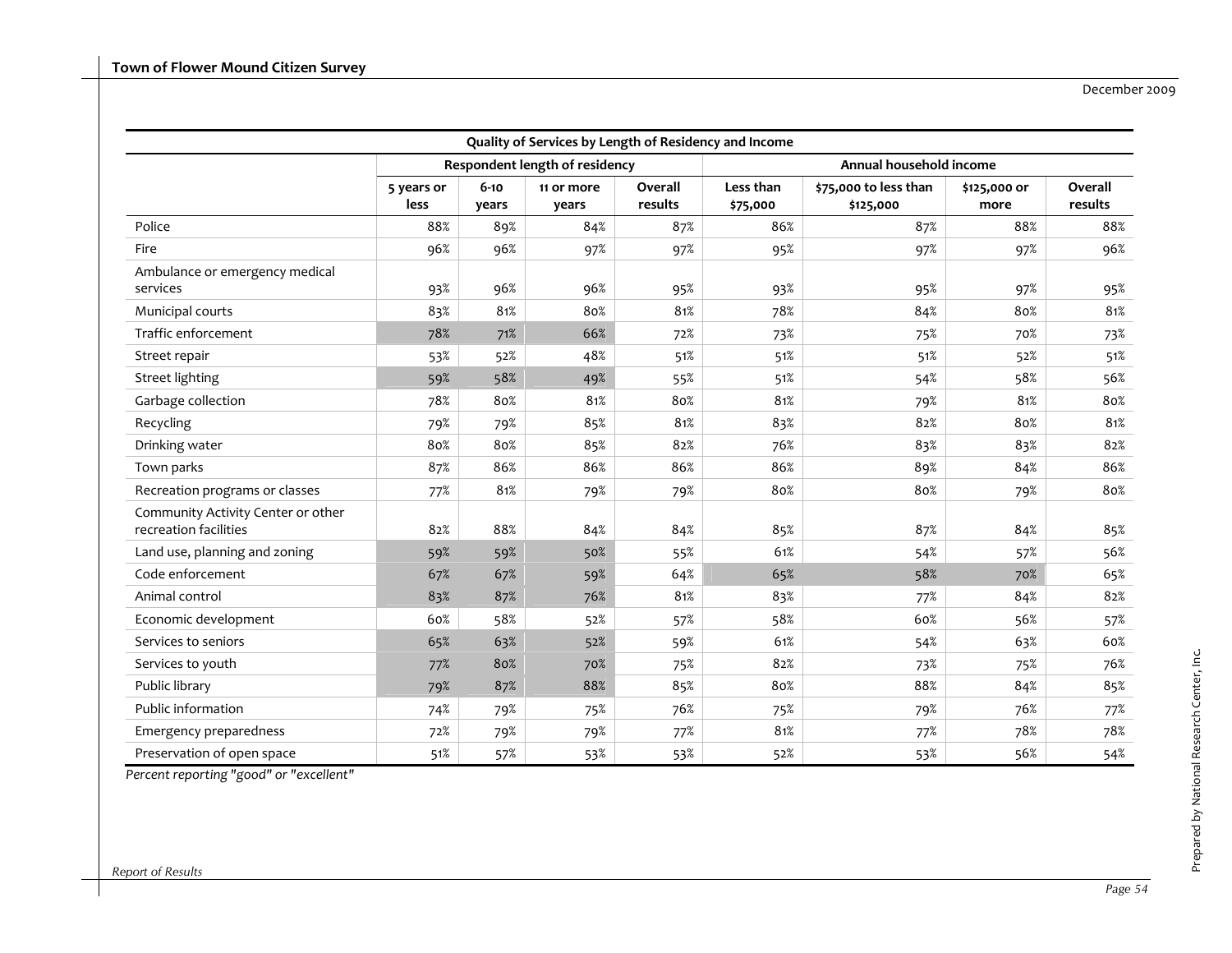|                                                             | Quality of Services by Gender, Age and Race/Ethnicity |              |                |                    |        |      |                    |                                     |                               |                    |  |  |  |
|-------------------------------------------------------------|-------------------------------------------------------|--------------|----------------|--------------------|--------|------|--------------------|-------------------------------------|-------------------------------|--------------------|--|--|--|
|                                                             |                                                       |              | Respondent age |                    |        |      | Respondent gender  |                                     | Respondent race/ethnicity     |                    |  |  |  |
|                                                             | $18 -$<br>34                                          | $35 -$<br>54 | $55+$          | Overall<br>results | Female | Male | Overall<br>results | White alone, not<br><b>Hispanic</b> | Hispanic and/or<br>other race | Overall<br>results |  |  |  |
| Police                                                      | 87%                                                   | 87%          | 88%            | 87%                | 89%    | 85%  | 87%                | 87%                                 | 85%                           | 87%                |  |  |  |
| Fire                                                        | 94%                                                   | 97%          | 97%            | 97%                | 97%    | 96%  | 97%                | 98%                                 | 90%                           | 97%                |  |  |  |
| Ambulance or emergency medical<br>services                  | 94%                                                   | 95%          | 96%            | 95%                | 95%    | 96%  | 95%                | 96%                                 | 93%                           | 96%                |  |  |  |
| Municipal courts                                            | 82%                                                   | 81%          | 79%            | 81%                | 85%    | 77%  | 81%                | 83%                                 | 75%                           | 81%                |  |  |  |
| Traffic enforcement                                         | 76%                                                   | 71%          | 72%            | 72%                | 75%    | 68%  | 72%                | 73%                                 | 65%                           | 72%                |  |  |  |
| Street repair                                               | 49%                                                   | 51%          | 53%            | 51%                | 53%    | 48%  | 51%                | 51%                                 | 46%                           | 51%                |  |  |  |
| <b>Street lighting</b>                                      | 60%                                                   | 55%          | 51%            | 55%                | 54%    | 57%  | 55%                | 57%                                 | 45%                           | 55%                |  |  |  |
| Garbage collection                                          | 74%                                                   | 80%          | 84%            | 80%                | 80%    | 80%  | 80%                | 80%                                 | 80%                           | 80%                |  |  |  |
| Recycling                                                   | 80%                                                   | 80%          | 83%            | 81%                | 81%    | 81%  | 81%                | 82%                                 | 76%                           | 81%                |  |  |  |
| Drinking water                                              | 83%                                                   | 81%          | 83%            | 82%                | 80%    | 85%  | 82%                | 83%                                 | 74%                           | 82%                |  |  |  |
| Town parks                                                  | 85%                                                   | 86%          | 88%            | 86%                | 89%    | 84%  | 86%                | 88%                                 | 77%                           | 86%                |  |  |  |
| Recreation programs or classes                              | 83%                                                   | 79%          | 77%            | 79%                | 81%    | 76%  | 79%                | 80%                                 | 72%                           | 79%                |  |  |  |
| Community Activity Center or other<br>recreation facilities | 82%                                                   | 86%          | 80%            | 84%                | 85%    | 84%  | 85%                | 86%                                 | 75%                           | 84%                |  |  |  |
| Land use, planning and zoning                               | 58%                                                   | 57%          | 50%            | 56%                | 59%    | 52%  | 55%                | 56%                                 | 51%                           | 56%                |  |  |  |
| Code enforcement                                            | 63%                                                   | 65%          | 62%            | 64%                | 62%    | 66%  | 64%                | 64%                                 | 64%                           | 64%                |  |  |  |
| Animal control                                              | 83%                                                   | 82%          | 79%            | 82%                | 81%    | 83%  | 82%                | 82%                                 | 79%                           | 81%                |  |  |  |
| Economic development                                        | 63%                                                   | 56%          | 54%            | 57%                | 65%    | 48%  | 57%                | 57%                                 | 52%                           | 57%                |  |  |  |
| Services to seniors                                         | 74%                                                   | 63%          | 46%            | 59%                | 67%    | 51%  | 60%                | 61%                                 | 50%                           | 59%                |  |  |  |
| Services to youth                                           | 78%                                                   | 75%          | 75%            | 75%                | 77%    | 72%  | 75%                | 77%                                 | 64%                           | 75%                |  |  |  |
| Public library                                              | 79%                                                   | 85%          | 90%            | 85%                | 85%    | 85%  | 85%                | 86%                                 | 81%                           | 85%                |  |  |  |
| Public information                                          | 76%                                                   | 76%          | 77%            | 76%                | 79%    | 72%  | 76%                | 77%                                 | 72%                           | 76%                |  |  |  |
| Emergency preparedness                                      | 77%                                                   | 77%          | 77%            | 77%                | 77%    | 77%  | 77%                | 77%                                 | 76%                           | 77%                |  |  |  |
| Preservation of open space                                  | 53%                                                   | 52%          | 58%            | 53%                | 50%    | 57%  | 53%                | 53%                                 | 51%                           | 53%                |  |  |  |

*Percent reporting "good" or "excellent"*

Prepared by National Research Center, Inc.

Prepared by National Research Center, Inc.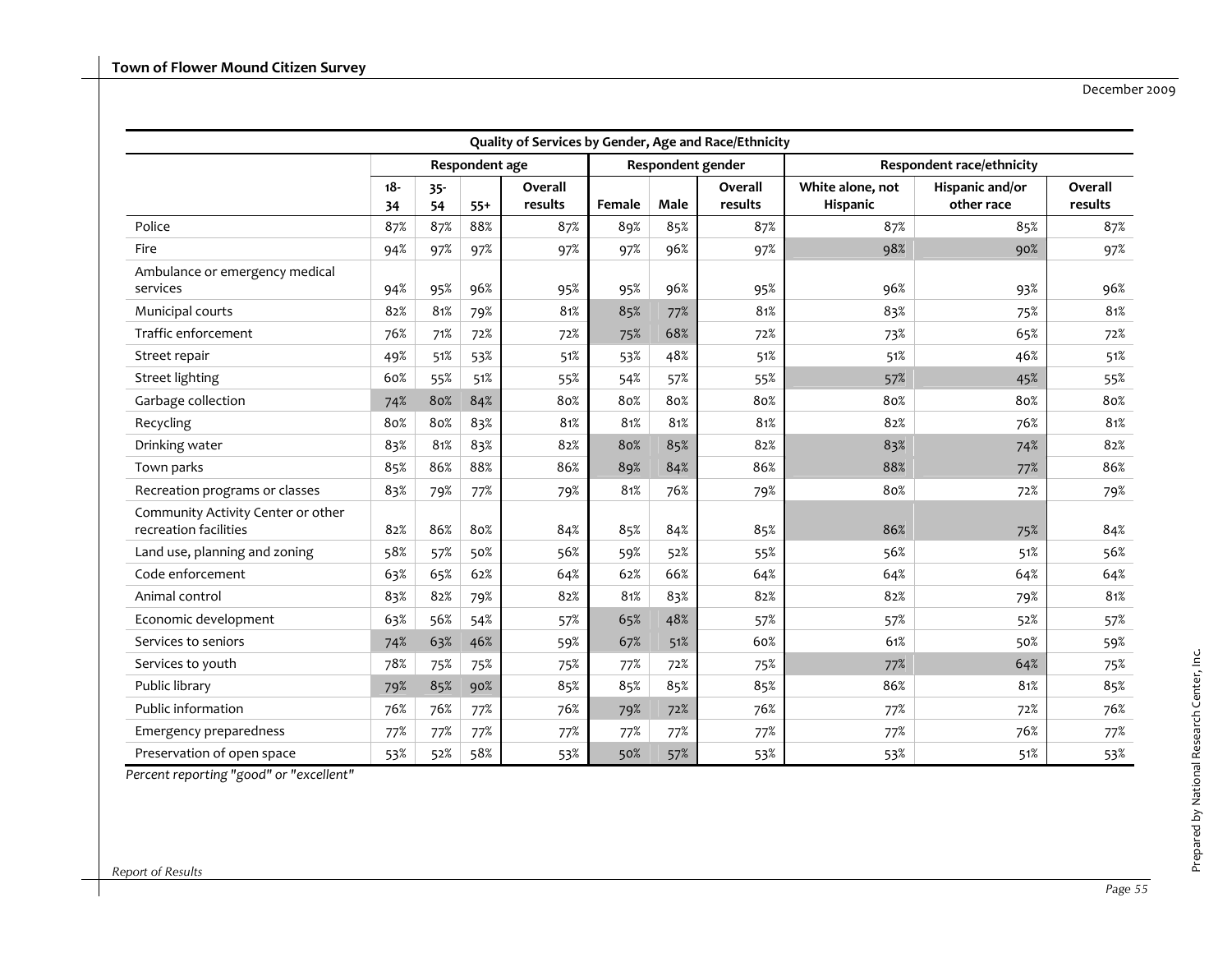| Government Performance by Length of Residency and Income    |                    |                   |                                |                    |                         |                                    |                      |                    |  |  |  |  |
|-------------------------------------------------------------|--------------------|-------------------|--------------------------------|--------------------|-------------------------|------------------------------------|----------------------|--------------------|--|--|--|--|
|                                                             |                    |                   | Respondent length of residency |                    | Annual household income |                                    |                      |                    |  |  |  |  |
|                                                             | 5 years or<br>less | $6 - 10$<br>years | 11 or more<br>years            | Overall<br>results | Less than<br>\$75,000   | \$75,000 to less than<br>\$125,000 | \$125,000 or<br>more | Overall<br>results |  |  |  |  |
| The value of services for the taxes paid<br>to Flower Mound | 71%                | 70%               | 72%                            | 71%                | 65%                     | 74%                                | 72%                  | 71%                |  |  |  |  |
| The overall direction that Flower<br>Mound is taking        | 76%                | 68%               | 68%                            | 71%                | 75%                     | 71%                                | 70%                  | 71%                |  |  |  |  |

*Percent reporting "good" or "excellent"*

|                                                             | Government Performance by Age, Gender and Race/Ethnicity |              |       |                    |        |      |                    |                                     |                               |                    |  |  |  |  |
|-------------------------------------------------------------|----------------------------------------------------------|--------------|-------|--------------------|--------|------|--------------------|-------------------------------------|-------------------------------|--------------------|--|--|--|--|
|                                                             | Respondent age                                           |              |       |                    |        |      | Respondent gender  | <b>Respondent race/ethnicity</b>    |                               |                    |  |  |  |  |
|                                                             | -18<br>34                                                | $35 -$<br>54 | $55+$ | Overall<br>results | Female | Male | Overall<br>results | White alone, not<br><b>Hispanic</b> | Hispanic and/or<br>other race | Overall<br>results |  |  |  |  |
| The value of services for the taxes<br>paid to Flower Mound | 68%                                                      | 70%          | 74%   | 71%                | 74%    | 67%  | 71%                | 72%                                 | 63%                           | 71%                |  |  |  |  |
| The overall direction that Flower<br>Mound is taking        | 79%                                                      | 68%          | 69%   | 71%                | 73%    | 69%  | 71%                | 72%                                 | 68%                           | 71%                |  |  |  |  |

*Percent reporting "good" or "excellent"*

*Report of Results*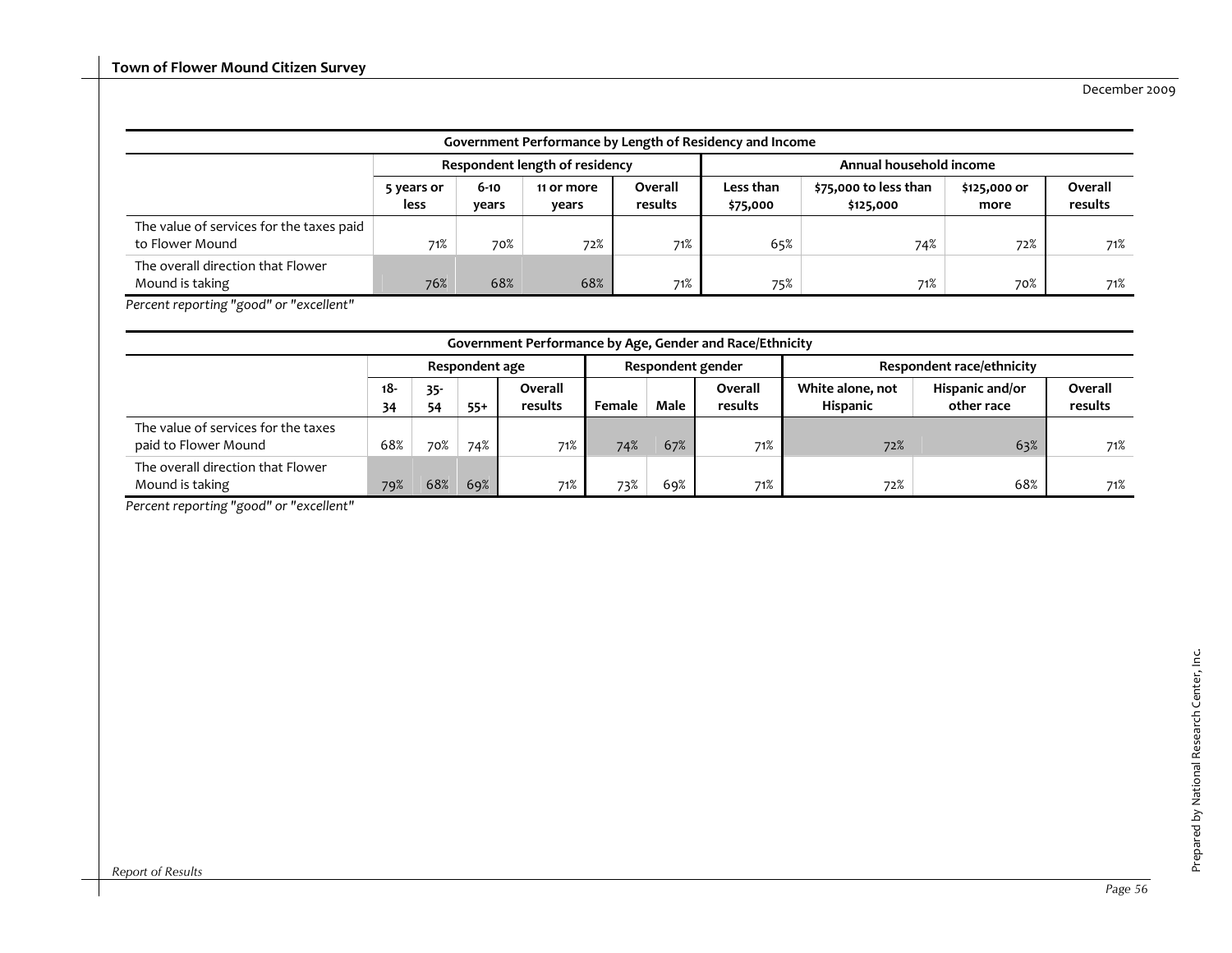| Interest in the Town Pursuing Various Projects by Length of Residency and Income                                                                                               |                    |                   |                                |                    |                         |                                    |                      |                    |  |  |  |
|--------------------------------------------------------------------------------------------------------------------------------------------------------------------------------|--------------------|-------------------|--------------------------------|--------------------|-------------------------|------------------------------------|----------------------|--------------------|--|--|--|
|                                                                                                                                                                                |                    |                   | Respondent length of residency |                    | Annual household income |                                    |                      |                    |  |  |  |
|                                                                                                                                                                                | 5 years<br>or less | $6 - 10$<br>years | 11 or<br>more<br>years         | Overall<br>results | Less than<br>\$75,000   | \$75,000 to less<br>than \$125,000 | \$125,000 or<br>more | Overall<br>results |  |  |  |
| How interested, if at all, would you or your household be in<br>the Town providing a more extensive recycling program in<br>Flower Mound?                                      | 90%                | 87%               | 83%                            | 87%                | 82%                     | 88%                                | 89%                  | 88%                |  |  |  |
| How interested, if at all, would you or your household be in<br>the Town pursuing options for a yard waste compost station<br>to divert yard waste from going to the landfill? | 78%                | 78%               | 73%                            | 76%                | 75%                     | 78%                                | 77%                  | 77%                |  |  |  |
| How interested, if at all, would you or your household be in<br>the Town building a stand-along Senior Citizen Center in<br>Flower Mound?                                      | 59%                | 70%               | 75%                            | 68%                | 68%                     | 69%                                | 66%                  | 67%                |  |  |  |
| How interested, if at all, would you or your household be in<br>the Town developing a dog park in Flower Mound?                                                                | 61%                | 52%               | 53%                            | 55%                | 53%                     | 60%                                | 54%                  | 56%                |  |  |  |

*Percent reporting "somewhat" or "very interested"*

| Interest in the Town Pursuing Various Projects by Age, Gender and Race/Ethnicity                                                                                                                                                                                                                                                                   |           |              |                |                    |                   |             |                    |                                  |                                  |                    |  |  |
|----------------------------------------------------------------------------------------------------------------------------------------------------------------------------------------------------------------------------------------------------------------------------------------------------------------------------------------------------|-----------|--------------|----------------|--------------------|-------------------|-------------|--------------------|----------------------------------|----------------------------------|--------------------|--|--|
|                                                                                                                                                                                                                                                                                                                                                    |           |              | Respondent age |                    | Respondent gender |             |                    | <b>Respondent race/ethnicity</b> |                                  |                    |  |  |
|                                                                                                                                                                                                                                                                                                                                                    | 18-<br>34 | $35 -$<br>54 | $55+$          | Overall<br>results | Female            | <b>Male</b> | Overall<br>results | White alone,<br>not Hispanic     | Hispanic<br>and/or other<br>race | Overall<br>results |  |  |
| How interested, if at all, would you or your household be<br>in the Town providing a more extensive recycling<br>program in Flower Mound?                                                                                                                                                                                                          | 95%       | 88%          | 74%            | 87%                | 89%               | 84%         | 87%                | 86%                              | 93%                              | 87%                |  |  |
| How interested, if at all, would you or your household be<br>in the Town pursuing options for a yard waste compost<br>station to divert yard waste from going to the landfill?                                                                                                                                                                     | 83%       | 78%          | 66%            | 77%                | 78%               | 75%         | 77%                | 76%                              | 79%                              | 77%                |  |  |
| How interested, if at all, would you or your household be<br>in the Town building a stand-along Senior Citizen Center<br>in Flower Mound?                                                                                                                                                                                                          | 58%       | 66%          | 82%            | 68%                | 73%               | 62%         | 68%                | 68%                              | 71%                              | 68%                |  |  |
| How interested, if at all, would you or your household be<br>in the Town developing a dog park in Flower Mound?<br>$\sim$ . The contract of the contract of the contract of the contract of the contract of the contract of the contract of the contract of the contract of the contract of the contract of the contract of the contract of the co | 67%       | 54%          | 47%            | 55%                | 59%               | 51%         | 55%                | 56%                              | 53%                              | 56%                |  |  |

*Percent reporting "somewhat" or "very interested"*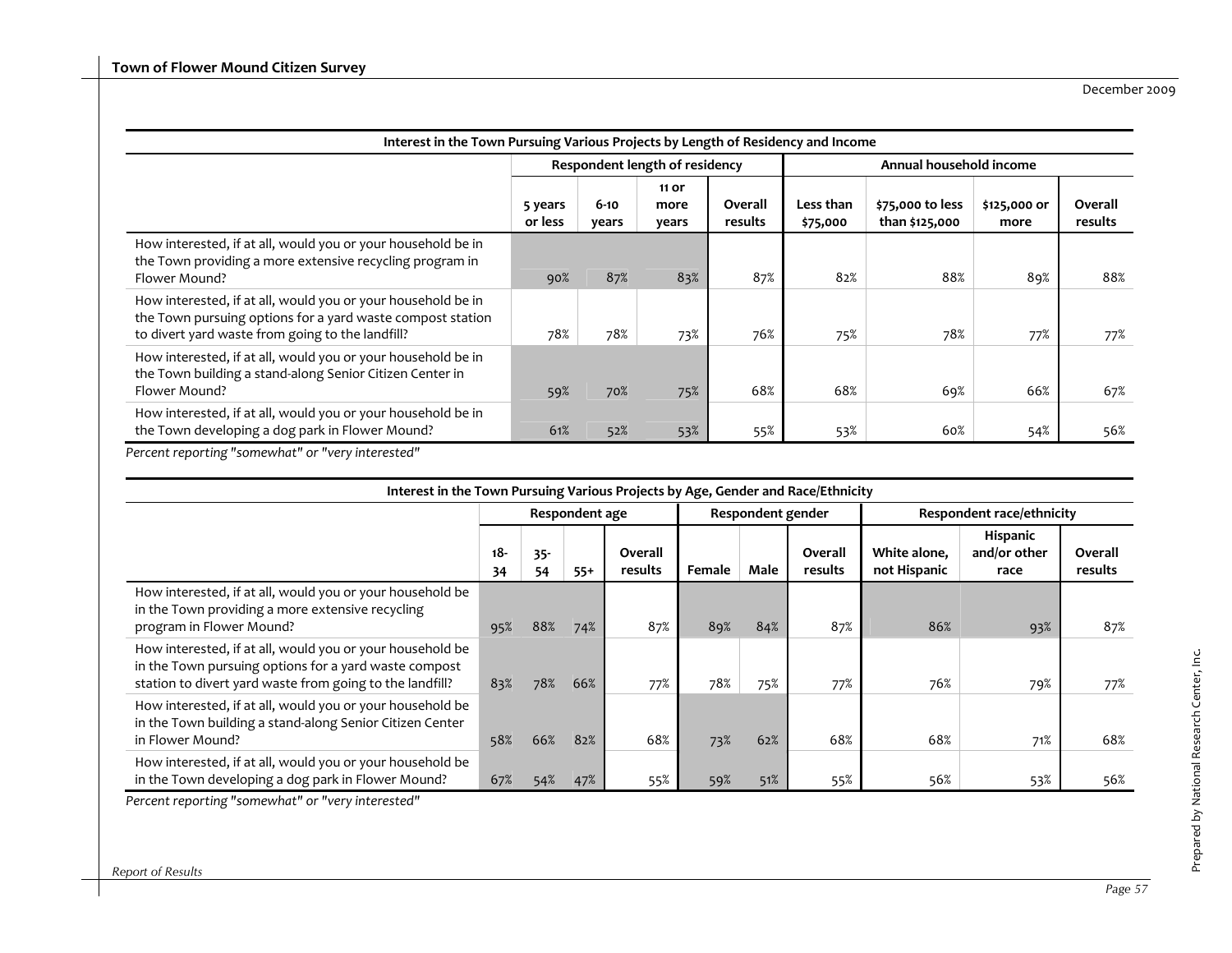# **Appendix E: Survey Methodology**

#### *Developing the Questionnaire*

This is the first iteration of the Town of Flower Mound Citizen Survey. General citizen surveys, such as this one, ask recipients their perspectives about the quality of life in the Town, their use of Town amenities, their opinion on policy issues facing the Town and their assessment of Town service delivery. The citizen survey instrument for Flower Mound was developed by starting with a list of general questions that measure the quality of life and services in the Town. A list of topics was generated for new questions; topics and questions were modified to find those that were the best fit for the 2009 questionnaire. In an iterative process between Town staff and NRC staff, a final five-page questionnaire was created.

## *Selecting Survey Recipients*

"Sampling" refers to the method by which survey recipients are chosen. The "sample" refers to all those who were given a chance to participate in the survey. All households located in the Town of Flower Mound were eligible for the survey. Because local governments generally do not have inclusive lists of all the residences in the jurisdiction (tax assessor and utility billing databases often omit rental units), lists from the United States Postal Service (USPS), updated every three months, usually provide the best representation of all households in a specific geographic location. NRC used the USPS data to select the sample of households.

A larger list than needed was sampled so that a process referred to as "geocoding" could be used to eliminate addresses from the list that were outside the Town boundaries. Geocoding is a computerized process in which addresses are compared to electronically mapped boundaries and coded as inside or outside these boundaries. All addresses determined to be outside the study boundaries were eliminated from the sample. A random selection was made of the remaining addresses to create a final list of 3,000 addresses. Attached units were over sampled as residents of this type of housing typically respond at lower rates to surveys than do those in detached housing units. Below is a map of sampled households.

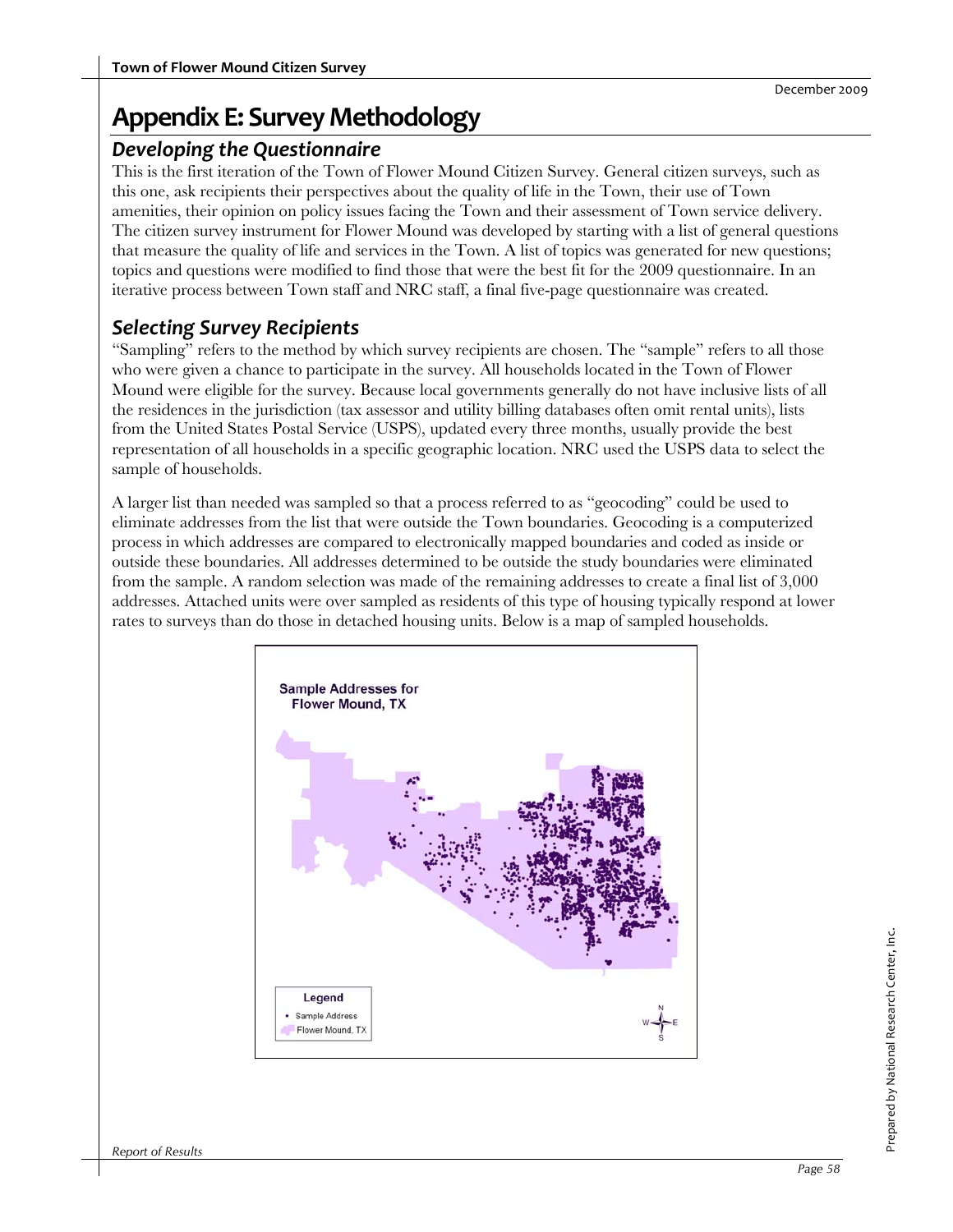An individual within each household was randomly selected to complete the survey using the birthday method. The birthday method selects a person within the household by asking the "person whose birthday has most recently passed" to complete the questionnaire. The underlying assumption in this method is that day of birth has no relationship to the way people respond to surveys. This instruction was contained in the cover letter accompanying the questionnaire.

### *Survey Administration and Response*

Each selected household was contacted three times. First, a prenotification announcement, informing the household members that they had been selected to participate in the community survey was sent. Approximately one week after mailing the prenotification, each household was mailed a survey containing a cover letter signed by the mayor enlisting participation. The packet also contained a postage paid return envelope in which the survey recipients could return the completed questionnaire to NRC. A reminder letter and survey, scheduled to arrive one to two weeks after the first survey was the final contact. The second cover letter asked those who had not completed the survey to do so and those who have already done so to refrain from turning in another survey.

The mailings were sent in late October and early November 2009. Completed surveys were collected over the following four weeks. About 2% of the 3,000 surveys mailed were returned because the housing unit was vacant or the postal service was unable to deliver the survey as addressed. Of the 2,947 households to have received a survey, 1,134 completed the survey, providing a response rate of 39%. This is a good response rate; typical response rates for a mailed resident survey range from 25% to 40%.

#### **95% Confidence Intervals**

The 95% confidence interval (or "margin of error") quantifies the "sampling error" or precision of the estimates made from the survey results. A 95% confidence interval can be calculated for any sample size, and indicates that in 95 of 100 surveys conducted like this one, for a particular item, a result would be found that is within  $\pm 3$  percentage points of the result that would be found if everyone in the population of interest was surveyed. The practical difficulties of conducting any resident survey may introduce other sources of error in addition to sampling error. Despite our best efforts to boost participation and ensure potential inclusion of all households, some selected households will decline participation in the survey (referred to as non-response error) and some eligible households may be unintentionally excluded from the listed sources for the sample (referred to as coverage error).

While the 95 percent confidence level for the survey is generally no greater than plus or minus three percentage points around any given percent reported for the entire sample, results for subgroups will have wider confidence intervals. Where estimates are given for subgroups, they are less precise. For comparisons among subgroups, the margin of error rises to approximately plus or minus 4% for sample sizes of 400 to plus or minus 10% for sample sizes of 100.

## *Survey Processing (Data Entry)*

Mailed surveys were returned to NRC via postage-paid business reply envelopes. Once received, staff assigned a unique identification number to each questionnaire. Additionally, each survey is reviewed and "cleaned" as necessary. For example, a question may have asked a respondent to pick two items out of a list of five, but the respondent checked three; NRC staff would choose randomly two of the three selected items to be coded in the dataset.

Once all surveys have been assigned a unique identification number, they are entered into an electronic dataset. This dataset is subject to a data entry protocol of "key and verify," in which survey data were entered twice into an electronic dataset and then compared. Discrepancies were evaluated against the original survey form and corrected. Range checks as well as other forms of quality control were also performed.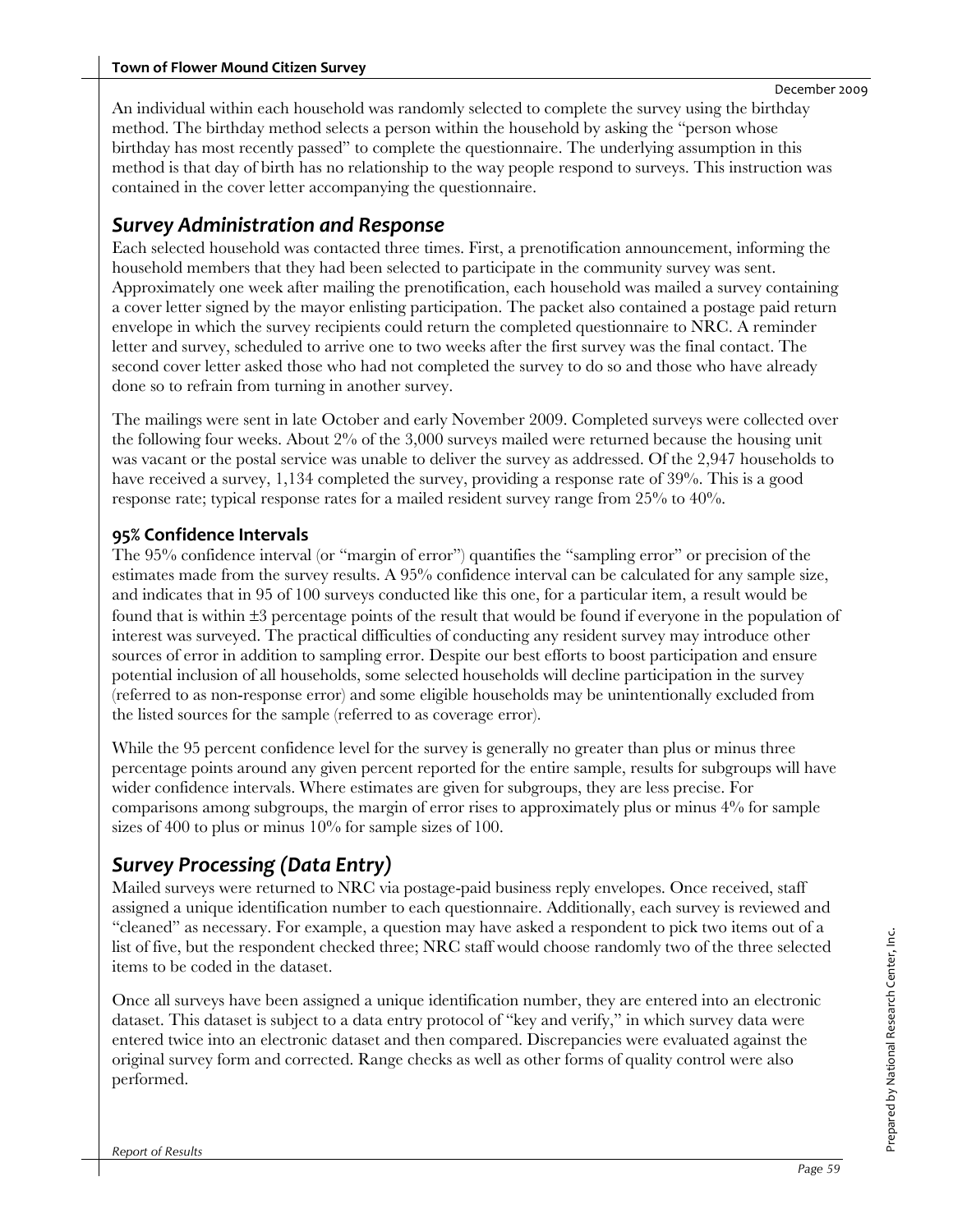#### *Survey Analysis* **Weighting the Data**

The demographic characteristics of the survey sample were compared to those found in the 2006 American Community Survey Census estimates for adults in the Town. Sample results were weighted using the population norms to reflect the appropriate percent of those residents in the Town. Other discrepancies between the whole population and the sample were also aided by the weighting due to the intercorrelation of many socioeconomic characteristics.

The variables used for weighting were respondent gender, age and housing tenure. This decision was based on:

- The disparity between the survey respondent characteristics and the population norms for these variables
- The saliency of these variables in differences of opinion among subgroups

The primary objective of weighting survey data is to make the survey sample reflective of the larger population of the community. This is done by: 1) reviewing the sample demographics and comparing them to the population norms from the most recent Census or other sources and 2) comparing the responses to different questions for demographic subgroups. The demographic characteristics that are least similar to the Census and yield the most different results are the best candidates for data weighting. A third criterion sometimes used is the importance that the community places on a specific variable. For example, if a jurisdiction feels that accurate race representation is key to staff and public acceptance of the study results, additional consideration will be given in the weighting process to adjusting the race variable.

A special software program using mathematical algorithms is used to calculate the appropriate weights. A limitation of data weighting is that only 2-3 demographic variables can be adjusted in a single study. Several different weighting "schemes" are tested to ensure the best fit for the data.

The process actually begins at the point of sampling. Knowing that residents in single family dwellings are more likely to respond to a mail survey, NRC oversamples residents of multi-family dwellings to ensure they are accurately represented in the sample data. Rather than giving all residents an equal chance of receiving the survey, this is systematic, stratified sampling, which gives each resident of the jurisdiction a known chance of receiving the survey (and apartment dwellers, for example, a greater chance than single family home dwellers). As a consequence, results must be weighted to recapture the proper representation of apartment dwellers.

The results of the weighting scheme are presented in the figure on the following page.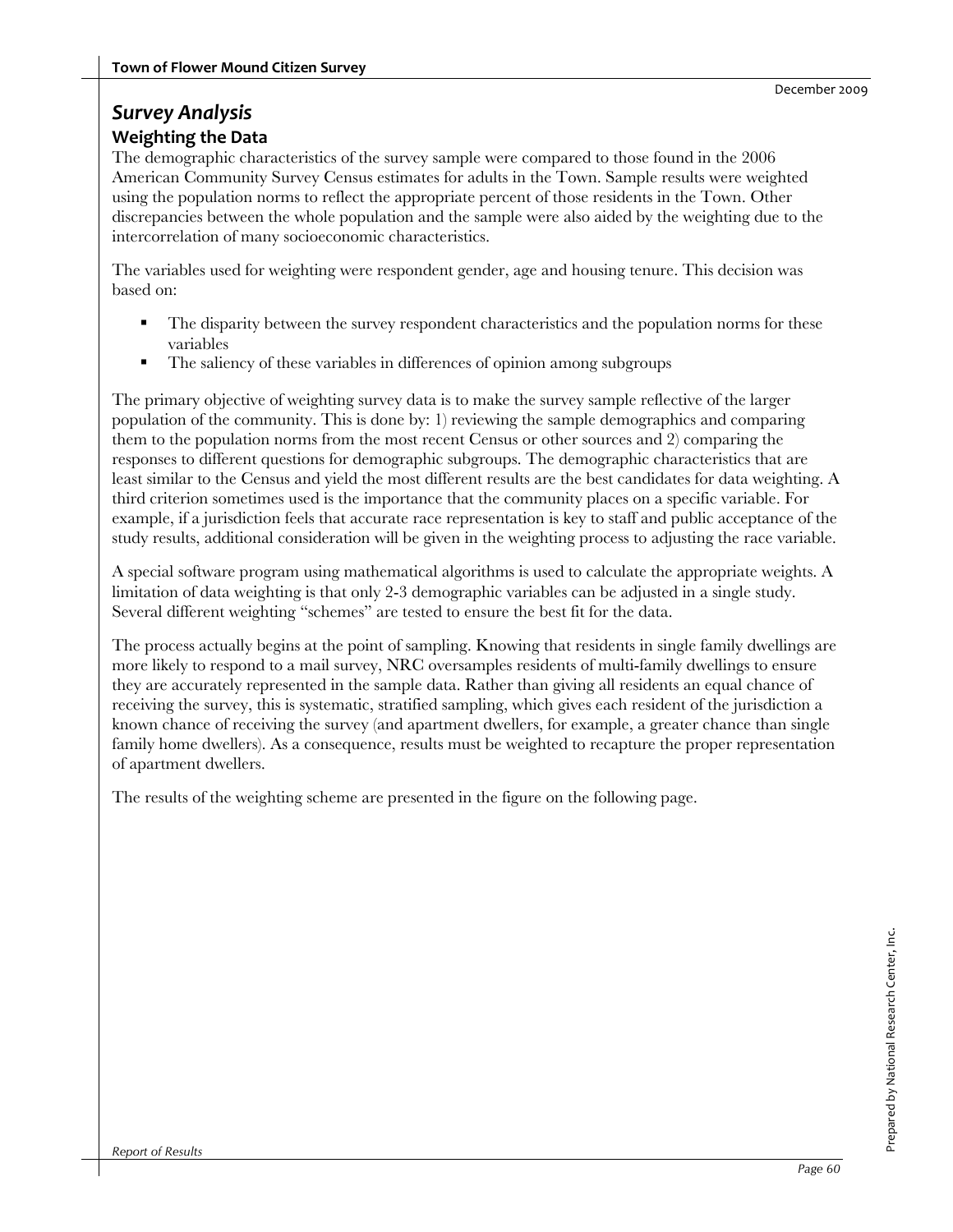|                                 | Flower Mound Citizen Survey Weighting Table |                    |                  |
|---------------------------------|---------------------------------------------|--------------------|------------------|
| Characteristic                  | <b>Population Norm</b>                      | Unweighted<br>Data | Weighted<br>Data |
| Housing <sup>1</sup>            |                                             |                    |                  |
| Rent home                       | 7%                                          | 5%                 | 7%               |
| Own home                        | 93%                                         | 95%                | 93%              |
| Race and Ethnicity <sup>2</sup> |                                             |                    |                  |
| White alone, not Hispanic       | 87%                                         | 87%                | 86%              |
| Hispanic and/or other race      | 13%                                         | 13%                | 14%              |
| Sex and Age <sup>3</sup>        |                                             |                    |                  |
| 18-34 years of age              | 26%                                         | 8%                 | 22%              |
| 35-54 years of age              | 55%                                         | 62%                | 56%              |
| 55+ years of age                | 19%                                         | 30%                | 22%              |
| Female                          | 51%                                         | 51%                | 53%              |
| Male                            | 49%                                         | 49%                | 47%              |
| Females 18-34                   | 14%                                         | 6%                 | 13%              |
| Females 35-54                   | 28%                                         | 31%                | 29%              |
| Females 55+                     | 9%                                          | 14%                | 11%              |
| Males 18-34                     | 12%                                         | 2%                 | 9%               |
| Males 35-54                     | 27%                                         | 32%                | 28%              |
| Males 55+                       | 10%                                         | 15%                | 10%              |

*1 Source: U.S. Census Bureau, 2005‐2007 American Community Survey.* 

*<sup>2</sup> Source: U.S. Census Bureau, 2000.* 

*<sup>3</sup> Source: U.S. Census Bureau, 2006 American Community Survey.* 

#### **Analyzing the Data**

The electronic dataset was analyzed by NRC staff using the Statistical Package for the Social Sciences (SPSS). For the most part, frequency distributions and mean ratings are presented in the body of the report. A complete set of frequencies for each survey question is presented in *Appendix B: Responses to Survey Questions*.

Also included are results by respondent characteristics (*Appendix D: Responses to Selected Survey Questions by Respondent Characteristics*). Chi-square or ANOVA tests of significance were applied to these breakdowns of selected survey questions. A "p-value" of 0.05 or less indicates that there is less than a 5% probability that differences observed between groups are due to chance; or in other words, a greater than 95% probability that the differences observed in the selected categories of the sample represent "real" differences among those populations. Where differences between subgroups are statistically significant, they have been marked with grey shading in the appendices.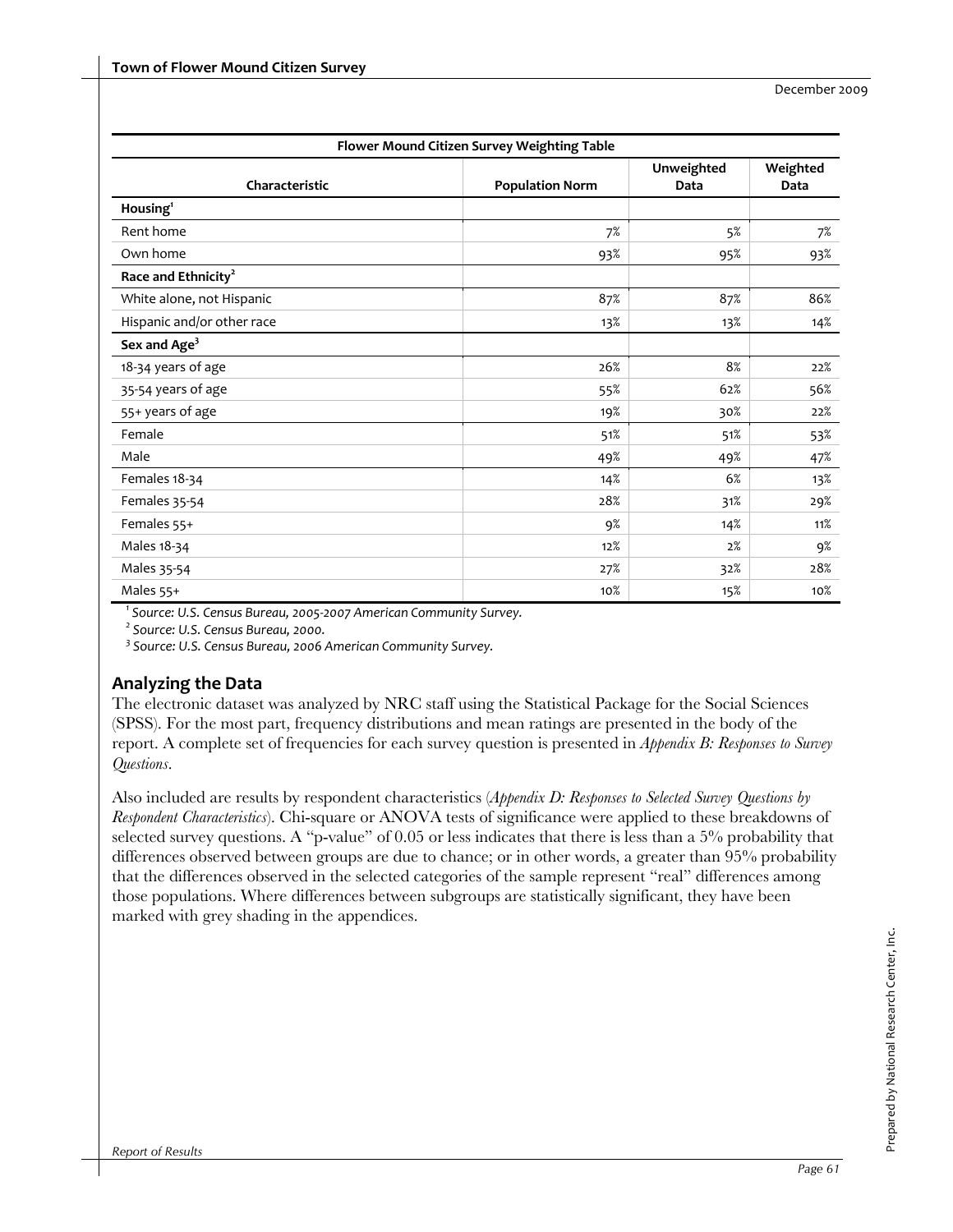# Appendix F: Jurisdictions Included in Benchmark Comparisons

Listed below are the jurisdictions included in the National comparisons provided for the Town of Flower Mound followed by the 2000 population according to the U.S. Census. At the end of this section are listed the jurisdictions included in the custom comparison (jurisdictions of similar population size to Flower Mound).

## **National Benchmark Comparison**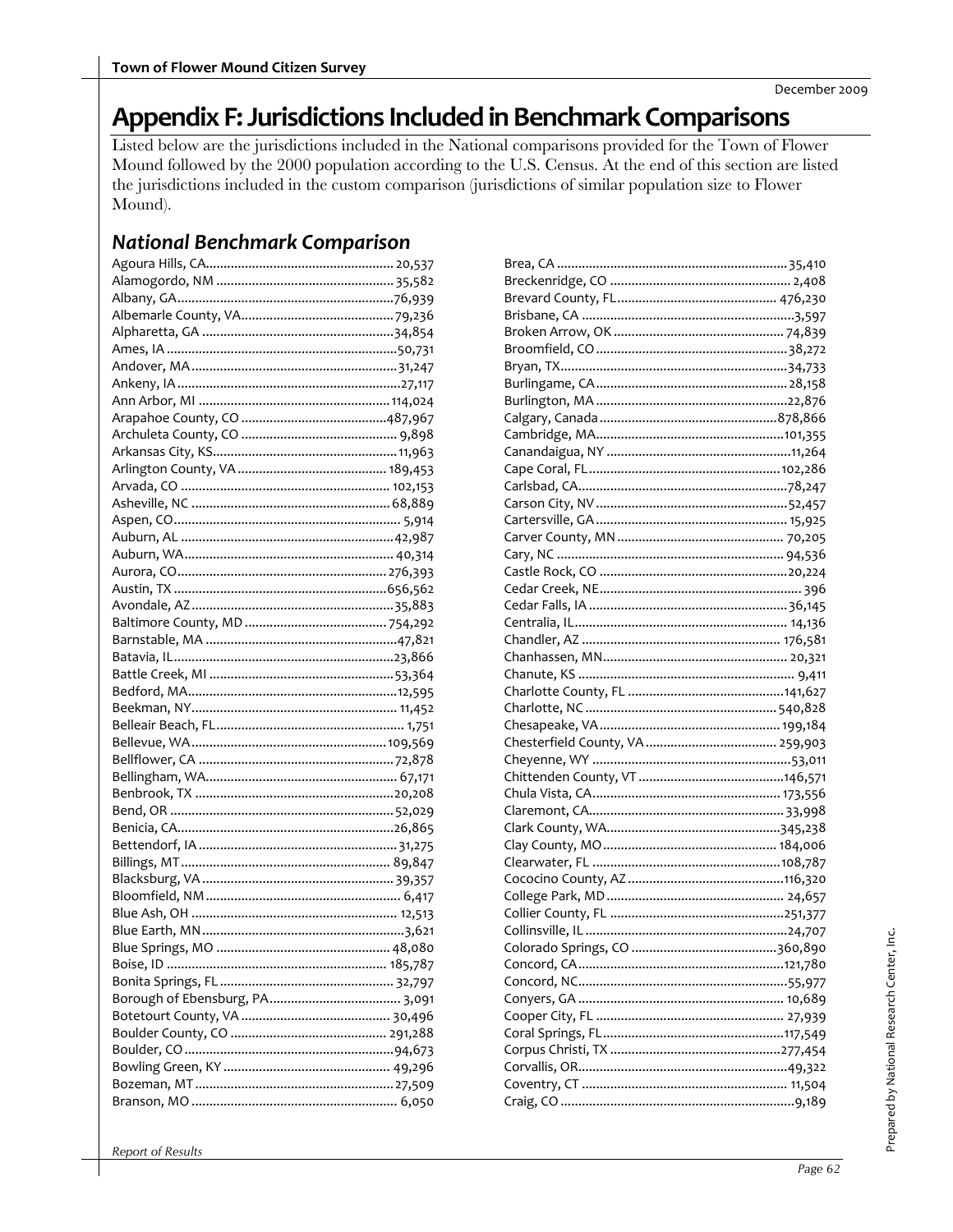| Denver (City and County), CO 554,636           |  |
|------------------------------------------------|--|
|                                                |  |
|                                                |  |
|                                                |  |
| District of Saanich, Victoria, Canada  103,654 |  |
|                                                |  |
|                                                |  |
|                                                |  |
|                                                |  |
|                                                |  |
|                                                |  |
|                                                |  |
|                                                |  |
|                                                |  |
|                                                |  |
|                                                |  |
|                                                |  |
|                                                |  |
|                                                |  |
|                                                |  |
|                                                |  |
|                                                |  |
|                                                |  |
|                                                |  |
|                                                |  |
|                                                |  |
|                                                |  |
|                                                |  |
|                                                |  |
|                                                |  |
|                                                |  |
|                                                |  |
|                                                |  |
|                                                |  |
|                                                |  |
|                                                |  |
|                                                |  |
|                                                |  |
|                                                |  |
|                                                |  |
|                                                |  |
|                                                |  |
|                                                |  |

| December 2009 |  |
|---------------|--|
|               |  |
|               |  |
|               |  |
|               |  |
|               |  |
|               |  |
|               |  |
|               |  |
|               |  |
|               |  |
|               |  |
|               |  |
|               |  |
|               |  |
|               |  |
|               |  |
|               |  |
|               |  |
|               |  |
|               |  |
|               |  |
|               |  |
|               |  |
|               |  |
|               |  |
|               |  |
|               |  |
|               |  |
|               |  |
|               |  |
|               |  |
|               |  |
|               |  |
|               |  |
|               |  |
|               |  |
|               |  |
|               |  |
|               |  |
|               |  |
|               |  |
|               |  |
|               |  |
|               |  |
|               |  |
|               |  |
|               |  |
|               |  |
|               |  |
|               |  |
|               |  |
|               |  |
|               |  |
|               |  |
|               |  |
|               |  |
|               |  |
|               |  |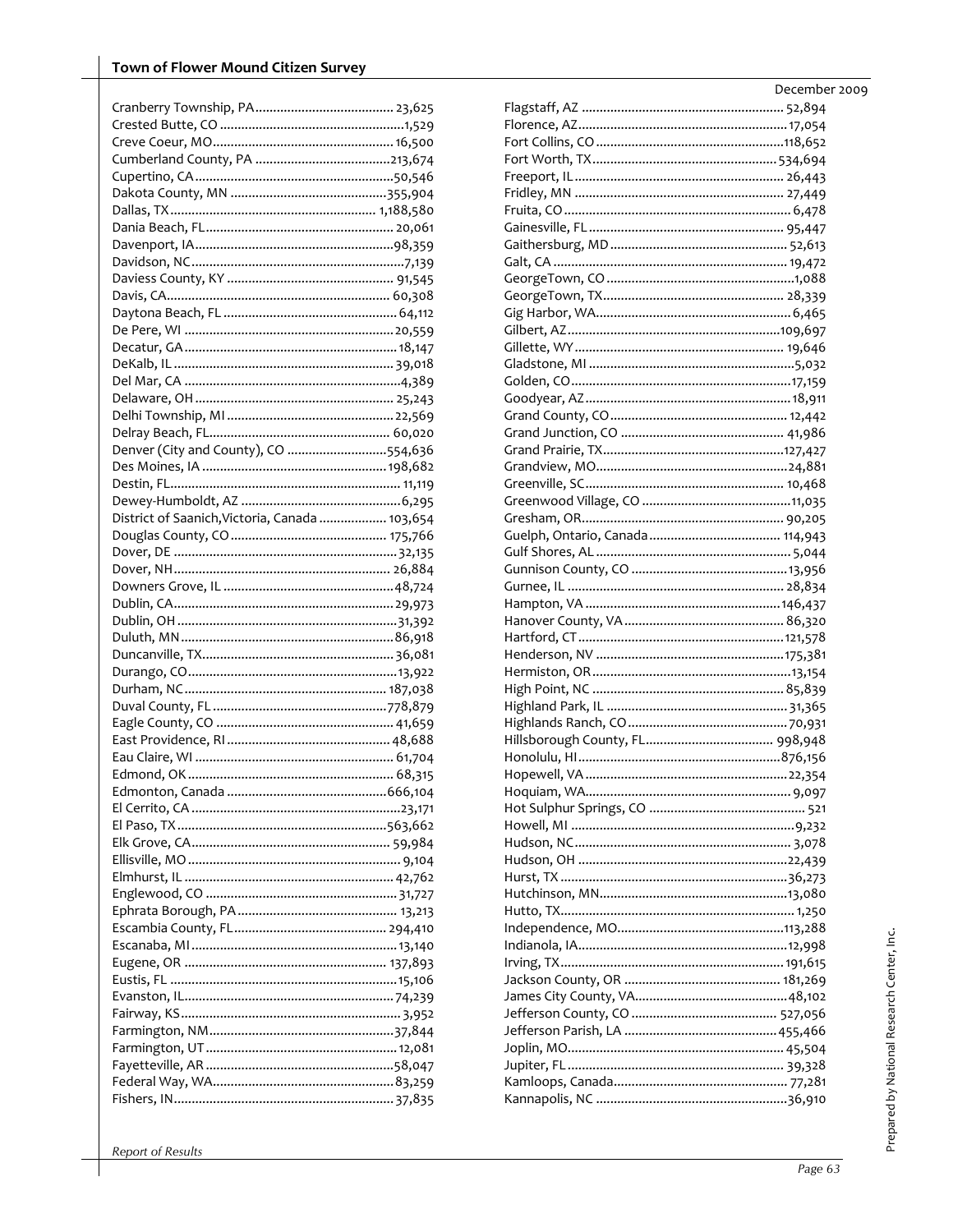| Lower Providence Township, PA  22,390 |  |
|---------------------------------------|--|
|                                       |  |
|                                       |  |
|                                       |  |
|                                       |  |
|                                       |  |
|                                       |  |
|                                       |  |
|                                       |  |
|                                       |  |
|                                       |  |
|                                       |  |
|                                       |  |
|                                       |  |
|                                       |  |
|                                       |  |
|                                       |  |
|                                       |  |
|                                       |  |
|                                       |  |
|                                       |  |
|                                       |  |
|                                       |  |
| Meridian Charter Township, MI 38,987  |  |
|                                       |  |
|                                       |  |
|                                       |  |
|                                       |  |

| December 2009 |  |
|---------------|--|
|               |  |
|               |  |
|               |  |
|               |  |
|               |  |
|               |  |
|               |  |
|               |  |
|               |  |
|               |  |
|               |  |
|               |  |
|               |  |
|               |  |
|               |  |
|               |  |
|               |  |
|               |  |
|               |  |
|               |  |
|               |  |
|               |  |
|               |  |
|               |  |
|               |  |
|               |  |
|               |  |
|               |  |
|               |  |
|               |  |
|               |  |
|               |  |
|               |  |
|               |  |
|               |  |
|               |  |
|               |  |
|               |  |
|               |  |
|               |  |
|               |  |
|               |  |
|               |  |
|               |  |
|               |  |
|               |  |
|               |  |
|               |  |
|               |  |
|               |  |
|               |  |
|               |  |
|               |  |
|               |  |
|               |  |
|               |  |
|               |  |
|               |  |
|               |  |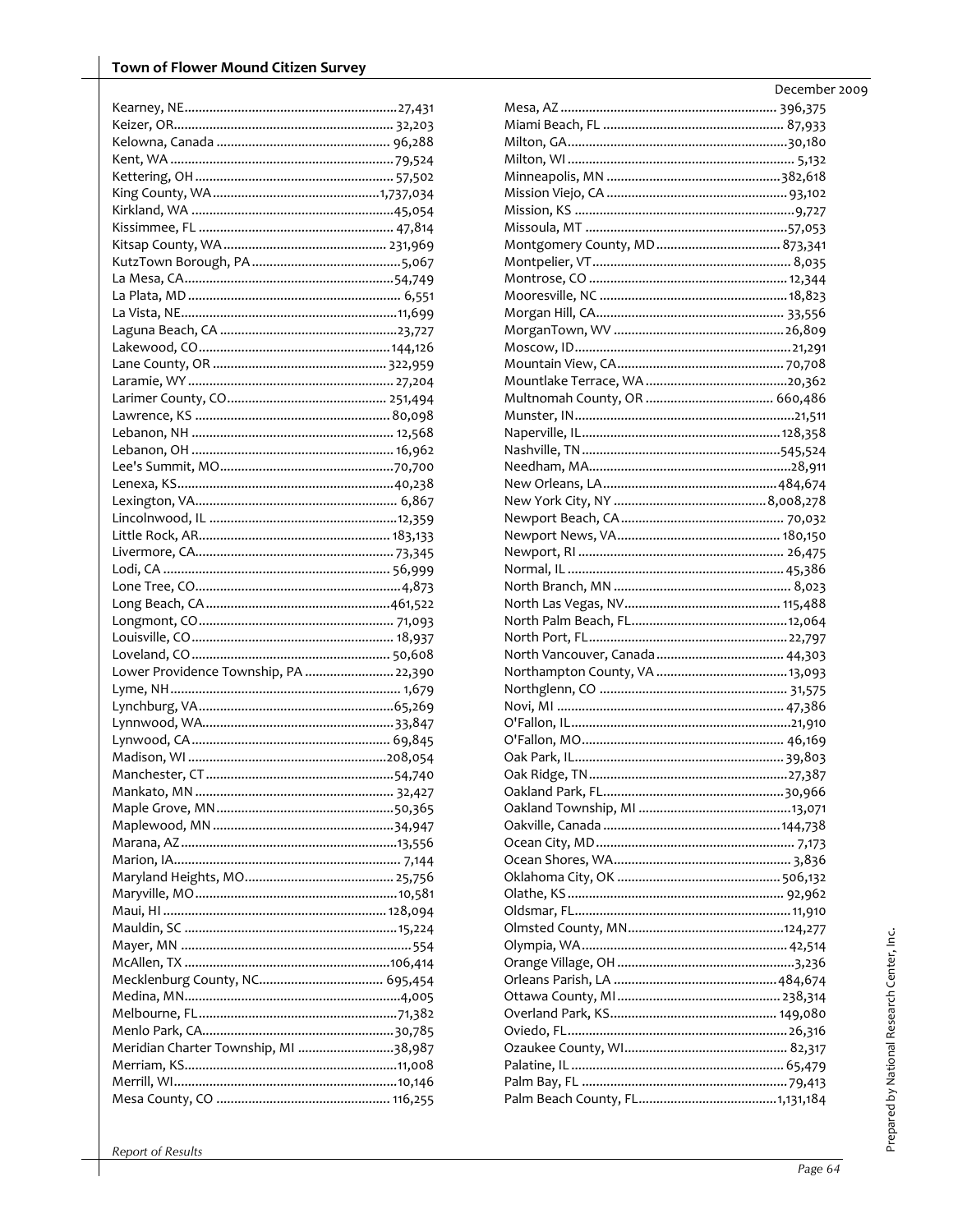| Prince William County, VA  280,813 |  |
|------------------------------------|--|
|                                    |  |
|                                    |  |
|                                    |  |
|                                    |  |
|                                    |  |
|                                    |  |
|                                    |  |
|                                    |  |
|                                    |  |
|                                    |  |
|                                    |  |
|                                    |  |
|                                    |  |
|                                    |  |
|                                    |  |
|                                    |  |
|                                    |  |
|                                    |  |
|                                    |  |
|                                    |  |
|                                    |  |
|                                    |  |
|                                    |  |
|                                    |  |
|                                    |  |
|                                    |  |
|                                    |  |
|                                    |  |
| San Luis Obispo County, CA247,900  |  |
|                                    |  |
|                                    |  |
|                                    |  |
| Santa Barbara County, CA 399,347   |  |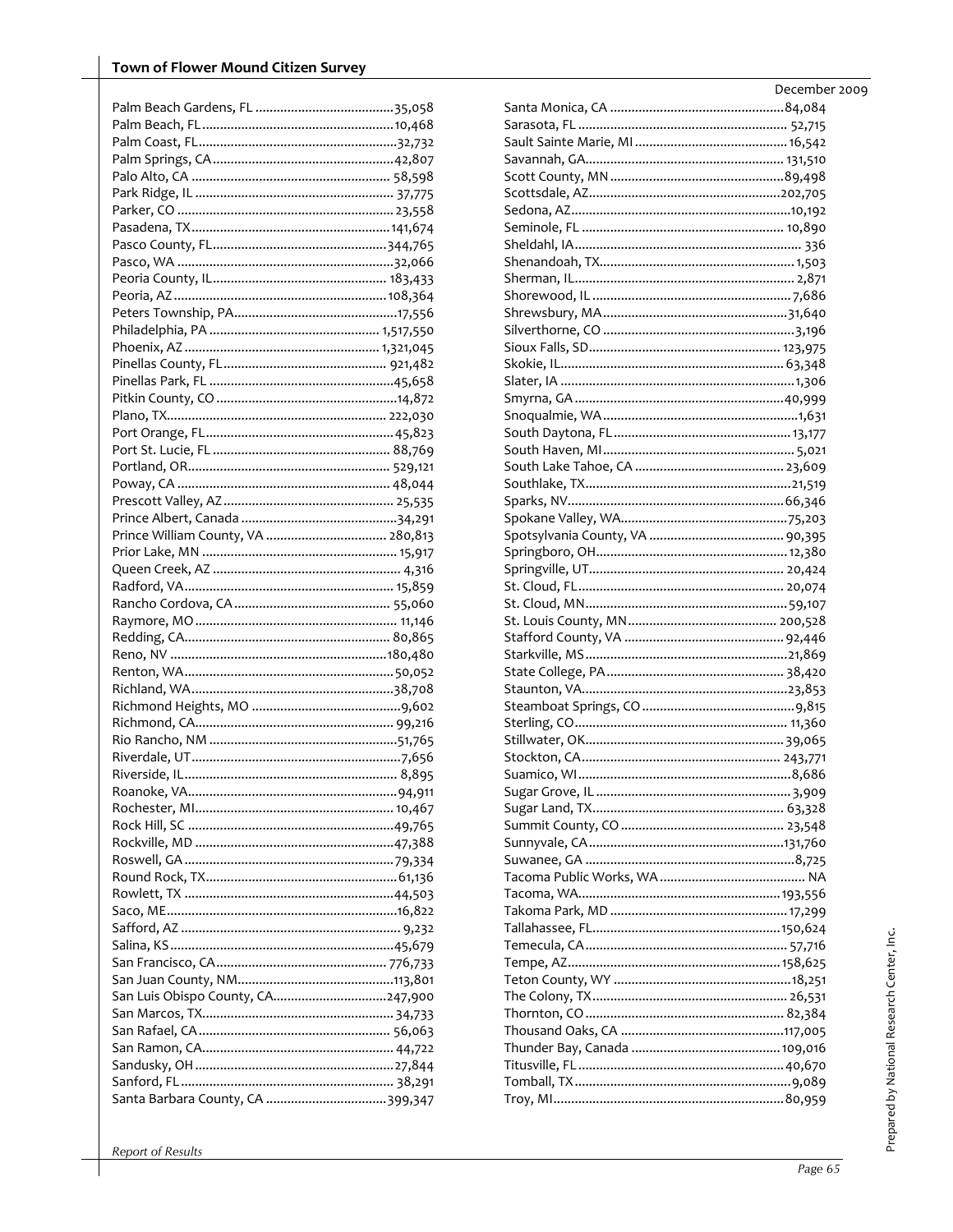| Upper Merion Township, PA 28,863                |  |
|-------------------------------------------------|--|
|                                                 |  |
|                                                 |  |
|                                                 |  |
|                                                 |  |
|                                                 |  |
|                                                 |  |
|                                                 |  |
|                                                 |  |
|                                                 |  |
|                                                 |  |
|                                                 |  |
|                                                 |  |
|                                                 |  |
|                                                 |  |
|                                                 |  |
|                                                 |  |
|                                                 |  |
|                                                 |  |
| Western Eagle County Metro Rec District, CO  NA |  |
|                                                 |  |
|                                                 |  |

| December 2009 |
|---------------|
|               |
|               |
|               |
|               |
|               |
|               |
|               |
|               |
|               |
|               |
|               |
|               |
|               |
|               |
|               |
|               |
|               |
|               |
|               |
|               |
|               |
|               |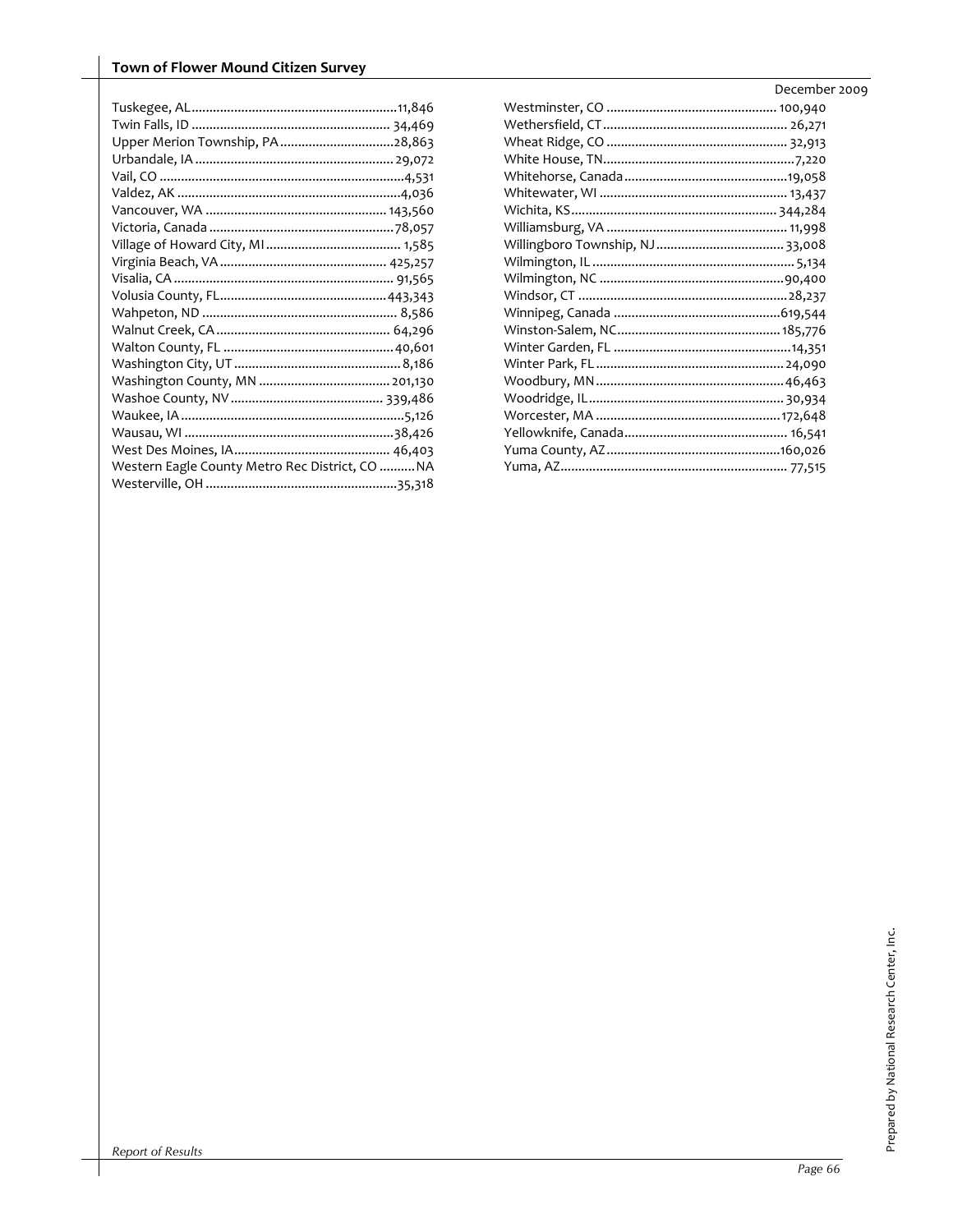# Population Size (45,000 to 85,000) Benchmark Comparison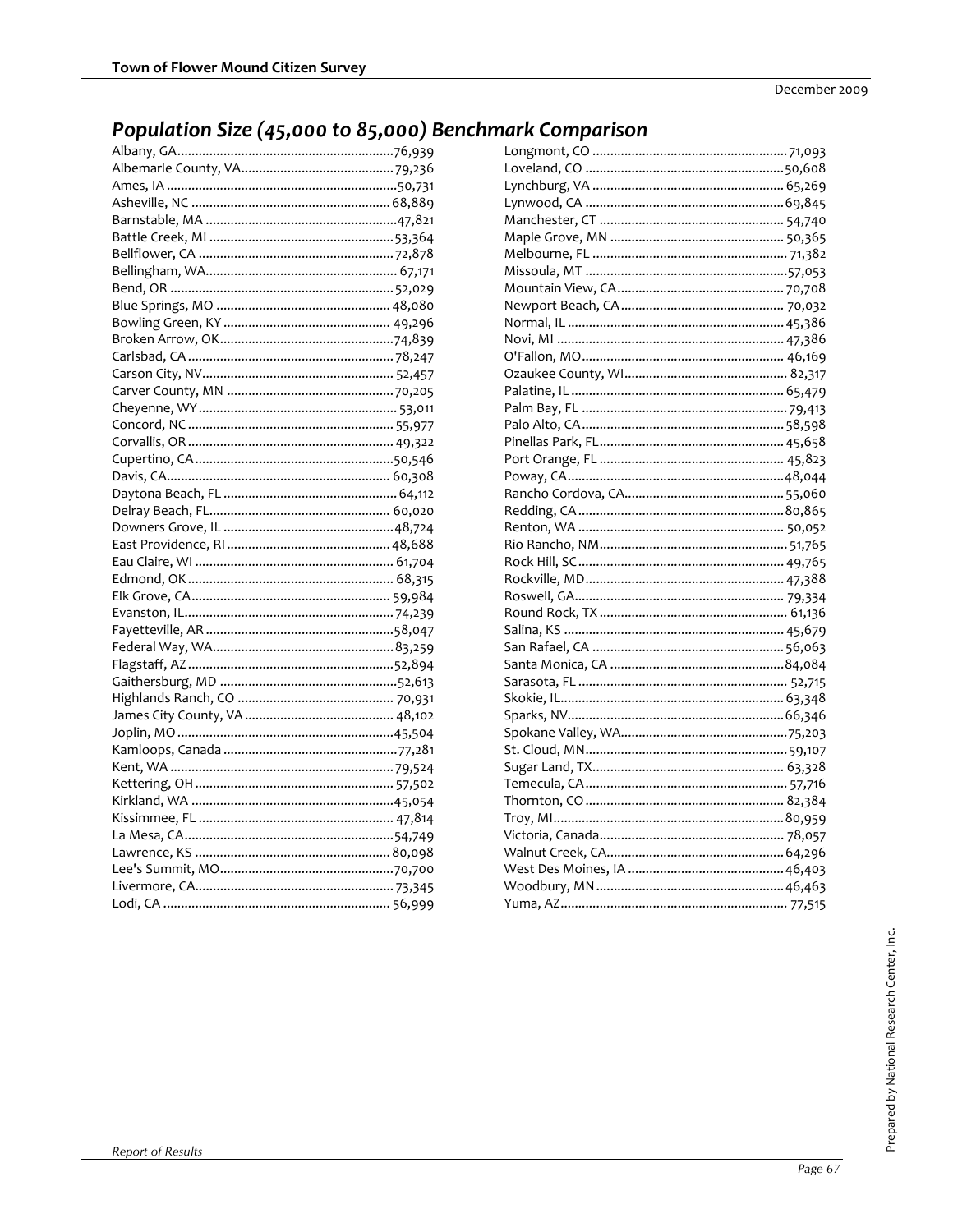# **AppendixG:Copyof SurveyQuestionnaire**

The following pages contain a copy of the questionnaire that survey participants were asked to complete.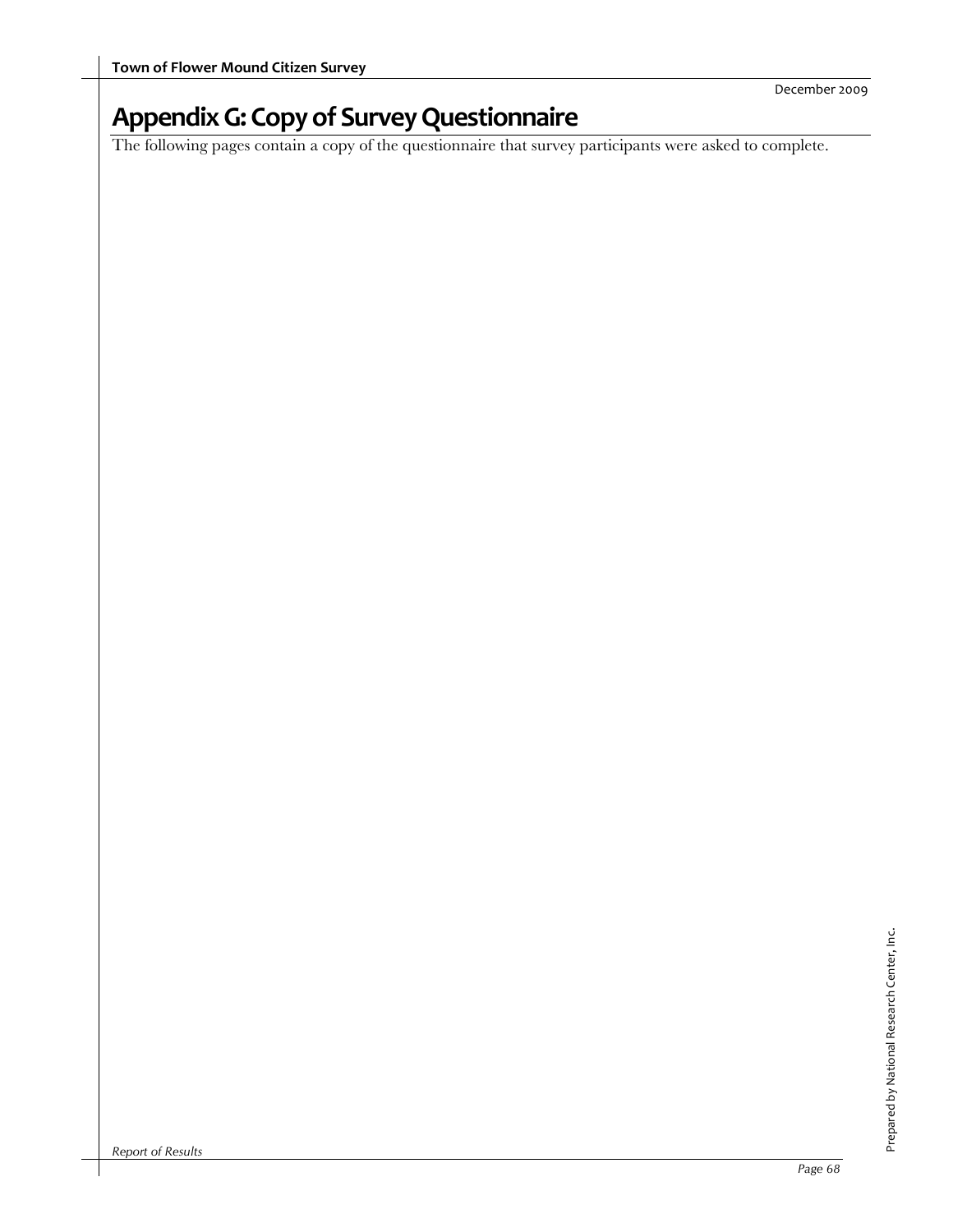# **The Town of Flower Mound 2009 Citizen Survey**

**Please have the adult resident of the Town of Flower Mound household age 18 or older who most recently had a birthday complete this survey. Your answers will be used to help evaluate and set priorities for the Flower Mound Town government. Your answers are anonymous and will be reported in group form only. Thank you for responding.** 

### **1. Please rate each of the following aspects of quality of life in Flower Mound:**

| Excellent | Good | Fair | Poor | Don't know |
|-----------|------|------|------|------------|
|           |      |      |      |            |
|           |      |      |      |            |
|           |      |      |      |            |
|           |      |      |      |            |
|           |      |      |      |            |
|           |      |      |      |            |
|           |      |      |      |            |

# **2. What do you think will be the single biggest issue facing the Town of Flower Mound over the next several years?**

- **Q** Growth
- $\Box$  Traffic
- $\Box$  Maintenance of streets and roads
- Water/wastewater
- **Q** Parks and recreation needs
- $\Box$  Economic development
- **a** Aging neighborhoods
- **Q** Police services
- $\Box$  Fire services
- $\Box$  Natural gas exploration
- $\Box$  Other (specify):

# **3. Please rate each of the following characteristics as they relate to Flower Mound as a whole:**

|                                                                           | Excellent | Good | Fair | Poor           | Don't know |
|---------------------------------------------------------------------------|-----------|------|------|----------------|------------|
|                                                                           |           |      |      |                |            |
|                                                                           |           |      |      |                |            |
|                                                                           |           |      |      |                |            |
| Overall quality of business and service establishments in Flower Mound. 1 |           |      |      | 4              |            |
|                                                                           |           |      |      |                |            |
|                                                                           |           |      |      | 4              |            |
|                                                                           |           |      |      |                |            |
|                                                                           |           |      |      | 4              |            |
|                                                                           |           |      |      |                |            |
|                                                                           |           |      |      | 4              |            |
|                                                                           |           |      |      |                |            |
|                                                                           |           |      |      | 4              |            |
|                                                                           |           |      |      |                |            |
|                                                                           |           |      |      | $\overline{4}$ |            |
|                                                                           |           |      |      |                |            |
|                                                                           |           |      | Э.   |                |            |
|                                                                           |           |      |      |                |            |

# **4. Please rate the speed of growth in the following categories in Flower Mound over the past 2 years:**

| Much     | Somewhat | Right  | Somewhat | Much     | Don't |
|----------|----------|--------|----------|----------|-------|
| too slow | too slow | amount | too fast | too fast | know  |
|          |          |        |          |          |       |
|          |          |        |          |          |       |
|          |          |        |          |          |       |

# **5. Please rate how safe or unsafe you feel from each of the following in Flower Mound:**

| Verv |      | Somewhat Neither safe Somewhat |        | Verv   | Don't |
|------|------|--------------------------------|--------|--------|-------|
| sate | sate | nor unsate                     | unsafe | unsafe | know  |
|      |      |                                |        |        |       |
|      |      |                                |        |        |       |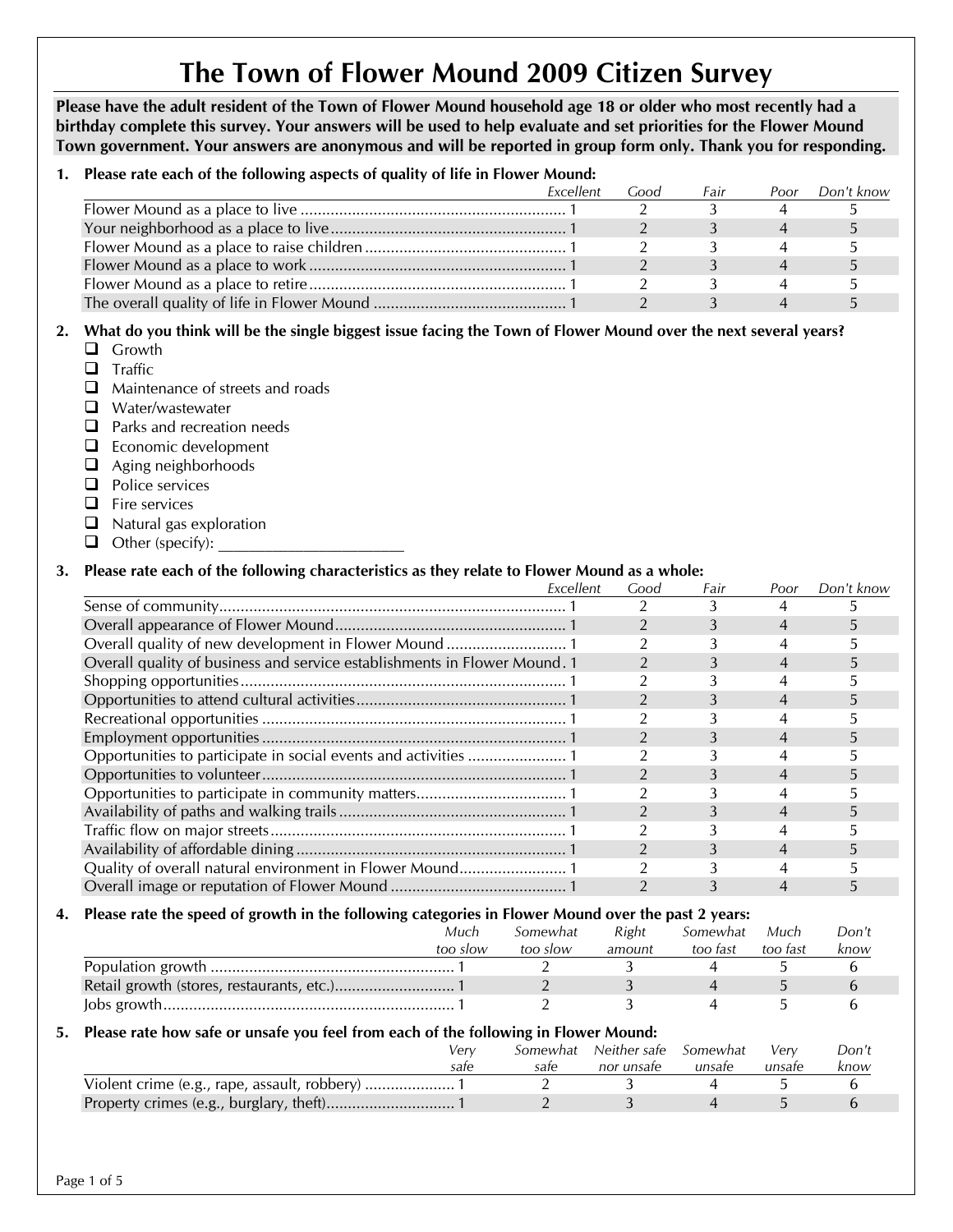| 6. Please rate how safe or unsafe you feel: |      |      |                                     |        |        |       |
|---------------------------------------------|------|------|-------------------------------------|--------|--------|-------|
|                                             | Verv |      | Somewhat Neither safe Somewhat Very |        |        | Don't |
|                                             | sate | sate | nor unsafe                          | unsafe | unsate | know  |
|                                             |      |      |                                     |        |        |       |

# **7. In the last 12 months, about how many times, if ever, have you or other household members participated in the following activities in Flower Mound?**

In your neighborhood after dark..................................... 1 2 3 4 5 6

| Never                                                               | Once or<br>twice | 3 to 12<br>times | 13 to 26<br>times | More than<br>26 times |
|---------------------------------------------------------------------|------------------|------------------|-------------------|-----------------------|
|                                                                     |                  |                  |                   |                       |
| Used the Flower Mound Community Activity Center 1                   |                  |                  |                   |                       |
|                                                                     |                  |                  |                   |                       |
|                                                                     |                  |                  | 4                 |                       |
| Attended a meeting of local elected officials or other local public |                  |                  |                   |                       |
|                                                                     |                  |                  |                   |                       |
| Watched a meeting of local elected officials or other local public  |                  |                  |                   |                       |
|                                                                     |                  |                  |                   |                       |
|                                                                     |                  |                  |                   |                       |
|                                                                     |                  |                  |                   |                       |

# **8. Please rate the quality of each of the following services in Flower Mound:**

| Excellent                                                                           | Good           | Fair | Poor           | Don't know |
|-------------------------------------------------------------------------------------|----------------|------|----------------|------------|
|                                                                                     | $\mathcal{L}$  | 3    | 4              | 5          |
|                                                                                     | $\overline{2}$ | 3    | 4              | 5          |
|                                                                                     | $\overline{2}$ |      | 4              |            |
|                                                                                     | $\overline{2}$ | 3    | 4              | 5          |
|                                                                                     | $\overline{2}$ |      | 4              | 5          |
|                                                                                     | $\overline{2}$ | 3    | 4              | 5          |
|                                                                                     | $\overline{2}$ |      | 4              | 5          |
|                                                                                     | $\overline{2}$ | 3    | 4              | 5          |
|                                                                                     | $\overline{2}$ |      |                |            |
|                                                                                     | $\overline{2}$ | 3    | 4              | 5          |
|                                                                                     | $\overline{2}$ |      | 4              | 5          |
|                                                                                     | 2              | 3    | 4              | 5          |
| Community Activity Center and other recreation facilities 1                         | $\overline{2}$ | 3    | 4              | 5          |
|                                                                                     | 2              | 3    | 4              | 5          |
| Code enforcement (weeds, abandoned buildings, etc.)  1                              | $\overline{2}$ | 3    | 4              | 5          |
|                                                                                     | $\overline{2}$ | 3    | 4              | 5          |
|                                                                                     | $\overline{2}$ | 3    | 4              | 5          |
|                                                                                     | $\overline{2}$ | 3    | 4              | 5          |
|                                                                                     | $\overline{2}$ | 3    | 4              | 5          |
|                                                                                     | $\overline{2}$ | 3    | 4              | 5          |
|                                                                                     | $\overline{2}$ | 3    |                | 5          |
| Emergency preparedness (services that prepare the community for                     |                |      |                |            |
|                                                                                     | 2              | 3    | $\overline{4}$ | 5          |
|                                                                                     | $\overline{2}$ | 3    | 4              | 5          |
| Overall have do you note that well to affect the fact the Taylor of Flower Mayne 12 |                |      |                |            |

# **9. Overall, how do you rate the quality of services in the Town of Flower Mound?**  Excellent Good Fair Poor Don't know

#### **10. Please rate the quality of each of the following services/programs that currently are being funded by the four dedicated sales taxes (each are one-fourth of one percent), approved by voters in 2007.**

|                                                                           | Excellent | .iood | Fair | Poor | Don't know |
|---------------------------------------------------------------------------|-----------|-------|------|------|------------|
| Parks and recreation improvements (playground equipment and               |           |       |      |      |            |
|                                                                           |           |       |      |      |            |
| Street maintenance (increased maintenance and reconstruction)  1          |           |       |      |      |            |
| Crime Control and Prevention District (more patrol officers, equipment) 1 |           |       |      |      |            |
| Fire Control, Prevention, and Emergency Medical Services District         |           |       |      |      |            |
|                                                                           |           |       |      |      |            |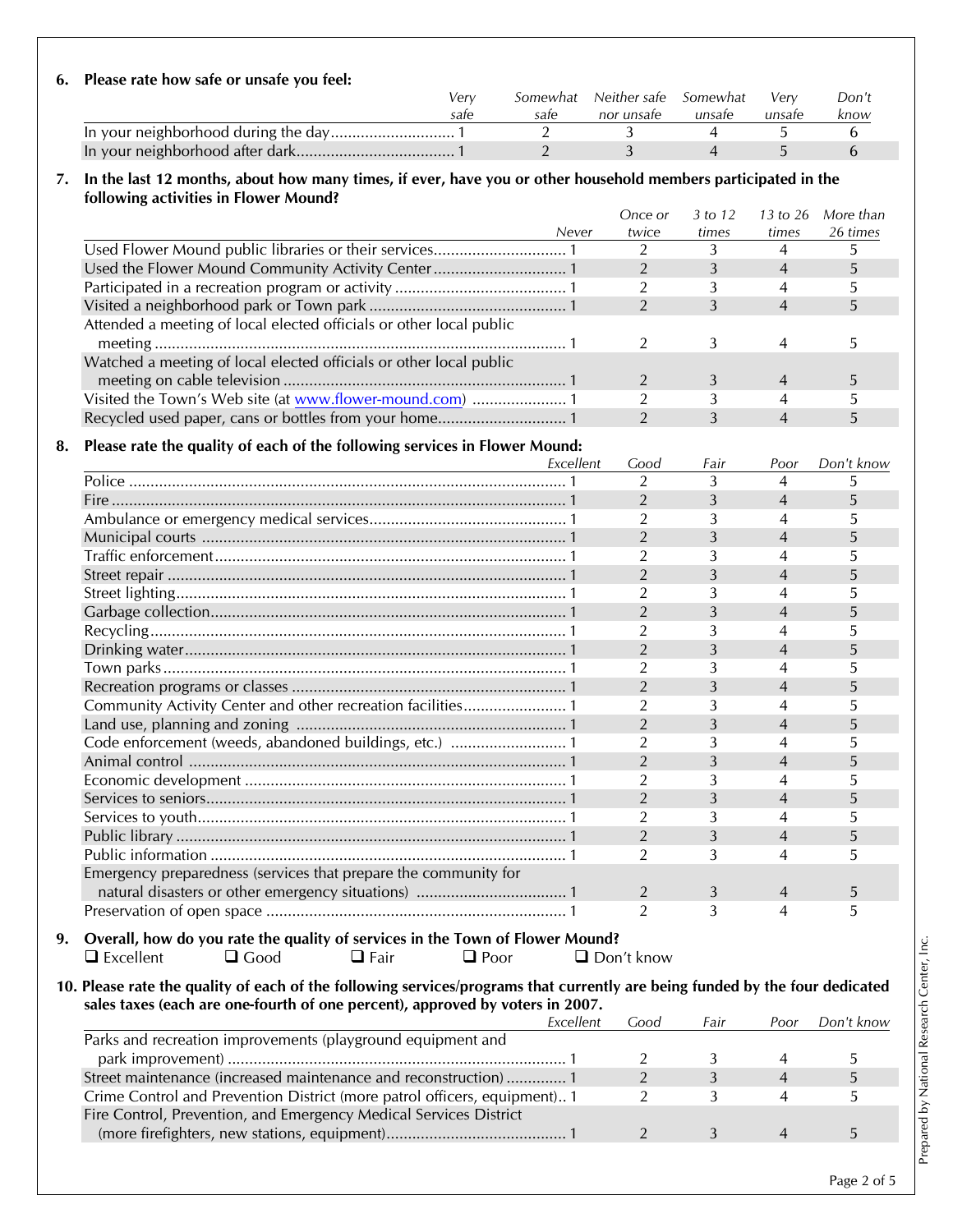- **11. Please rate the current level of code enforcement (high grass, falling fences, junk vehicles, etc.) provided by the Town.**   $\square$  Too assertive  $\square$  Just right  $\square$  Not assertive enough  $\square$  Don't know
- **12. Have you had any in-person or phone contact with an employee of the Town of Flower Mound within the last 12 months (including police, receptionists, planners or any others)?**   $\Box$  No  $\rightarrow$  Go to Question 14  $\Box$  Yes  $\rightarrow$  Go to Question 13

#### **13. What was your impression of the employee(s) of the Town of Flower Mound in your most recent contact? (Rate each characteristic below.)**

| Excellent | .ood | Fair | Poor | Don't know |
|-----------|------|------|------|------------|
|           |      |      |      |            |
|           |      |      |      |            |
|           |      |      |      |            |
|           |      |      |      |            |

#### **14. Please rate the following categories of Flower Mound government performance:**

| Excellent | ാററ | Fair | Poor | Don't know |
|-----------|-----|------|------|------------|
|           |     |      |      |            |
|           |     |      |      |            |

#### **15. Please rate the following statements by circling the number that most closely represents your opinion.**

|                                                        | Strongly |       | Somewhat Neither agree Somewhat Strongly |          | Don't |  |
|--------------------------------------------------------|----------|-------|------------------------------------------|----------|-------|--|
|                                                        | agree    | agree | nor disagree disagree                    | disagree | know  |  |
| Flower Mound's local government is run for the benefit |          |       |                                          |          |       |  |
|                                                        |          |       |                                          |          |       |  |
| Flower Mound Town government welcomes citizen          |          |       |                                          |          |       |  |
|                                                        |          |       |                                          |          |       |  |
|                                                        |          |       |                                          |          |       |  |
| recommend Flower Mound's Town government as an         |          |       |                                          |          |       |  |
| example of how to provide local government services1   |          |       |                                          |          |       |  |

#### **16. Please indicate how likely or unlikely you are to do each of the following:**

|                                                        | Verv   | Somewhat | Somewhat | Verv     | Don't |
|--------------------------------------------------------|--------|----------|----------|----------|-------|
|                                                        | likelv | likelv   | unlikelv | unlikelv | know  |
| Recommend living in Flower Mound to someone who asks 1 |        |          |          |          |       |
|                                                        |        |          |          |          |       |

#### **17. How informed do you consider yourself about local government issues and operations of the Town of Flower Mound?**

- Very informed
- $\Box$  Moderately informed
- $\Box$  Slightly informed
- $\Box$  Not well informed

#### **18. Where do you get most of your information about the Town of Flower Mound? (Please check only one.)**

- $\Box$  Attending government meetings
- $\Box$  E-town Bulletins (monthly electronic bulletins)
- FMTV Government Access Channel
- **Q** Local Flower Mound newspapers
- $\Box$  Neighborhood organizations
- $\Box$  Social media (facebook, twitter, etc.)
- □ Town Web site (www.flower-mound.com)
- $\Box$  Utility bill inserts
- **Q** Word of mouth
- Don't know
- **Q** Other

#### **19. How interested, if at all, would you or your household be in the Town providing a more extensive recycling program in Flower Mound (e.g., 68 gallon recycling carts, a new rewards program)?**

- **Q** Very interested
- $\Box$  Somewhat interested
- $\Box$  Not at all interested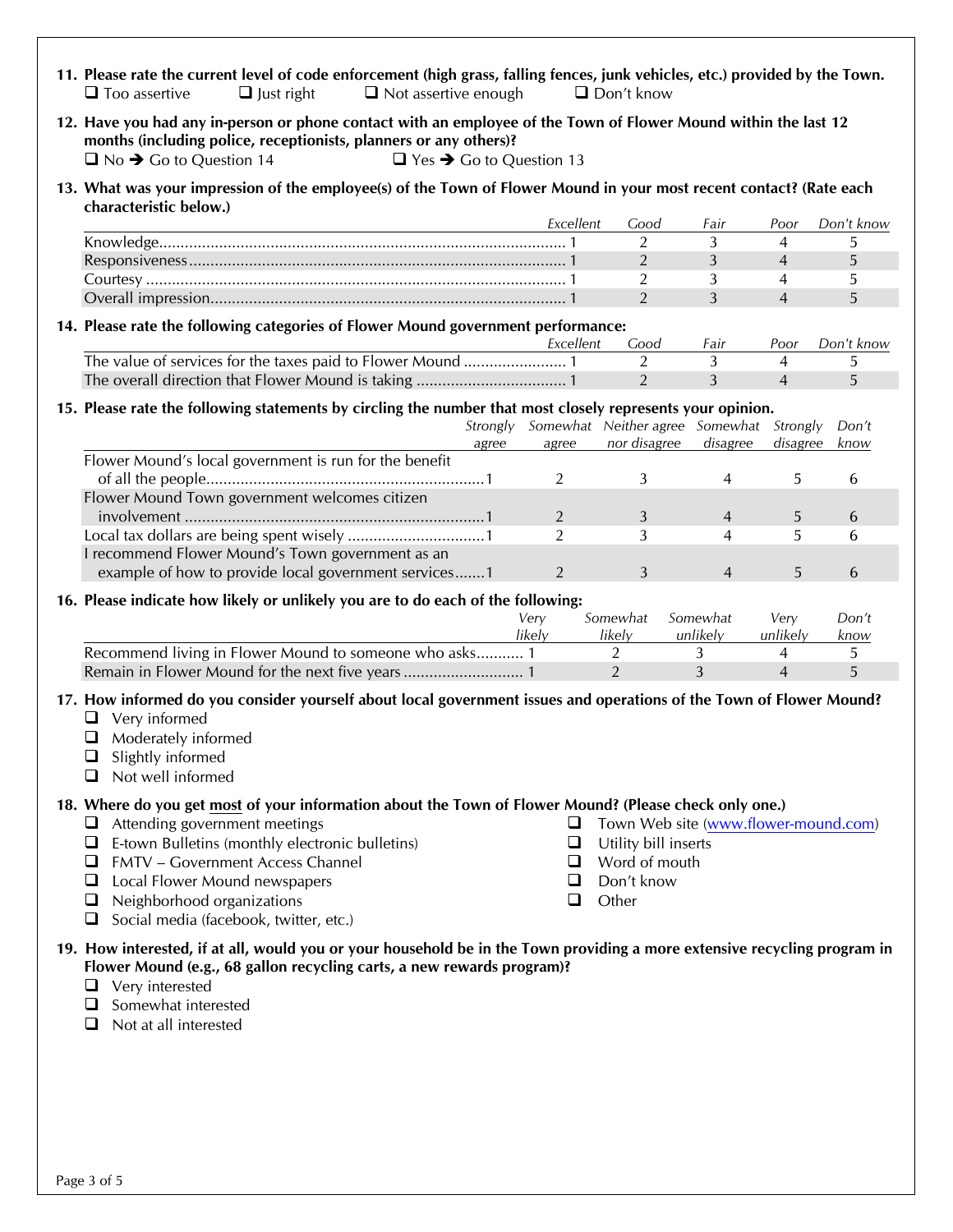#### **20. Thinking about the possibility of the Town implementing a more extensive recycling program in Flower Mound, please indicate the extent to which you would support or oppose each of the following:**

|                                                                           | Strongly | Somewhat | Somewhat Strongly |        |
|---------------------------------------------------------------------------|----------|----------|-------------------|--------|
|                                                                           | support  | support  | oppose            | oppose |
| Keeping service levels the same with no increase per month on             |          |          |                   |        |
|                                                                           |          |          |                   |        |
|                                                                           |          |          |                   |        |
| Adding 68 gallon recycling carts and a new rewards program and pay \$4.00 |          |          |                   |        |
|                                                                           |          |          |                   |        |

- **21. How interested, if at all, would you or your household be in the Town pursuing options for a yard waste compost station to divert yard waste from going to the landfill (e.g., a compost station in Flower Mound or contracting with another city).** 
	- Very interested
	- $\Box$  Somewhat interested
	- $\Box$  Not at all interested
- **22. How interested, if at all, would you or your household be in the Town building a stand-alone Senior Citizen Center in Flower Mound?** 
	- **Q** Very interested
	- $\Box$  Somewhat interested
	- $\Box$  Not at all interested

# **23. How interested, if at all, would you or your household be in the Town developing a dog park in Flower Mound?**

- **□** Very interested
- $\Box$  Somewhat interested
- Not at all interested

# **24. If the Town were to develop a dog park in Flower Mound, how likely would you or your household be to use it?**

- $\Box$  Very likely
- $\Box$  Somewhat likely
- $\Box$  Somewhat unlikely
- $\Box$  Very unlikely

# **25. For each type of shopping, please estimate how frequently or infrequently you make purchases within the town limits of Flower Mound:**

| Almost | Rather       | Rather     | Almost | Don't |
|--------|--------------|------------|--------|-------|
| never  | infrequently | frequently | always | know  |
|        |              |            |        |       |
|        |              |            |        |       |
|        |              |            |        |       |
|        |              |            |        |       |
|        |              |            |        |       |
|        |              |            |        |       |

# **26. When you shop outside of Flower Mound, why do you shop outside of Flower Mound? (Check all that apply.)**

- $\Box$  Don't shop outside of Flower Mound
- $\Box$  It is convenient; on my way to or from work or near my home
- $\Box$  I like the range of quality goods and services
- □ Desired item is not available in Flower Mound
- $\Box$  It is more affordable
- $\Box$  Visit a mall or other major retailers
- **Q** Other